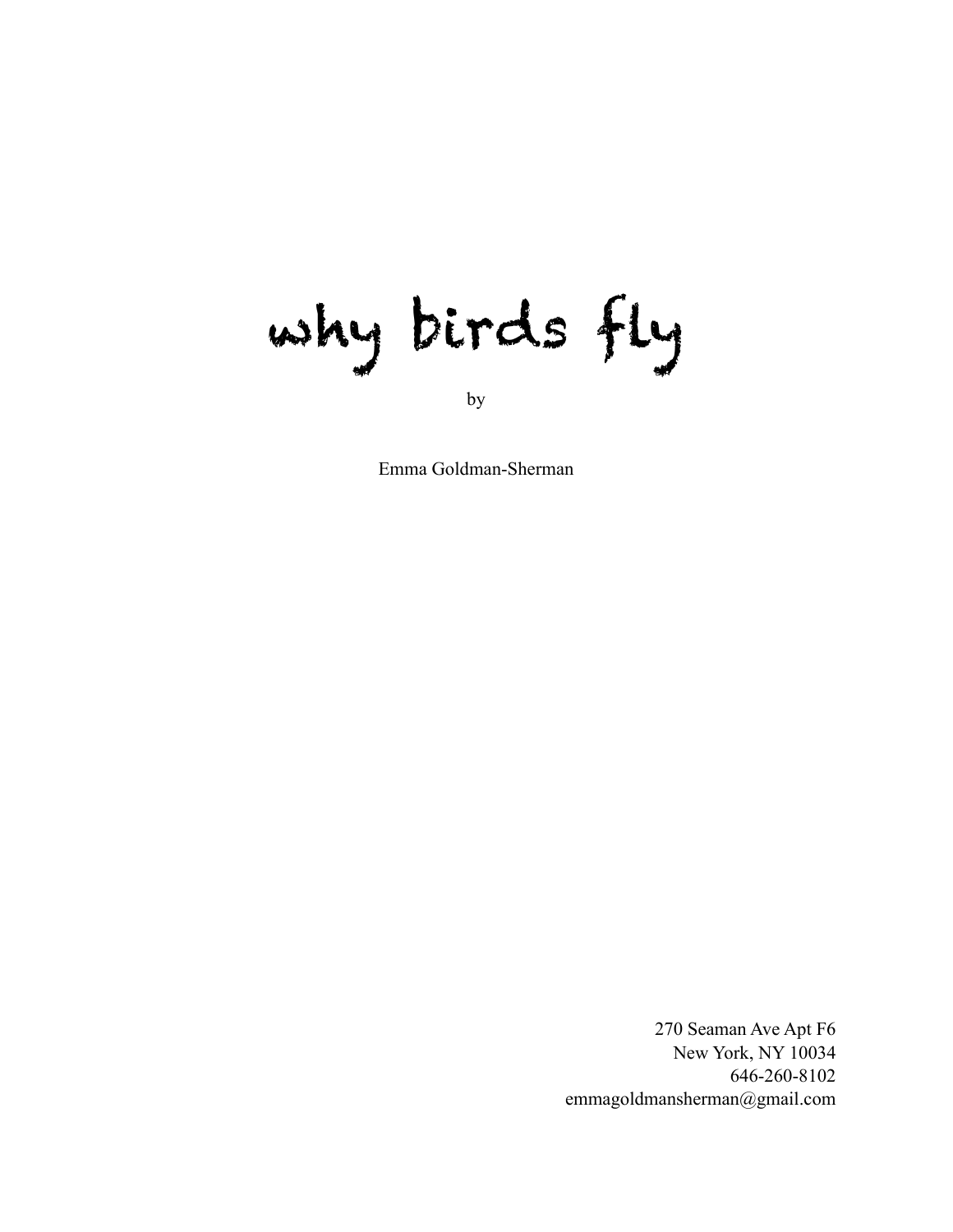## WHY BIRDS FLY

A tragic comedy on the nature of the patriarchy, two women try to put their lives back together after a terrible storm. Drawn from the Persephone/Demeter myth, Judeo-Christian tradition and the Beckett-esque physical clown-theatre, these hard-scrabbling women each seek a new beginning. Grace wants to put her family back together, but Mary is desperate to break free.

## **CHARACTERS**

OLDER WOMAN (GRACE) could be the mother of YOUNGER WOMAN (MARY). She has a head wound that is bleeding. She is also leaking breast milk. She is perhaps as young as twelve to fifteen years older than Mary. YOUNGER WOMAN (MARY) very pale as if she hasn't seen the light of day in many months. She bleeds down her thighs and has recently given birth. Leaking colostrum from her breasts. As young as an adult can play her without making her seem childish although she might be child-like. She is somewhere between fourteen and

#### **SETTING**

twenty. Desperate to leave.

After a terrible storm, a home has been uprooted and destroyed. There is the door to the refrigerator propped against the entrance to a cellar below. Everything is in shattered pieces. The kitchen sink upended. The oven ripped from its wall. Stuff all over. Shingles and siding. Nails. A rifle in a case. Iconic American items (Minute Rice, Wonder Bread, etc) strewn about. The inside has become outside, but by the end of the play this is reversed as Grace turns all this into her nest in her attempt to keep Mary in it.

## TIME

The present. The play runs in "real time" from lights up to lights down in one unending sequence of actions, but if the theatre prefers an intermission, this could occur on p. 47.

## THANKS and ACKNOWLEDGEMENT

to Alan MacVey, Martin C. Jenni, Art Borreca, Erik Ehn, Nilo Cruz, John C. Beaird, Tanna Frederick, Pauline Tyer, Dorothy Png, and the University of Iowa for development and encouragement.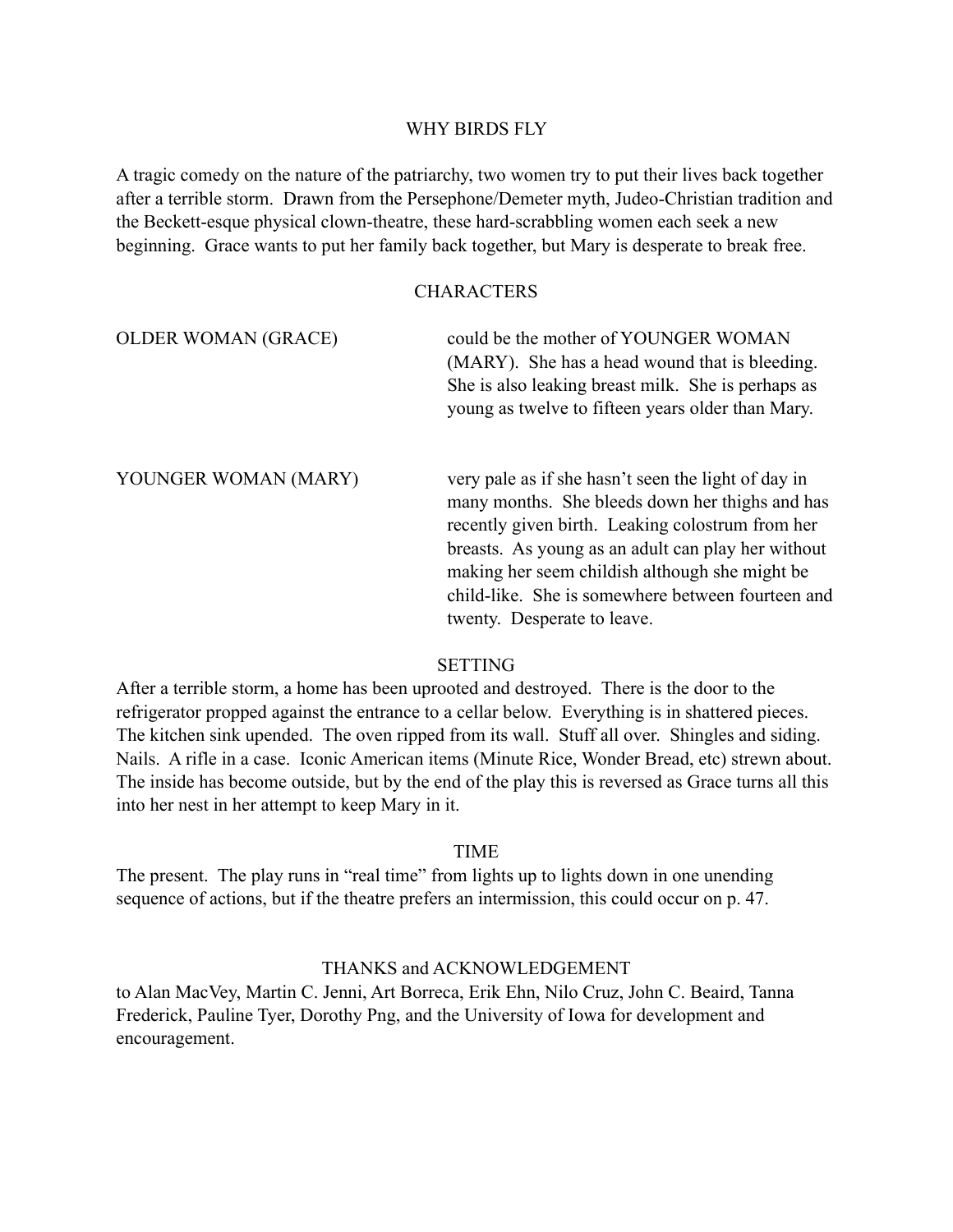## WHY BIRDS FLY

 (There is a pistol on the floor near a trail of fresh blood which leads toward the refrigerator door barricade. OLDER WOMAN holds a pair of men's suspenders stunned. There is a struggle below. SHE moves away, toward the outside searching. SHE finds a Wonder Bread bag and glams onto it. The sounds of choking and thuds from below. SHE needs birds and begins to feed them crusts of bread, but they won't eat.)

#### OLDER WOMAN

Why won't you eat something? Huh? No desire?

**Waste** 

I'd eat if I were you. But I'm not you, so don't get any ideas. But you should eat. Never know when your next meal is coming.

 You think I poisoned it? Cause I'm a nurse? Was a nurse? Working with all that medicine? You think I got access to poison?

(laughs)

Want to make a bet?

(pretending to eat some, as one would with an infant)

Mmmmm, good. You think it'll kill you?

 (OLDER WOMAN seizes up as if someone is choking her. SHE struggles and goes for the pistol on the floor.)

#### OLDER WOMAN

Angel of death! I see you coming. I feel your long cool fingers at my throat... I spit on you! (laughs, then to birds)

Had you fooled, didn't I? Hah!

(laughs)

So what's wrong with you? I was only kidding. It's good. Promise.

 Aimless. You lost all your instincts, that's what. Wouldn't recognize a morsel if I shoved it down your throats. Born that way, weren't you? Mama bird came and stuffed you full of it, and you spend your whole life trying to find the same taste in your mouth again. Rummagers. That's what you are. Rummagers. Whatever Mama found that Day One to shut you up, that's your life's work to recreating. True? Well, I'm not your mama.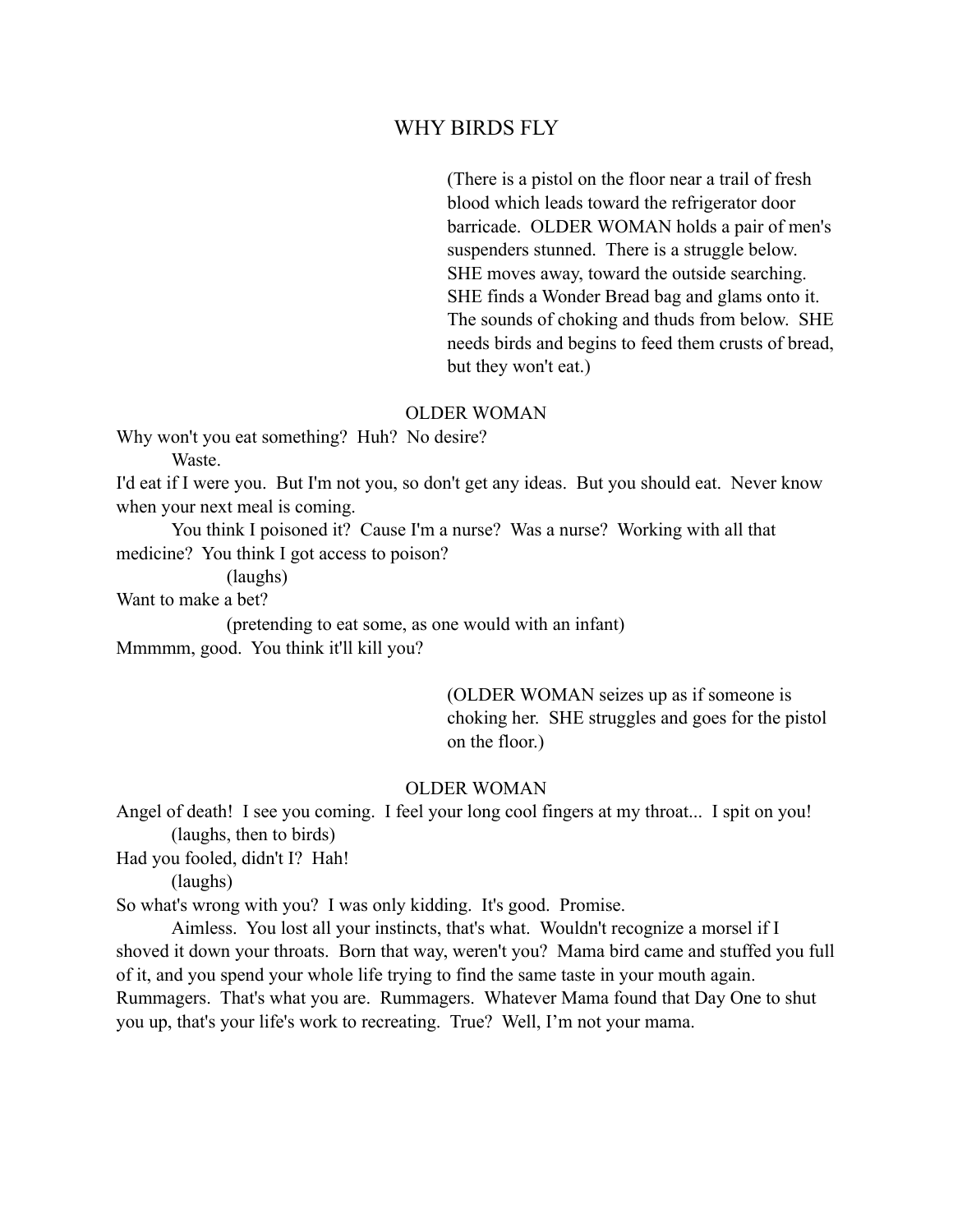(YOUNGER WOMAN crawls our from behind the refrigerator unseen by OLDER WOMAN. If this process of overcoming the crude barricade makes noise or disturbs the wood planks or the tree bark on the refrigerator, OLDER WOMAN doesn't want to notice it although it may terrify her. OLDER WOMAN speaks over it.)

## OLDER WOMAN

Not even gonna peck at it? Come on. Won't bite you.

 No sense of smell. That's your problem. No instinct left. No sense of hunger. No sense of need. No sense of anything you ever had before all this. Big storm. Anyone said only the roaches would survive. Said that a lot, he did. But you and me, we outlasted them too, didn't we?

Didn't we?

I'm not hungry. I'm nothing.

 Trees all rotted up. You go up to them, bark falls right off. No trouble in the prying. And I thought I'd find a universe beneath her skin but she's smooth and empty. Petrified like stone. I know. I went. I saw. I did it.

#### YOUNGER WOMAN

Did what?

#### OLDER WOMAN

Pulled the bark off the... Where did you – ? How did you get here?

#### YOUNGER WOMAN

Tell me.

#### OLDER WOMAN

Nothing to tell. You're the stranger.

#### YOUNGER WOMAN

Am I?

#### OLDER WOMAN

No! I didn't mean it. I was talking to the birds.

YOUNGER WOMAN

What birds?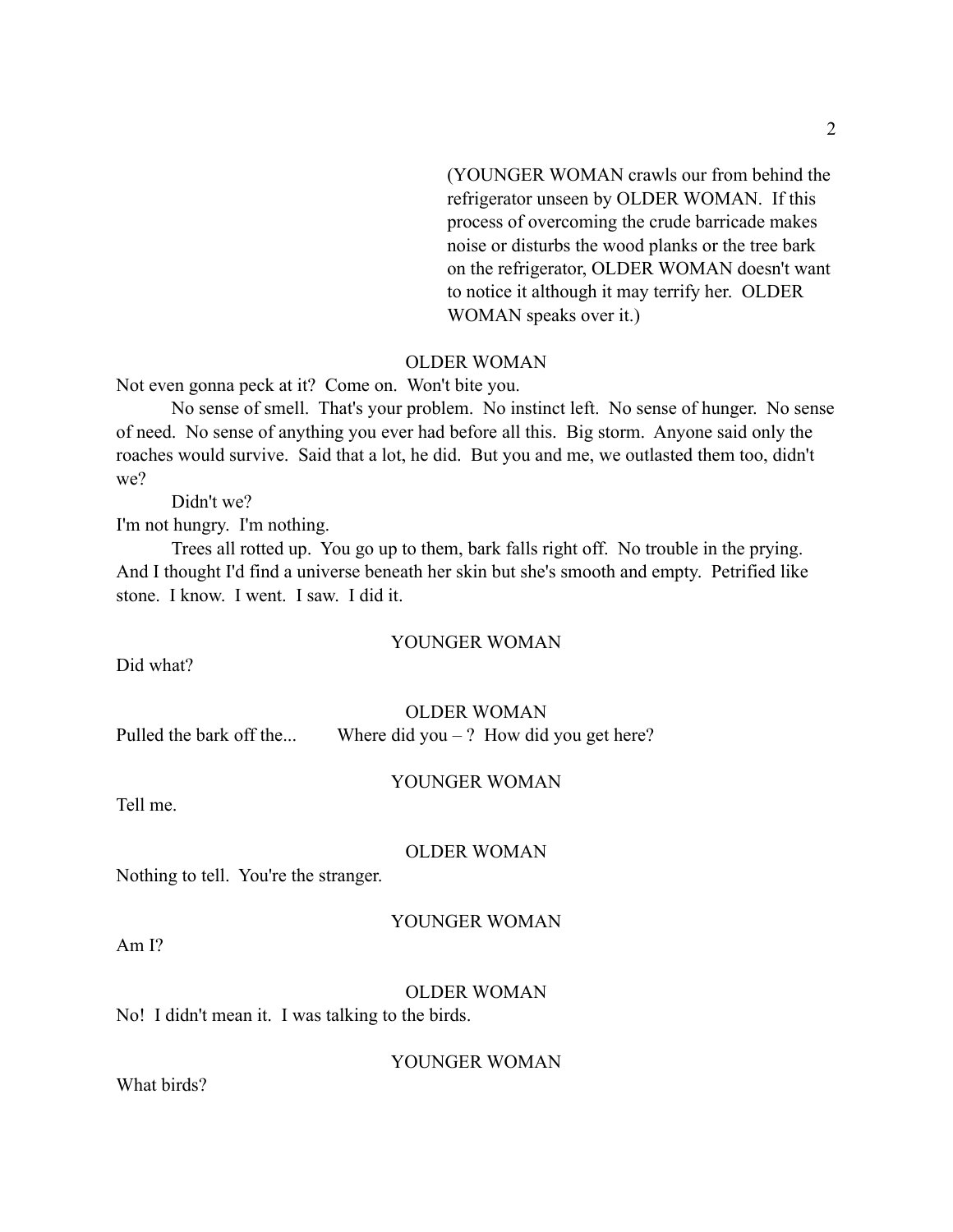#### OLDER WOMAN

We were playing. Just a game. To pass the time, see? Time is funny now. I can't tell how much goes and how much more there might still be. I don't even know if the hospital's still there. If I even have a job or how I'd manage it if I did. Anyone used to know those things.

## YOUNGER WOMAN

Anyone's not here.

## OLDER WOMAN

Then you're not the Angel of Death?

YOUNGER WOMAN

Would I tell you if I was?

OLDER WOMAN

Would you forgive me?

## YOUNGER WOMAN

For what?

OLDER WOMAN It was an honest mistake. Anyone could have done it.

YOUNGER WOMAN Anyone's dead, and besides, he didn't. Someone did.

OLDER WOMAN I didn't mean it. I swear I didn't. Anyone's dead?

YOUNGER WOMAN

He's gone. I'm here.

OLDER WOMAN But a minute ago you weren't. There was only me. No one.

#### YOUNGER WOMAN

I'm here now.

## OLDER WOMAN I was alone. I didn't think I'd offend a soul. I didn't think Anyone was here.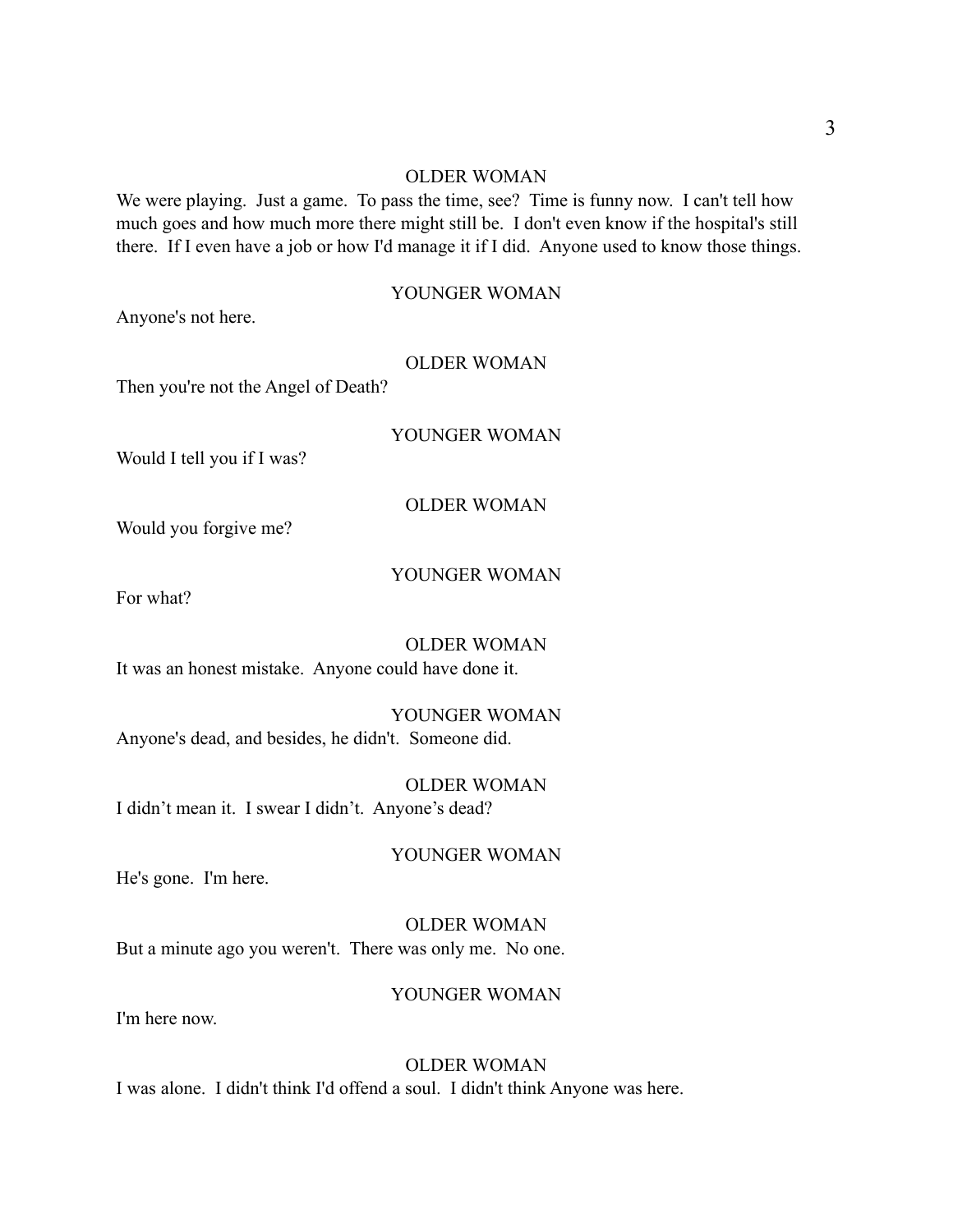# YOUNGER WOMAN

Not Anyone. Me. Besides, where else would I be?

OLDER WOMAN Nowhere. I looked for you. I was trying to find someone.

## YOUNGER WOMAN

You found me.

## OLDER WOMAN

Are you sure? Seems you found me.

## YOUNGER WOMAN

I was looking for you.

## OLDER WOMAN

When I was looking, when I first started looking, I thought I'd do the finding. I was out to make the discoveries. I looked everywhere. Even places where no one could be.

## YOUNGER WOMAN

Like the inside of trees?

OLDER WOMAN

And underneath rocks.

## YOUNGER WOMAN

Where the bugs are.

OLDER WOMAN

Not anymore they're not.

YOUNGER WOMAN

They're gone?

## OLDER WOMAN

Every living thing.

YOUNGER WOMAN You don't know that. Every tree? There's a tree.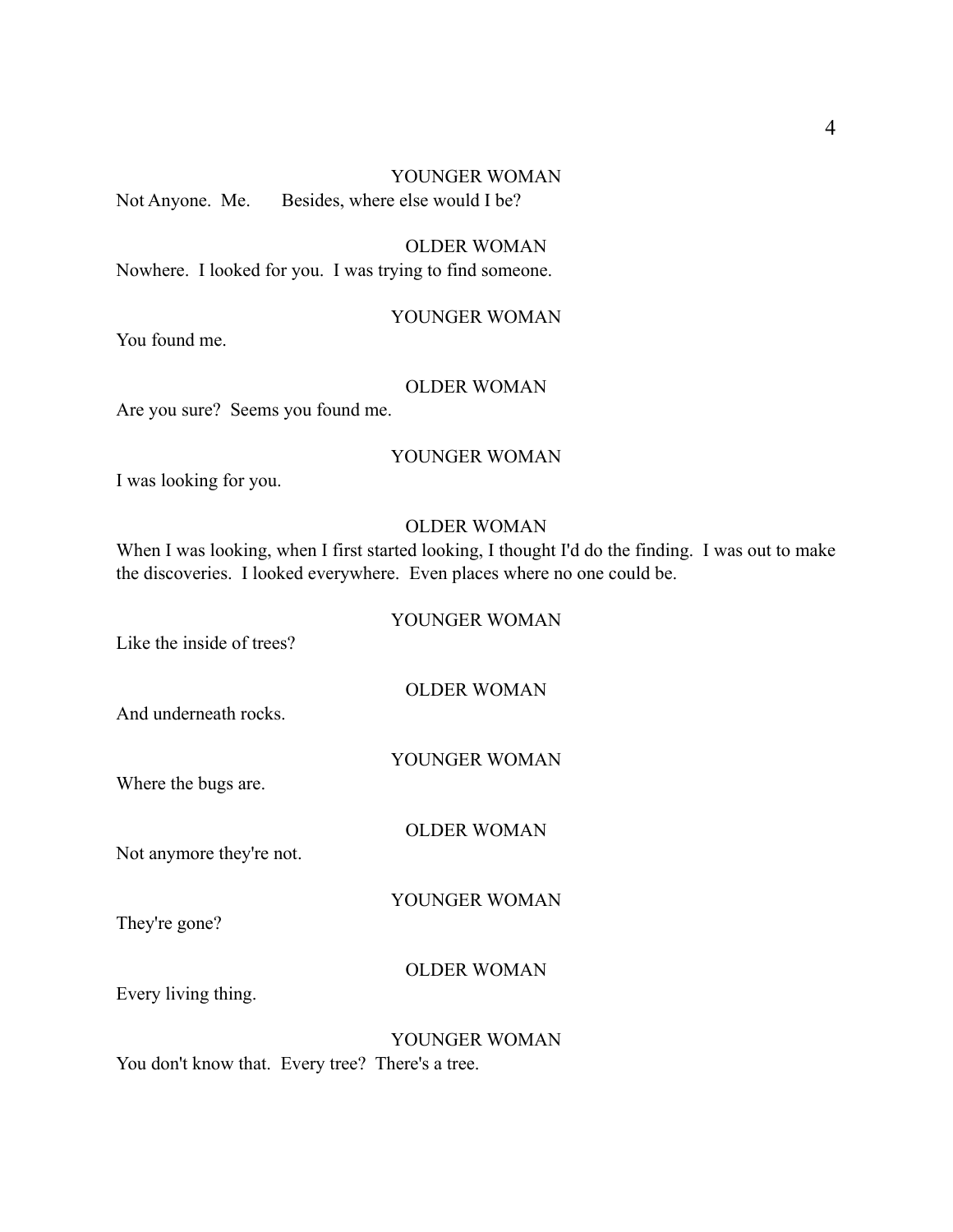## OLDER WOMAN

Dead. Every plant, every spore, every cell, except for us of course, but...

#### YOUNGER WOMAN

What?

#### OLDER WOMAN

How do I know you're not dead?

## YOUNGER WOMAN

Have you lost your mind?

## OLDER WOMAN

No. I keep it in my head at all times, right behind my eyes. If I even begin to forget where it is I look to where I used to lose my eyeglasses. (patting the top of her head)

See? It's always exactly where I left it. Never moves.

## YOUNGER WOMAN

Hmmph.

OLDER WOMAN How do I know you're not the Angel of Death?

#### YOUNGER WOMAN

Is that who you think I am?

## OLDER WOMAN

Because I wronged someone?

YOUNGER WOMAN

You know you have.

#### OLDER WOMAN

Then you're here to take your revenge?

YOUNGER WOMAN

Maybe.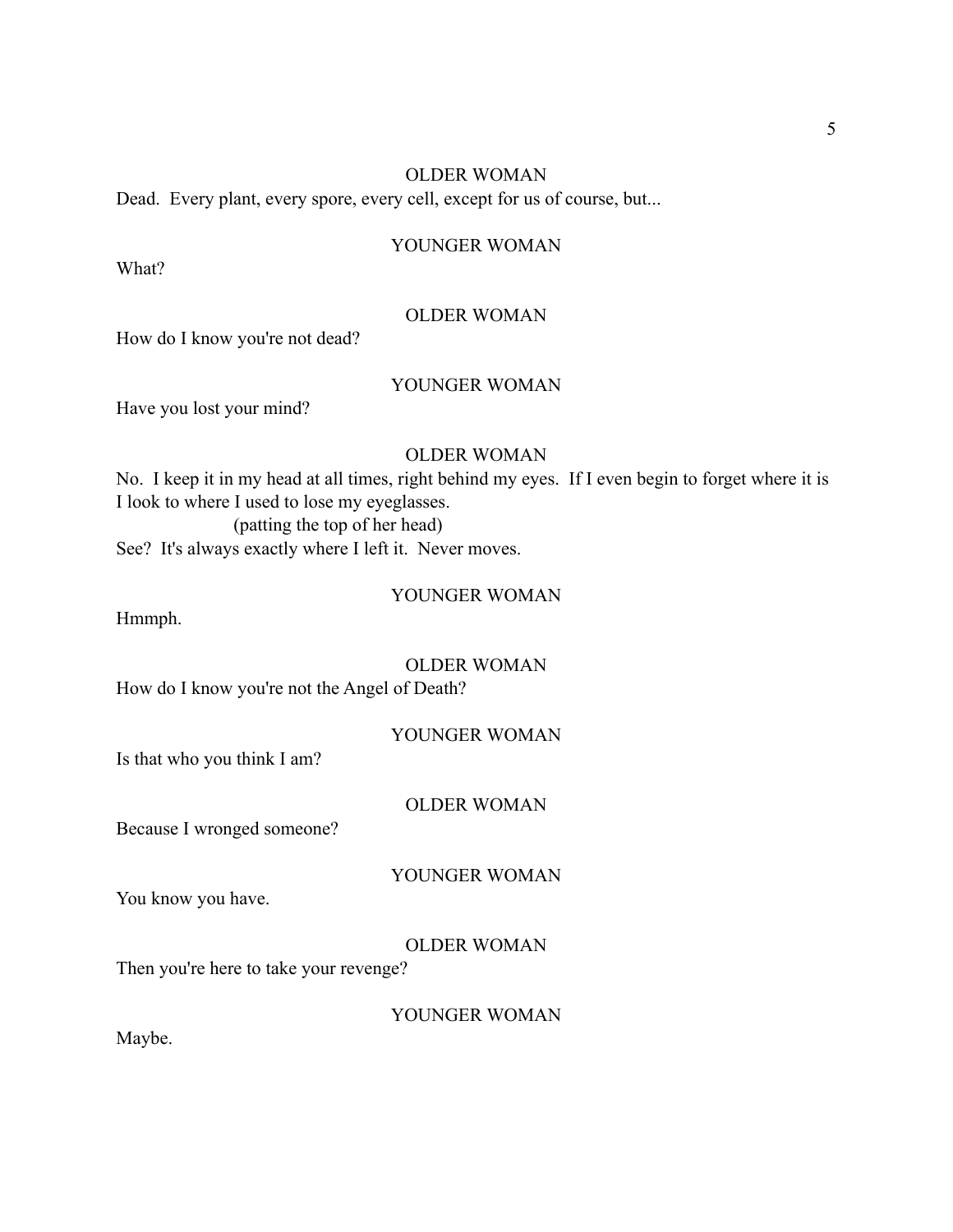YOUNGER WOMAN

Is that a fair price?

OLDER WOMAN

No.

Is that what you're offering?

OLDER WOMAN

YOUNGER WOMAN

No... Who are you?

YOUNGER WOMAN

Would you like to play a game?

OLDER WOMAN

No.

YOUNGER WOMAN

I bet you're lonely.

## OLDER WOMAN

Is that the game? I don't want to play.

## YOUNGER WOMAN

I – uh, uh, I don't feel so good.

## OLDER WOMAN

Wait. Sit. I've got something for you. It's here somewhere. Wait I've got... here. Drink.

## YOUNGER WOMAN

Water man don't come no more?

## OLDER WOMAN

After a storm like that? Everything has to start again from scratch. It's good. I had some. I'm fine. Been fine the whole time.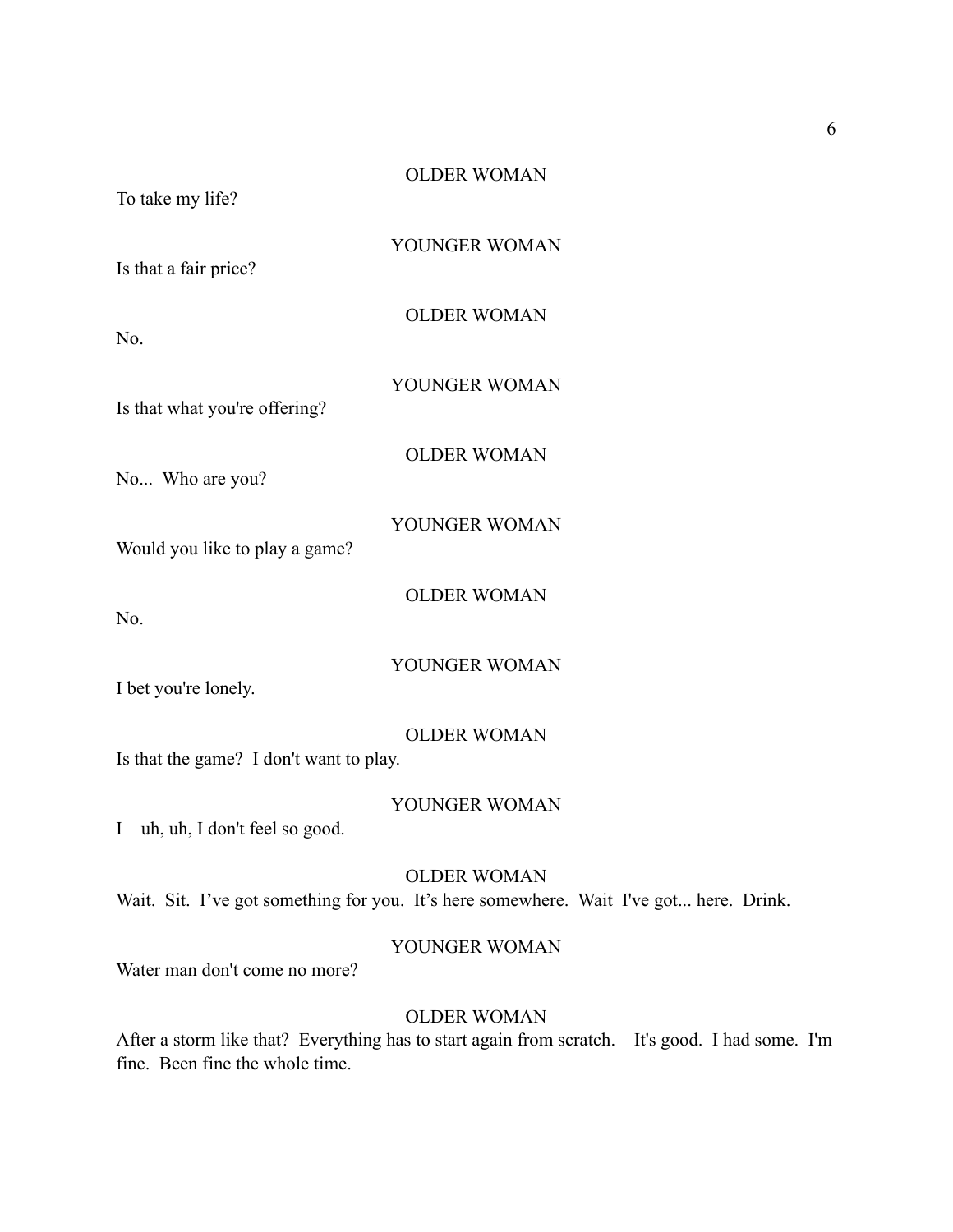7

## YOUNGER WOMAN

What whole time?

## OLDER WOMAN

The storm. You know …

## YOUNGER WOMAN

No. A storm did this?

OLDER WOMAN It wasn't Anyone, for a change. Anyone's dead??

He is.

#### OLDER WOMAN

YOUNGER WOMAN

But I've been fine.

## YOUNGER WOMAN

Surprised? Thought you couldn't live without him, huh?

## OLDER WOMAN

Drink. No? You think it's me? There's something in me that survives? Some immunity?

#### YOUNGER WOMAN

That's what Anyone said. "No one's left up there," he said. That's what he said. He said, "the whole world's poisoned." On and on. Over and over. "Only the immune survive."

#### OLDER WOMAN

We must be immune then. Here. Drink. It's new. It's not from the world, if that's what you think. I had it the whole time. Not much left, but I got more. You can have it. Go on.

## YOUNGER WOMAN

 $No, I -$ 

#### OLDER WOMAN

Please.

## YOUNGER WOMAN

Why?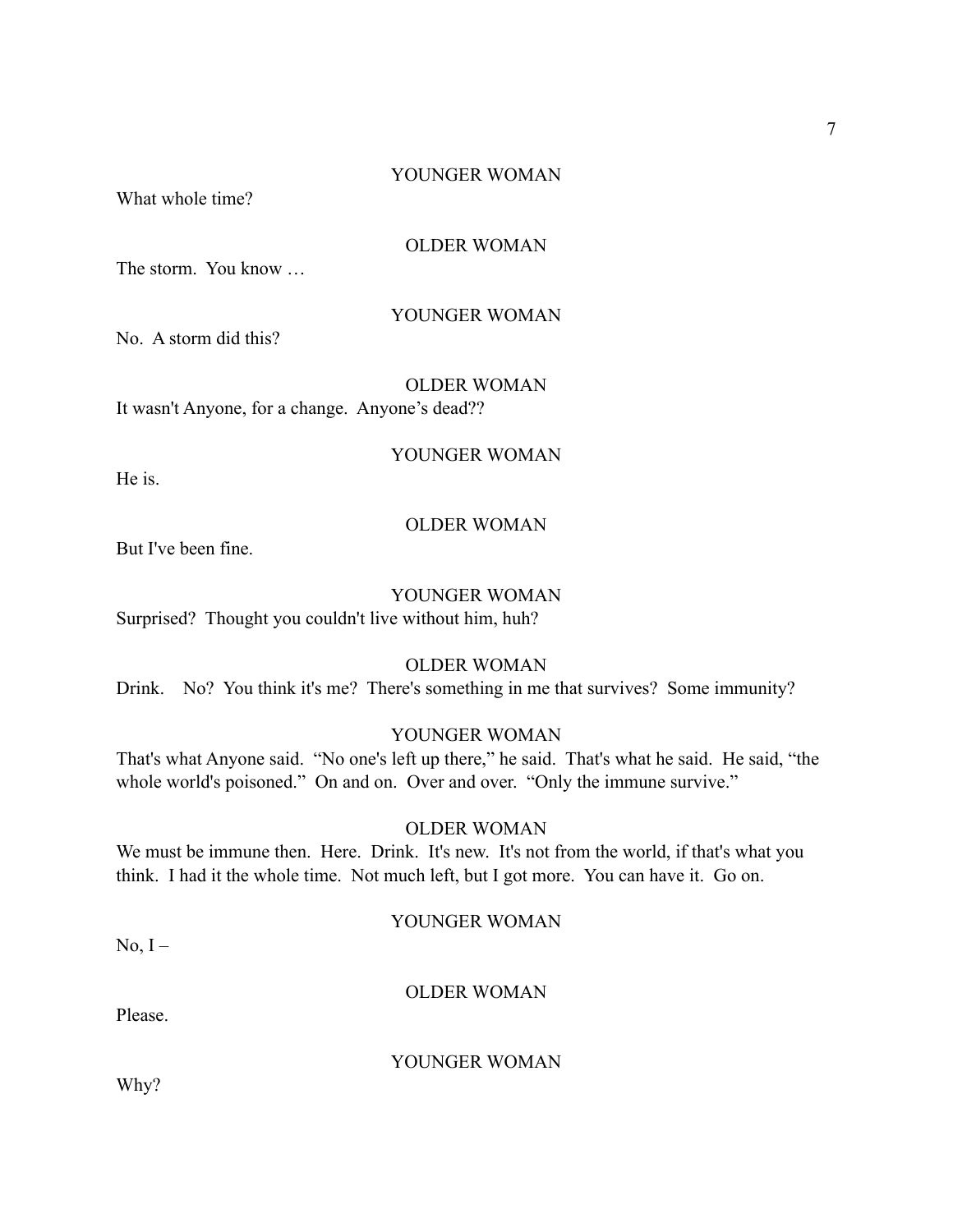| You're not well. | <b>OLDER WOMAN</b> |
|------------------|--------------------|
| Why else?        | YOUNGER WOMAN      |

You need it.

And?

It's the right thing to do. Huh?

YOUNGER WOMAN

OLDER WOMAN

OLDER WOMAN

YOUNGER WOMAN

Why?

OLDER WOMAN

Is this a test?

YOUNGER WOMAN

Of what?

## OLDER WOMAN

I can still recognize thirst, even if someone can't. Even if someone lost all their instincts.

YOUNGER WOMAN

I have not.

OLDER WOMAN

You have or you'd drink.

YOUNGER WOMAN I'll drink then. I'll drink. Bleccchh! It's  $-$  it's  $-$ 

OLDER WOMAN

It's all I got.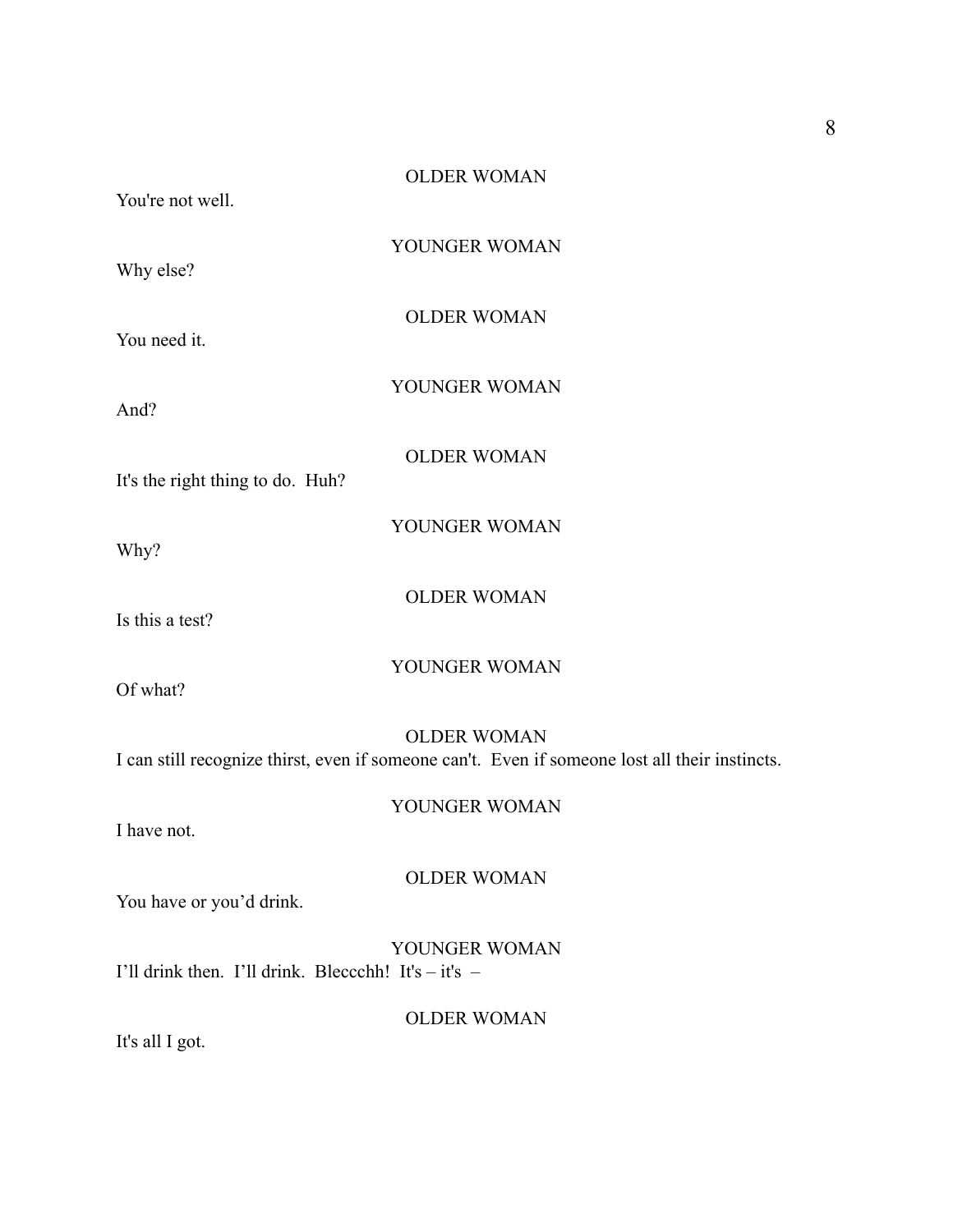| <b>OLDER WOMAN</b>                                                         |
|----------------------------------------------------------------------------|
| YOUNGER WOMAN                                                              |
| <b>OLDER WOMAN</b><br>The Angel of Death would have known not to drink it. |
| YOUNGER WOMAN                                                              |
| <b>OLDER WOMAN</b>                                                         |
| YOUNGER WOMAN                                                              |
| <b>OLDER WOMAN</b>                                                         |
| YOUNGER WOMAN                                                              |
| <b>OLDER WOMAN</b>                                                         |
| YOUNGER WOMAN                                                              |
| <b>OLDER WOMAN</b>                                                         |
| YOUNGER WOMAN                                                              |
|                                                                            |

9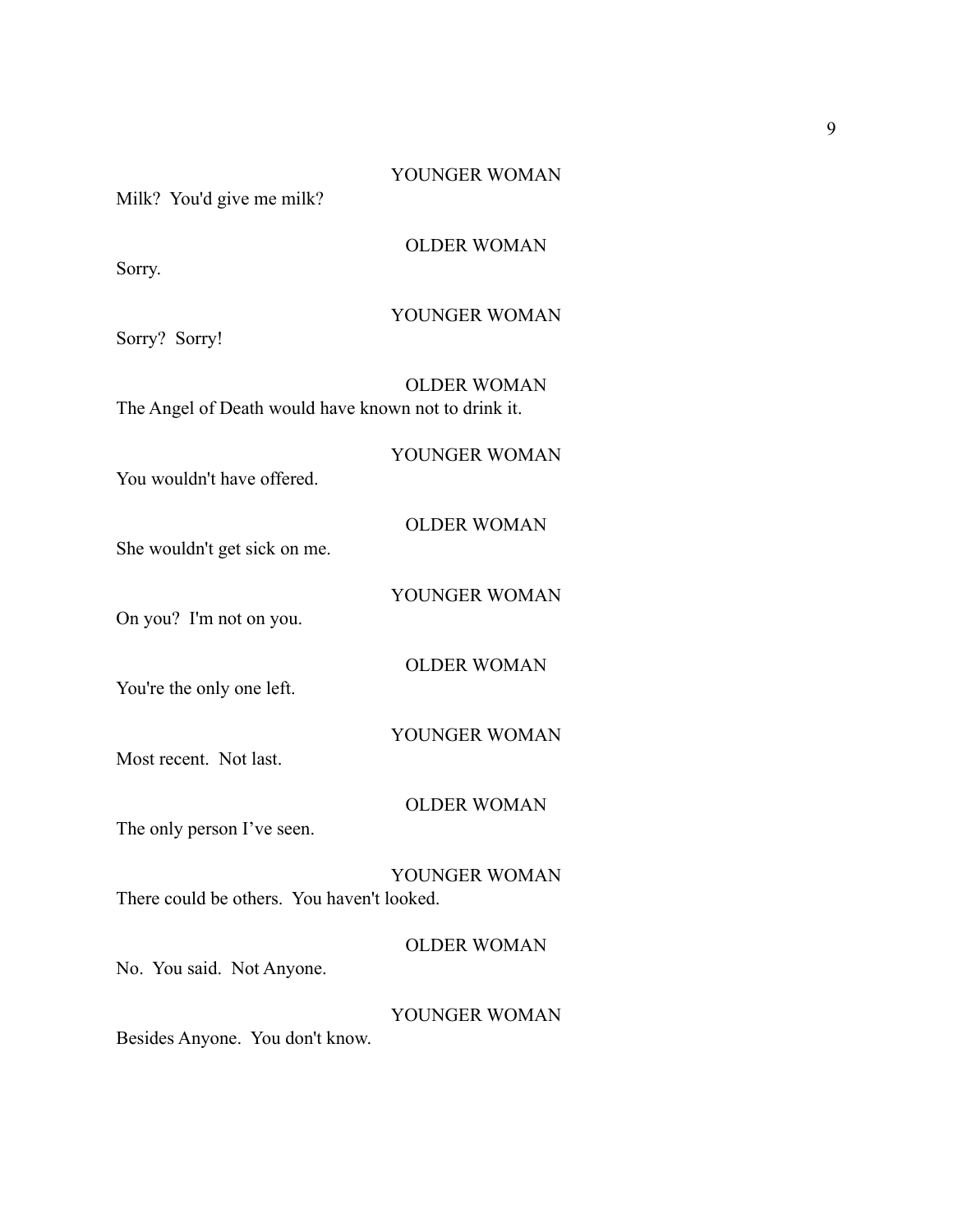## OLDER WOMAN

I've looked.

#### YOUNGER WOMAN

Where?

#### OLDER WOMAN

Around. I don't want to tell you what I've seen.

## YOUNGER WOMAN

Something bad?

## OLDER WOMAN

No bugs anymore. Not even under rocks. Always thought we were weaker than bugs.

## YOUNGER WOMAN

Bugs don't step on us.

## OLDER WOMAN

They might if they were bigger. Shame though if the bugs are gone.

## YOUNGER WOMAN

If the bugs are gone, we don't have much longer. The bugs keep us alive from our insides out. All that cleaning in the hospitals and it's the bugs keeping us alive.

## OLDER WOMAN

Imagine giant bugs coming like the years of cicadas. The world's flipped upside down. Think of six legs: boom boom boom boom boom boom! Like shots from a gun.

#### YOUNGER WOMAN

Do you have one?

#### OLDER WOMAN

What?

#### YOUNGER WOMAN

A gun?

#### OLDER WOMAN

If I had a gun, I wouldn't tell you about it.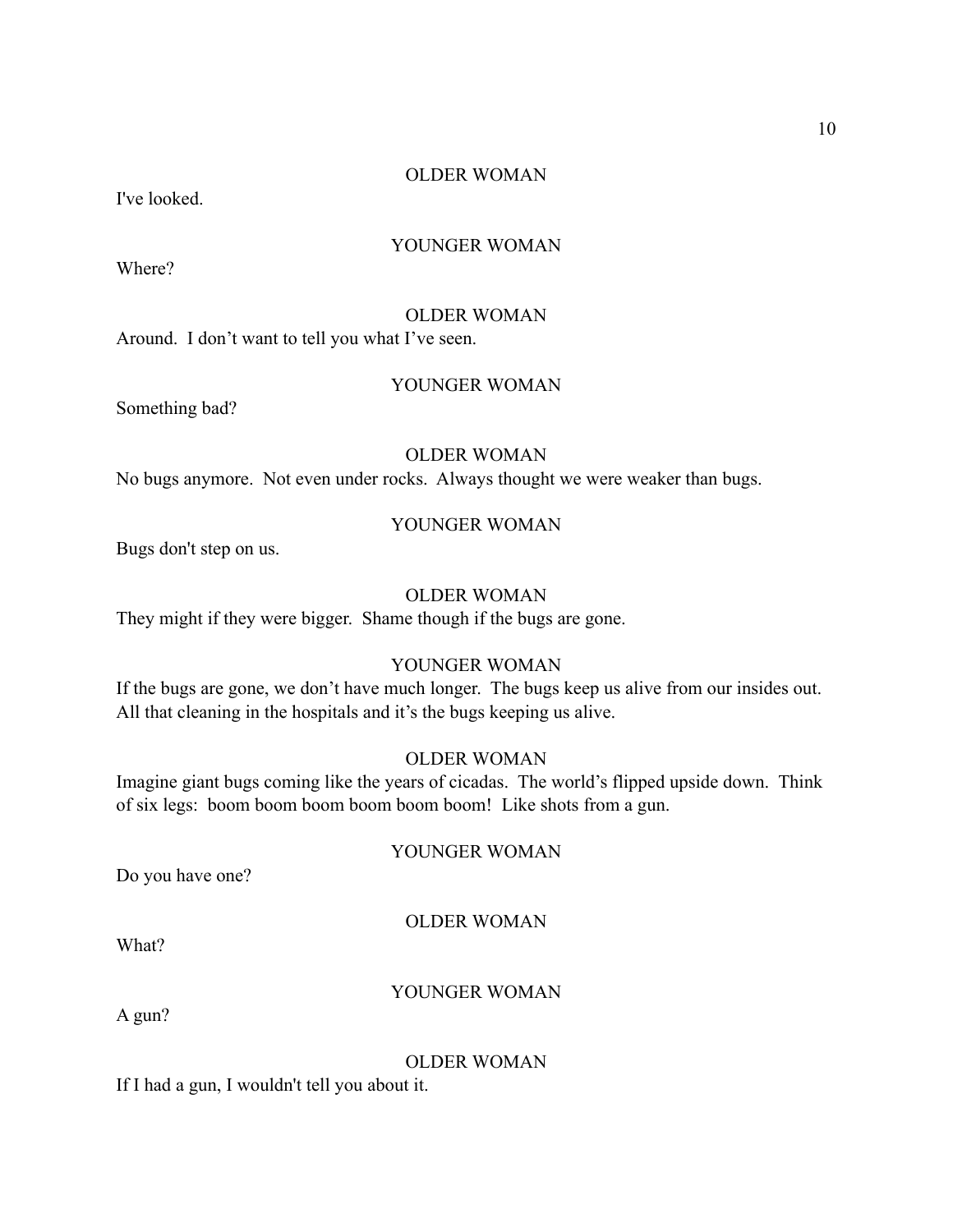## YOUNGER WOMAN

You don't.

## OLDER WOMAN

You can't know that.

YOUNGER WOMAN I can look. I can see that you're not right in your head.

## OLDER WOMAN

That's not true.

## YOUNGER WOMAN

Imagining giant bugs?

#### OLDER WOMAN

I'm not wrong. I'm unsure. There's a difference.

## YOUNGER WOMAN

You're afraid of someone. You hide things. Breasting your poker hand? Your face gives you away. I can read it.

## OLDER WOMAN

I lie.

#### YOUNGER WOMAN

I know you do.

OLDER WOMAN

But I told you the truth.

#### YOUNGER WOMAN

When?

## OLDER WOMAN

When my daughter was born and they put her in my arms I gave her everything I had. All for her: my life's blood, my last breath, the strength of every muscle, and my breasts – can't forget how she took the milk from my breasts. For years, even after I went back to hospital work, she was at me, sucking.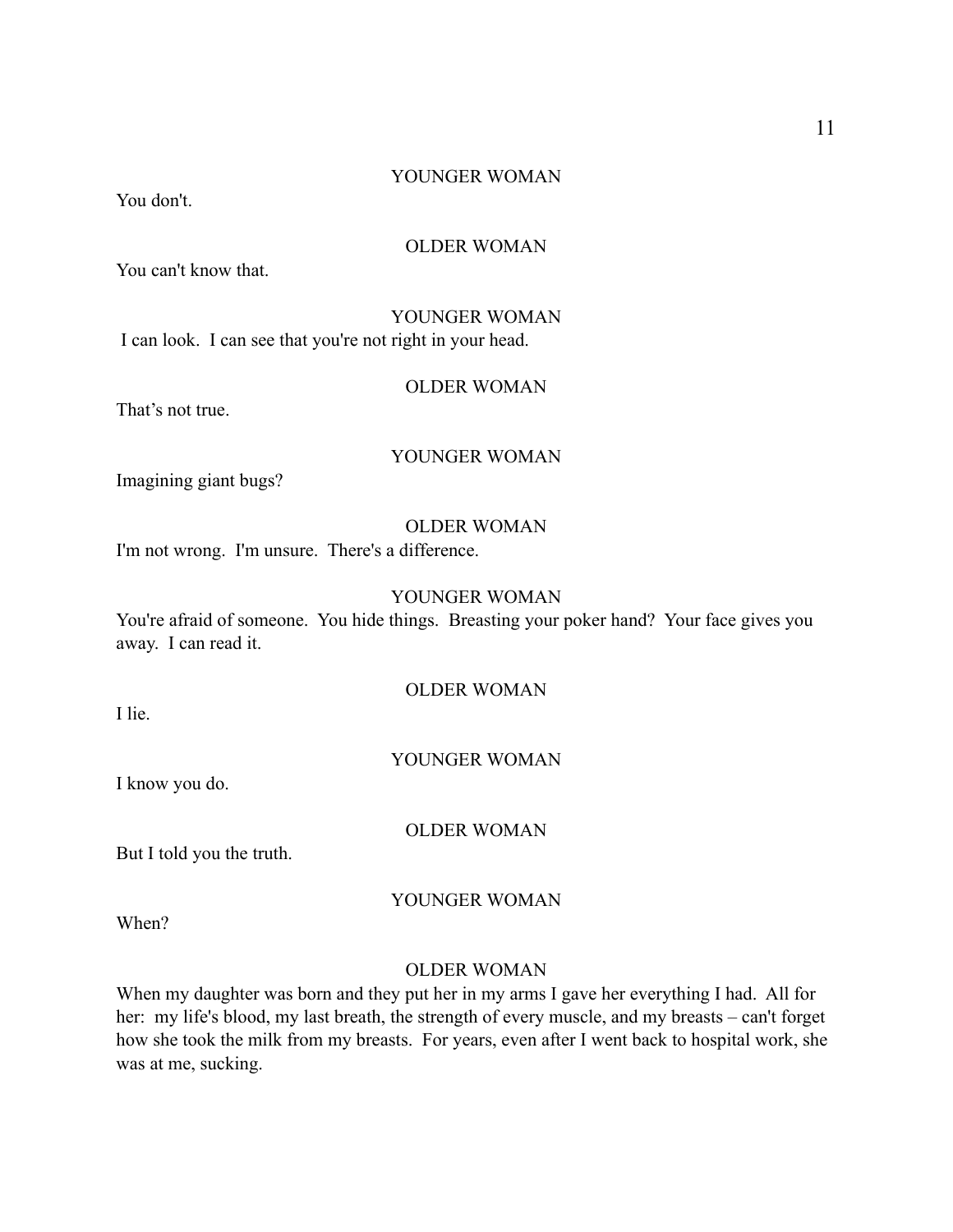But I'm not her?

OLDER WOMAN

No, you're not.

YOUNGER WOMAN

Then who would I be?

She's dead.

YOUNGER WOMAN

OLDER WOMAN

You saw her?

## OLDER WOMAN

Saw her trying to leave.

#### YOUNGER WOMAN

Trying isn't leaving. She didn't leave.

OLDER WOMAN Then Anyone must have... She left. Left. Dead. All the same to me.

YOUNGER WOMAN

None of those.

## OLDER WOMAN

No? When was it, six months back?

YOUNGER WOMAN

The day the sky fell in?

OLDER WOMAN I suppose. Then it was Anyone? That day? That was the day.

## YOUNGER WOMAN

When the sky fell in.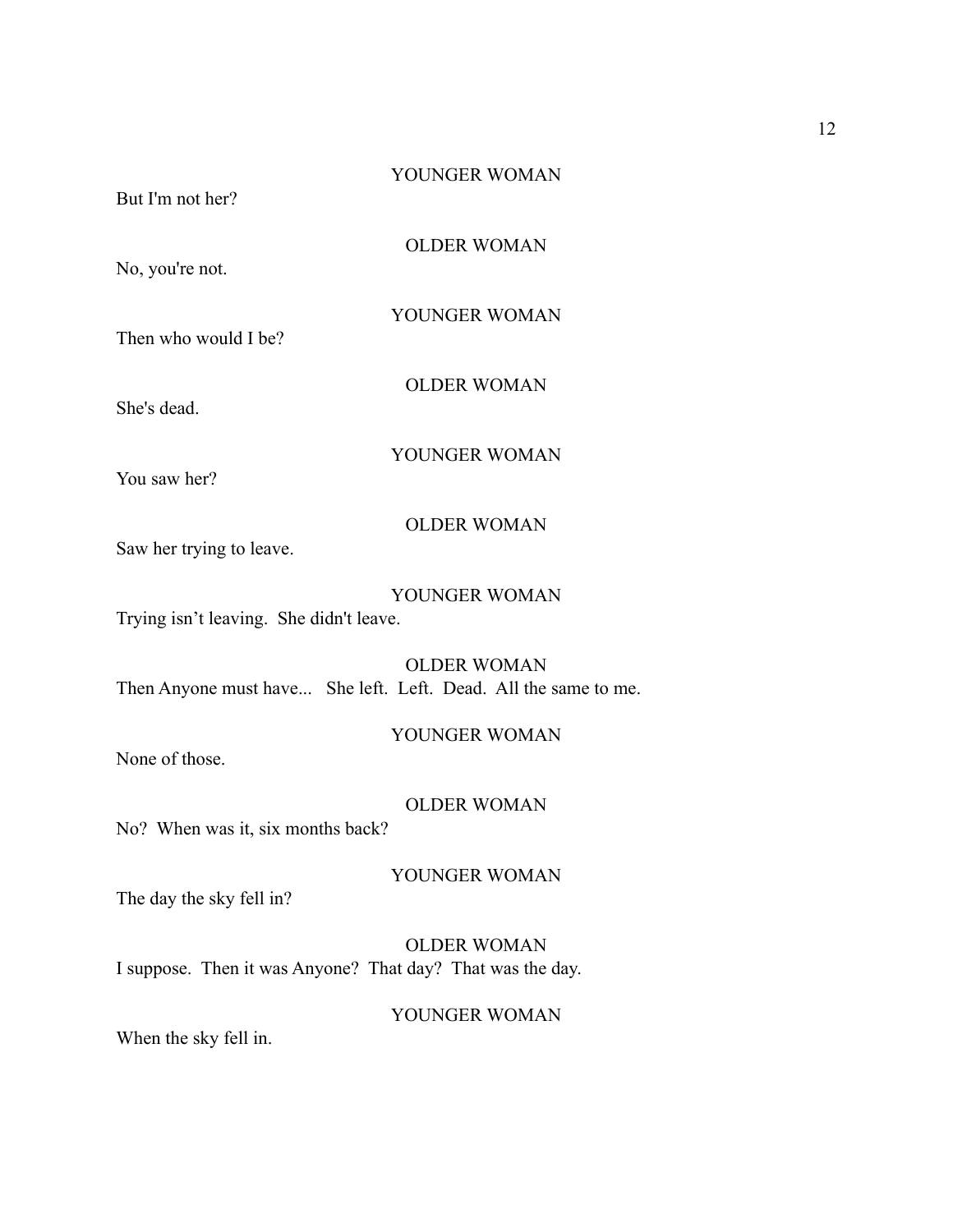## OLDER WOMAN

Maybe it did.

## YOUNGER WOMAN

It did.

#### OLDER WOMAN

Must have. It was different before. Anyone's gone?

## YOUNGER WOMAN

Gone.

## OLDER WOMAN

Seems impossible. You think nothing will ever change, but back then everything was changeable, changing all the time.

## YOUNGER WOMAN

The sky?

## OLDER WOMAN

And now it's stopped. I stopped. I've come to the end.

## YOUNGER WOMAN

But you said you were looking.

## OLDER WOMAN

For six months, looking.

#### YOUNGER WOMAN

For your daughter?

## OLDER WOMAN

She was beautiful. Like you in ways, but not so, so swollen up which can make a person softer, but you seem hard.

## YOUNGER WOMAN

Am I hard now?

OLDER WOMAN

Harder than she was. When she left.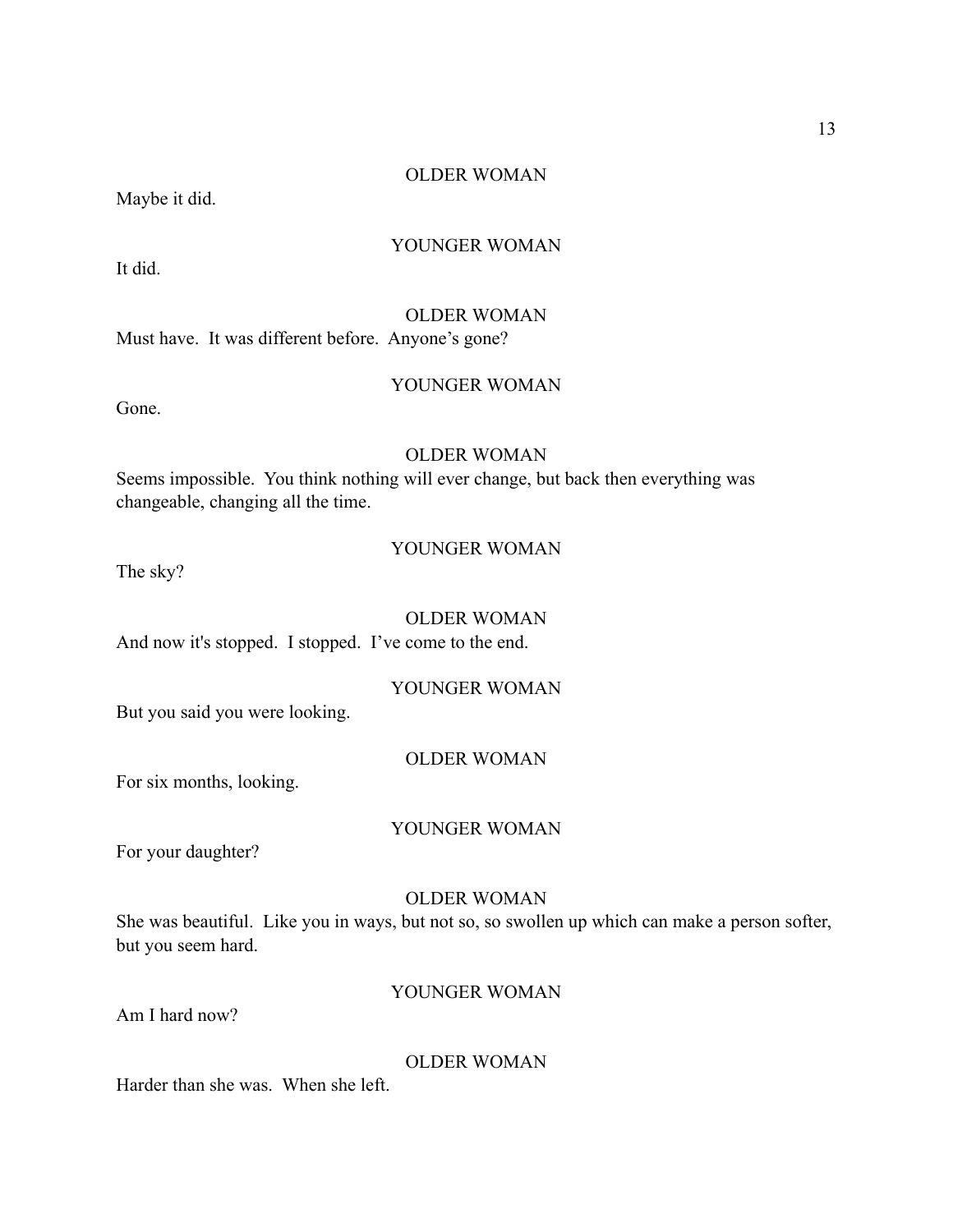#### YOUNGER WOMAN

And what about you? Are you harder now too?

## OLDER WOMAN

I don't have to be.

## YOUNGER WOMAN

Is there a choice?

## OLDER WOMAN

If you would stay and be my daughter, I'd be soft and sweet and sing, all the lullabies I've forgotten. I would brush someone's hair and kiss someone's cheek and stroke her forehead while someone sleeps.

| Is that the game you want to play? | YOUNGER WOMAN      |
|------------------------------------|--------------------|
| For real I would.                  | <b>OLDER WOMAN</b> |
| What about winning?                | YOUNGER WOMAN      |
| No one has to win.                 | <b>OLDER WOMAN</b> |
| Who would be the loser then?       | YOUNGER WOMAN      |
| We could both be winners.          | <b>OLDER WOMAN</b> |
| You think I want a mother?         | YOUNGER WOMAN      |

## OLDER WOMAN

Don't you? You must be lonely. You must be tired. And I know you're not well in yourself. You fell before. I had to help you.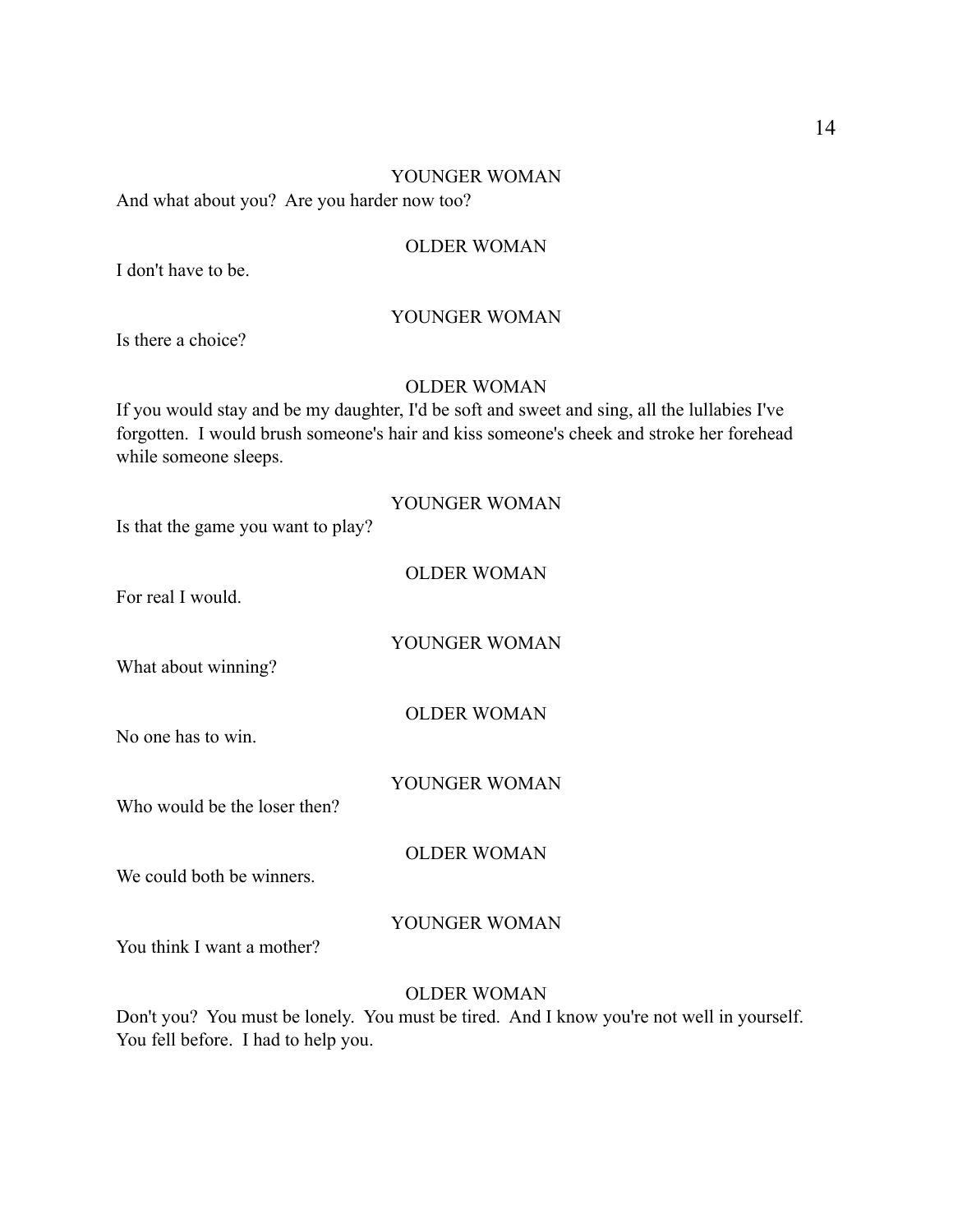## YOUNGER WOMAN

You never wanted a daughter with troubles. You didn't ask to take care of someone.

## OLDER WOMAN

Didn't I? My own daughter started out so weak. There was fluid in her chest, from birth, y'see? I spent every night with a glass to her lips watching for breath, rubbing her back, kneading her arms and legs to keep the blood circulating. Little bluebird I called her. Little blue.

## YOUNGER WOMAN

I bet you hated her for it. Held it against her. All those nights of sleep you lost.

## OLDER WOMAN

I held up the glass. She made me old.

#### YOUNGER WOMAN

She made you nothing.

#### OLDER WOMAN

Yes.

YOUNGER WOMAN No, no, no. How can she make you when you made her?

#### OLDER WOMAN

Wasn't fair.

YOUNGER WOMAN

Let's play a game.

OLDER WOMAN

No.

YOUNGER WOMAN

OLDER WOMAN

What are the rules?

We'll make it fair.

YOUNGER WOMAN

We'll make them up.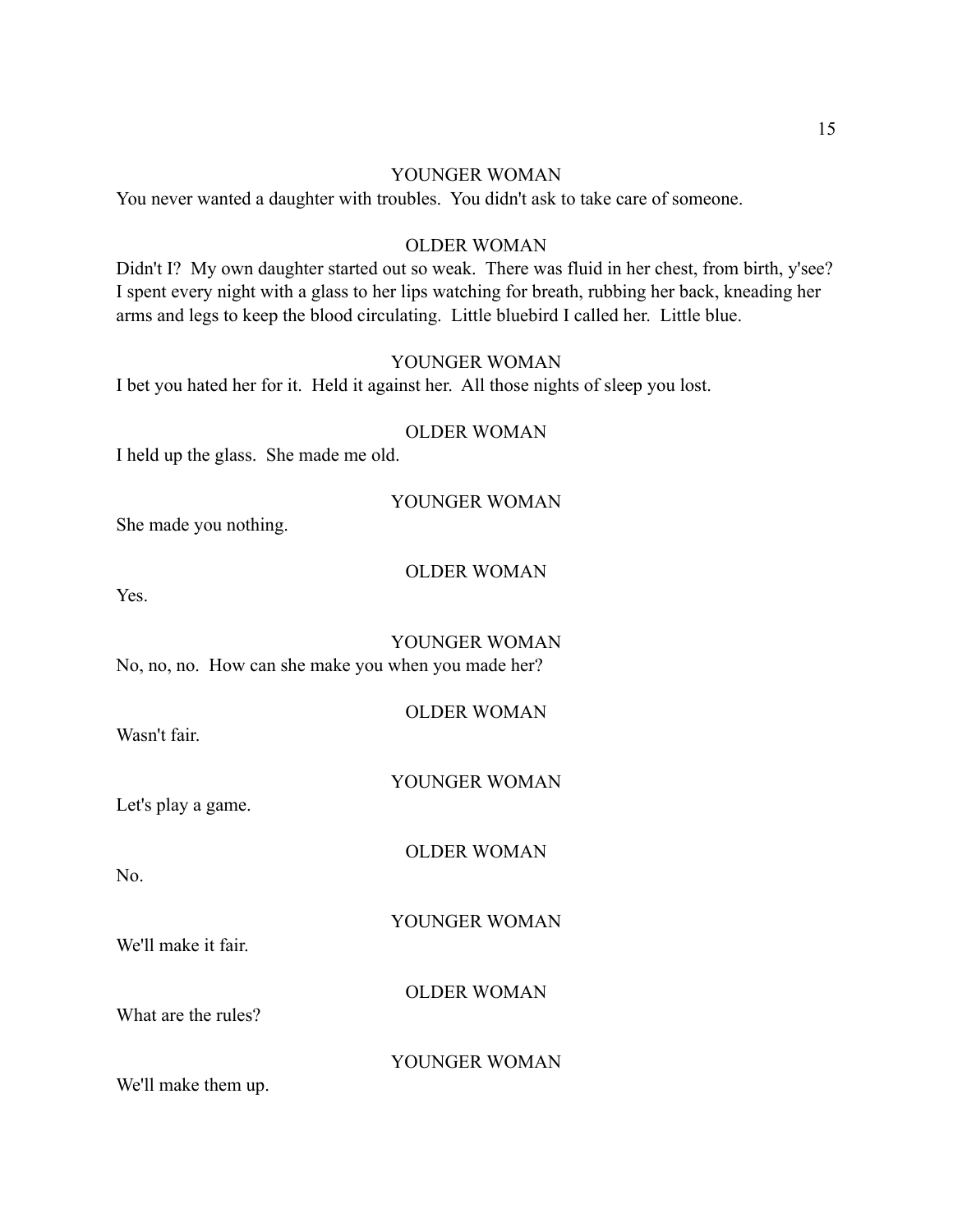#### OLDER WOMAN

I want to go first.

## YOUNGER WOMAN

Okay.

#### OLDER WOMAN

You be my daughter come back.

## YOUNGER WOMAN

What's my name?

## OLDER WOMAN

Mary. Since I'm Mary too, and you were named for me, and my Mama, but I want to be Grace.

| Grace |
|-------|
|-------|

GRACE But you'll call me Mother or Mama or Mommy or Ma.

Mama.

Yes, that's good. And you will be well.

Unharmed.

Innocent, as you were before you left.

Tried to leave.

Wandered.

YOUNGER WOMAN

**MARY** 

GRACE

MARY

GRACE

MARY

GRACE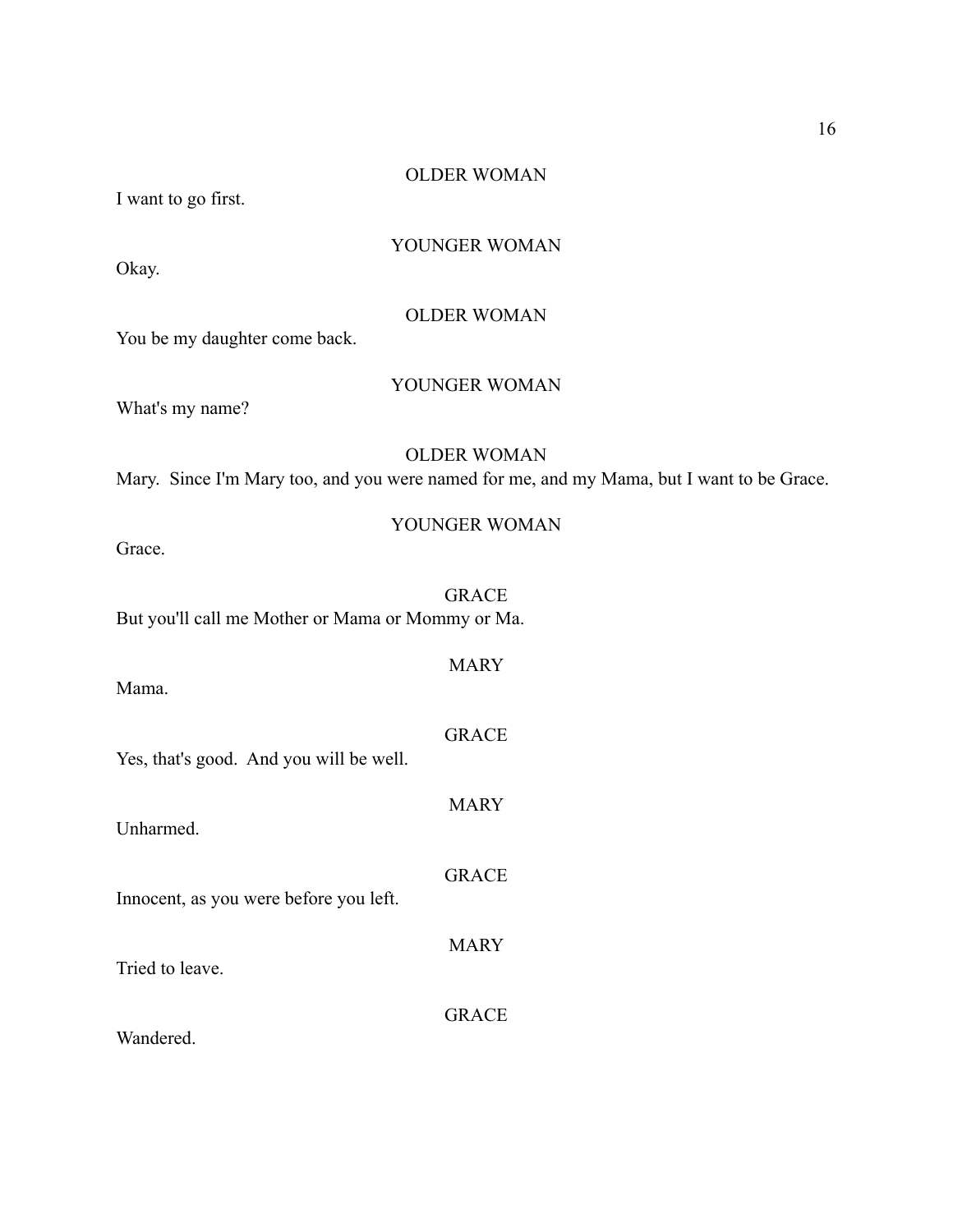| Got taken.             | <b>MARY</b>  |
|------------------------|--------------|
| Fell.                  | <b>GRACE</b> |
| Broke.                 | <b>MARY</b>  |
| Left.                  | <b>GRACE</b> |
| No. Trapped. And hurt. | <b>MARY</b>  |
|                        | <b>GRACE</b> |
| All those things.      | <b>MARY</b>  |
| Forgotten?             | <b>GRACE</b> |
| Never happened.        | <b>MARY</b>  |
| I'll be new.           | <b>GRACE</b> |
| Grown, like before.    | <b>MARY</b>  |
| Young.                 | <b>GRACE</b> |
| Unknowing.             | <b>MARY</b>  |
| Fresh, as in ripe.     |              |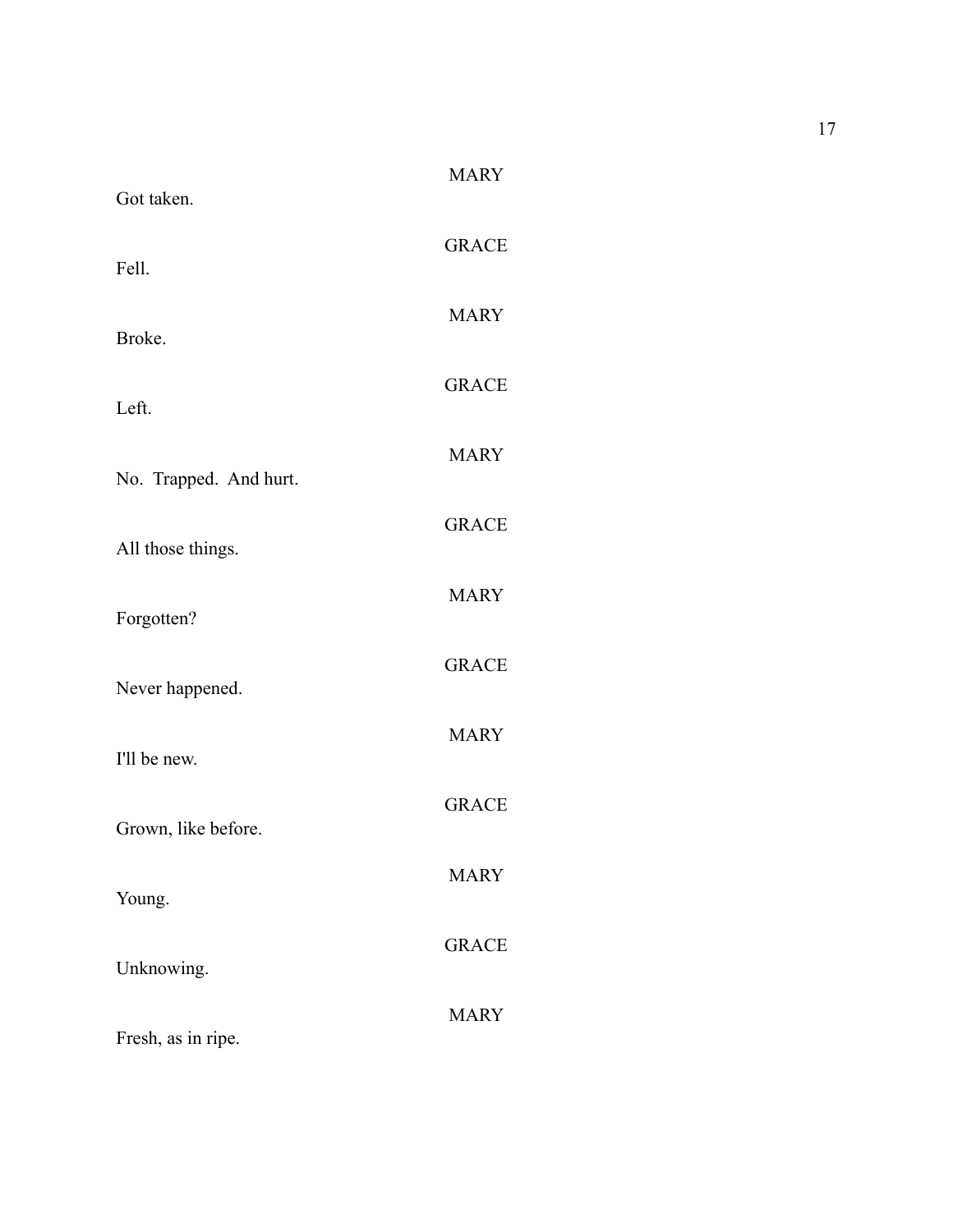| But unplucked.                                           | <b>GRACE</b>                                                                                                |
|----------------------------------------------------------|-------------------------------------------------------------------------------------------------------------|
| Unbruised.                                               | <b>MARY</b>                                                                                                 |
| Perfect.                                                 | <b>GRACE</b>                                                                                                |
| $No.* No.$                                               | <b>MARY</b>                                                                                                 |
| (simultaneous with second no)<br>$N0$ ?<br>It's my turn. | <b>GRACE</b>                                                                                                |
| Not perfect.                                             | <b>MARY</b>                                                                                                 |
| you will not fail.                                       | <b>GRACE</b><br>Perfect to me. And I'm gonna teach you all you need to know, and then you'll be tested, and |
| You say.                                                 | <b>MARY</b>                                                                                                 |
| I know it.                                               | <b>GRACE</b>                                                                                                |
| Are you going to start?                                  | <b>MARY</b>                                                                                                 |
|                                                          | (GRACE searches. SHE is lost already.<br>MARY sees GRACE needs help. MARY<br>finds the crusts of bread.)    |
| Mama, how do birds fly?                                  | <b>MARY</b>                                                                                                 |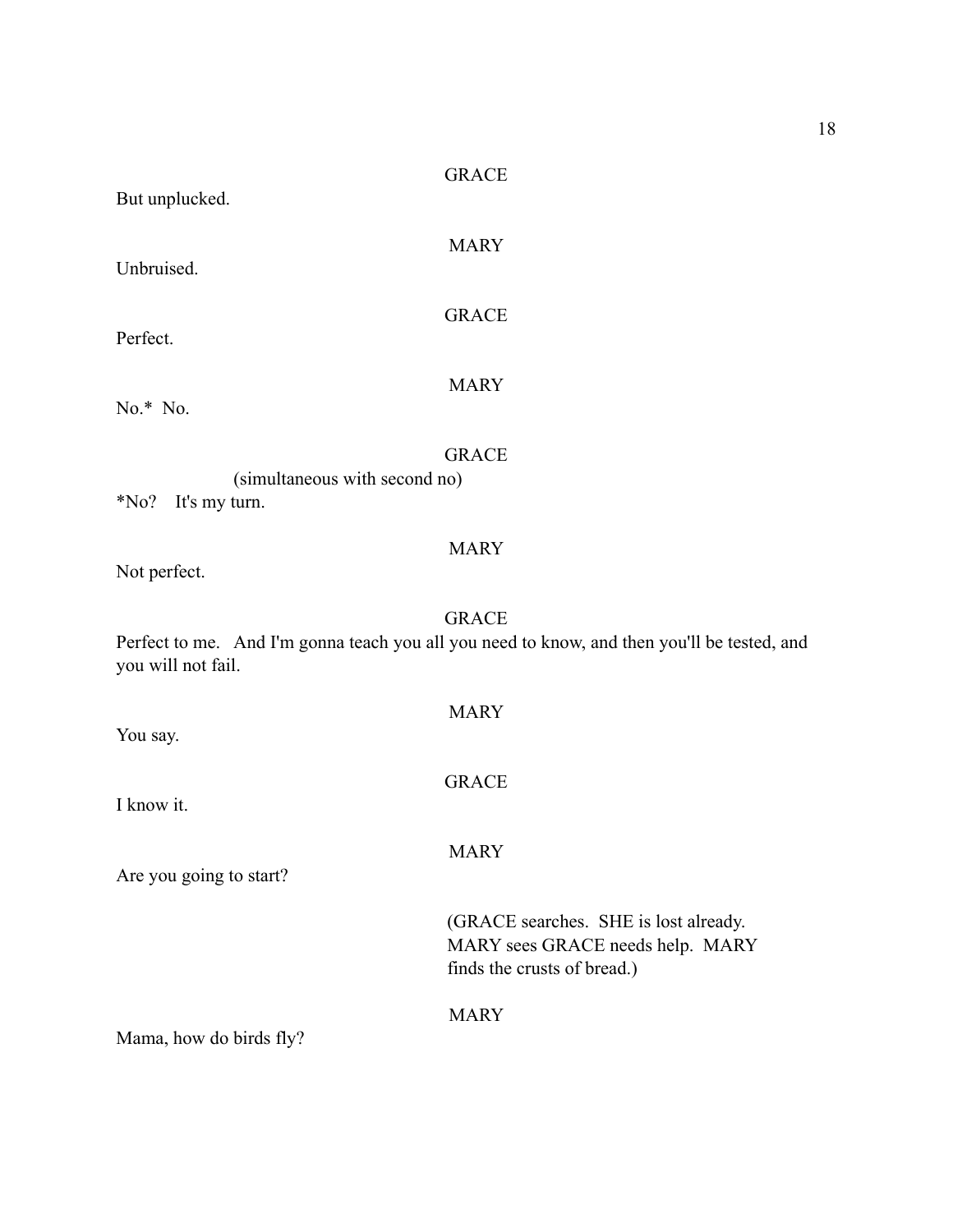Birds got wings to beat the air.

## MARY

When birds beat the air, does the air hurt?

## GRACE

MARY

No Mary, air doesn't feel pain. We feel the air, and sometimes, if we're not good, the wind comes and pushes the air against our skin so hard it hurts us. But the air's not hurt.

Why aren't we good?

GRACE We have to listen, pay attention, and do all the things we're told to do. Then we'll be good.

## MARY

GRACE

Does attention cost a lot of money?

Remember the carvings you used to make for me on Mother's Day? Attention's a gift we give when we're trying to be good. It doesn't cost nothing but care.

MARY

**GRACE** 

MARY

| What's good? |  |
|--------------|--|
|              |  |

Beauty's good.

What's beauty?

GRACE

A smile. That's beauty. Yes, beauty.

 (GRACE retrieves a Saltine from a box in the dirt. GRACE breaks the cracker in half and shares it with MARY placing it in her mouth. MARY eats her half. GRACE puts hers back.)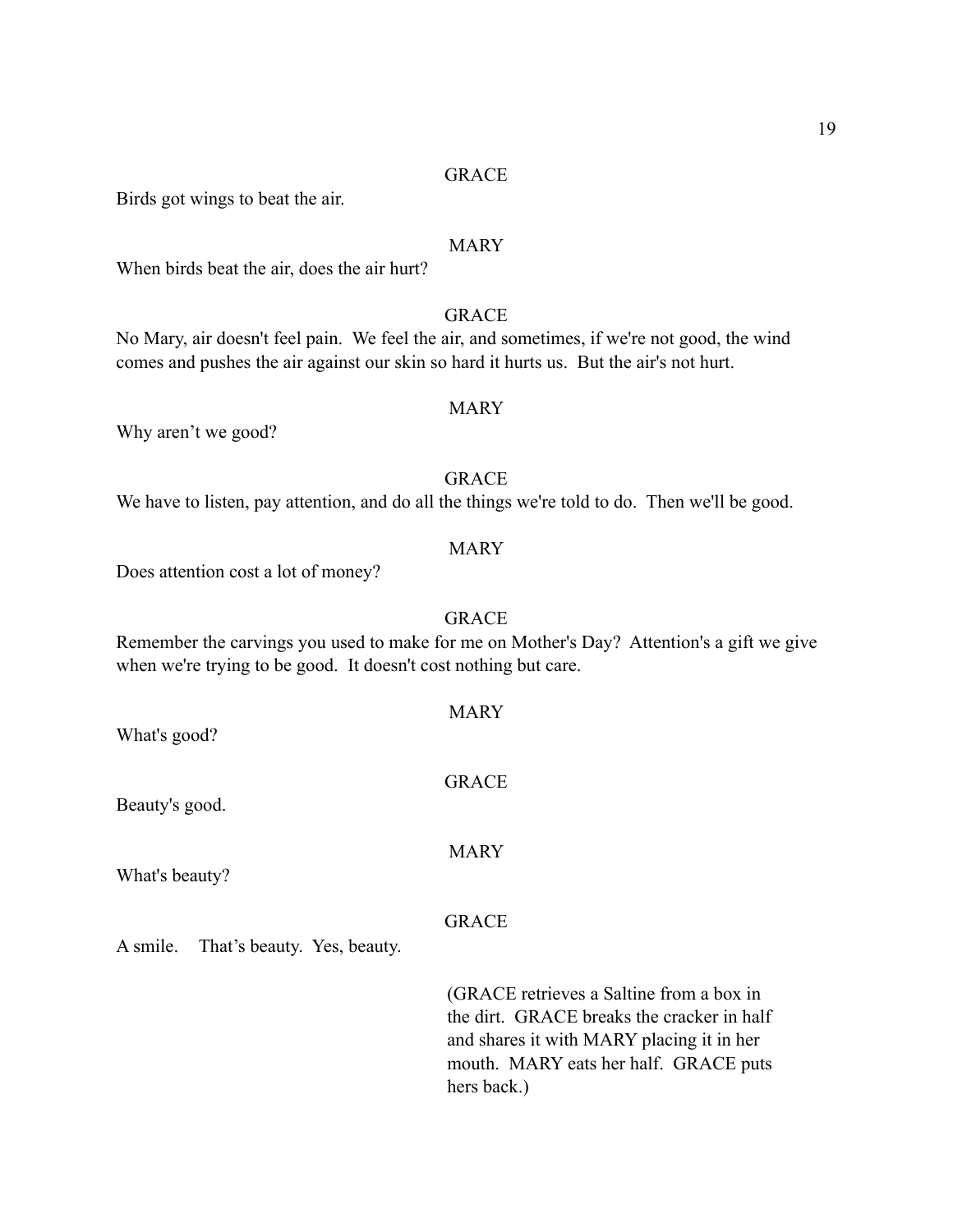Beauty.

## MARY

Is the whole world beauty, Mama?

## GRACE

Remember how the sun came up over the fields? Birds would sing, and flowers turned their petals east. The bed was soft and fresh and clean, and the bread rose under its cloth, and the oven lit. The house was warm with a fire?

| Oven's still lit.                                           | <b>MARY</b>  |
|-------------------------------------------------------------|--------------|
| Don't say that.                                             | <b>GRACE</b> |
| Why not?                                                    | <b>MARY</b>  |
| Oven doesn't work and you know it.                          | <b>GRACE</b> |
| I do not.                                                   | <b>MARY</b>  |
| If the oven still worked, I'd stick my head in it.          | <b>GRACE</b> |
| Just make you puke probably.                                | <b>MARY</b>  |
| Nothing in me to puke.                                      | <b>GRACE</b> |
| Wouldn't kill you Mama. There are no walls to hold the gas. | <b>MARY</b>  |

## GRACE

That's always been my problem.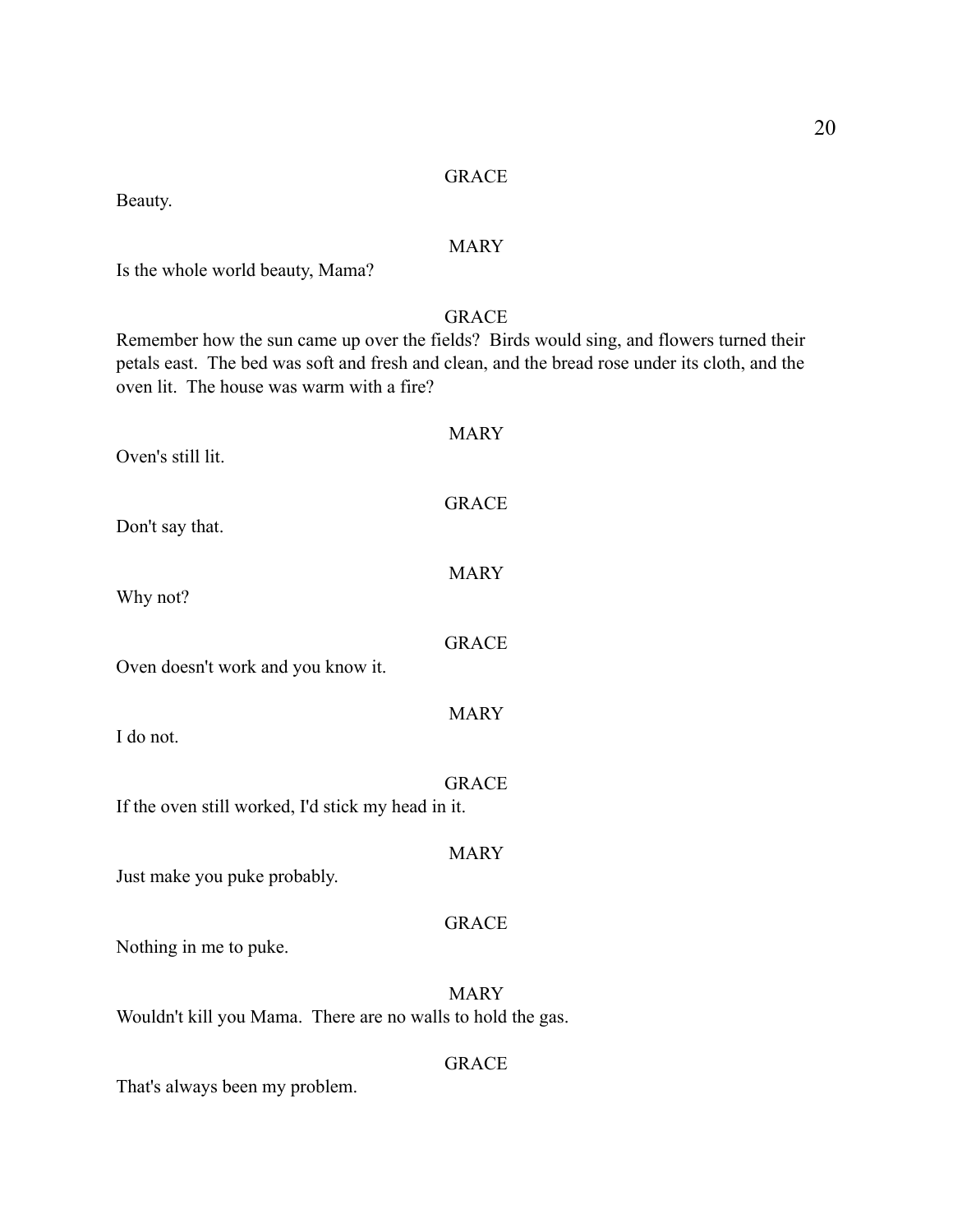| Huh?                                                    | <b>MARY</b>     |
|---------------------------------------------------------|-----------------|
| I got to fix these walls.                               | <b>GRACE</b>    |
| Are you going to shut yourself in and suicide?          | <b>MARY</b>     |
| I had a hammer too.                                     | <b>GRACE</b>    |
| I know you won't. Can't.                                | <b>MARY</b>     |
| Don't start telling me what I can't do.                 | <b>GRACE</b>    |
| It's a sin that.                                        | <b>MARY</b>     |
| So's murder.                                            | <b>GRACE</b>    |
| Anyone said -                                           | <b>MARY</b>     |
| I don't care what Anyone said!                          | <b>GRACE</b>    |
| Beauty, beauty, beauty, beauty, beauty, beauty, beauty. | MARY            |
|                                                         | (MARY belches.) |
| That is not beauty.                                     | <b>GRACE</b>    |
|                                                         | <b>MARY</b>     |

That's my belly. Is my belly beauty Mama?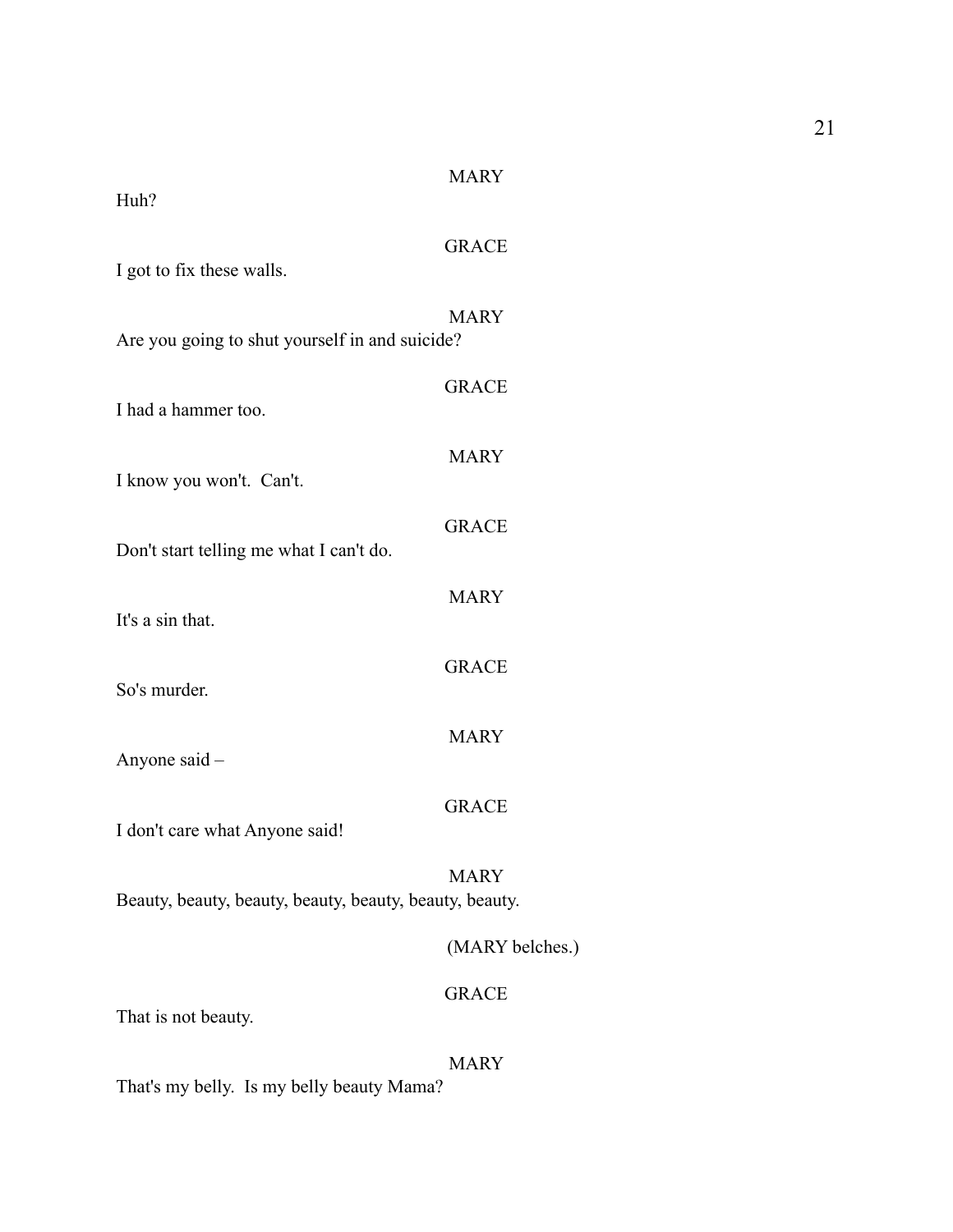Not when it makes noise.

## MARY

The air is gonna punish me.

 (MARY slaps her belly hard – painfully – until GRACE stops her.)

## GRACE

Stop it. Stop it. Stop it. Stop it. Stop it. Stop! (continues with "stop its" until MARY stops) You started me off all wrong. I wanted to start.

## MARY

I was only trying to help.

|                                                        | <b>GRACE</b> |
|--------------------------------------------------------|--------------|
| You can't. You're ignorant. I'm the one in charge now. |              |
| Is that why you had me?                                | <b>MARY</b>  |
| Shut up.                                               | <b>GRACE</b> |
| I won't play like that.                                | <b>MARY</b>  |
| You have to.                                           | <b>GRACE</b> |
| I'm leaving.                                           | <b>MARY</b>  |
| I''ll stop you.                                        | <b>GRACE</b> |
| You can't do anything.                                 | <b>MARY</b>  |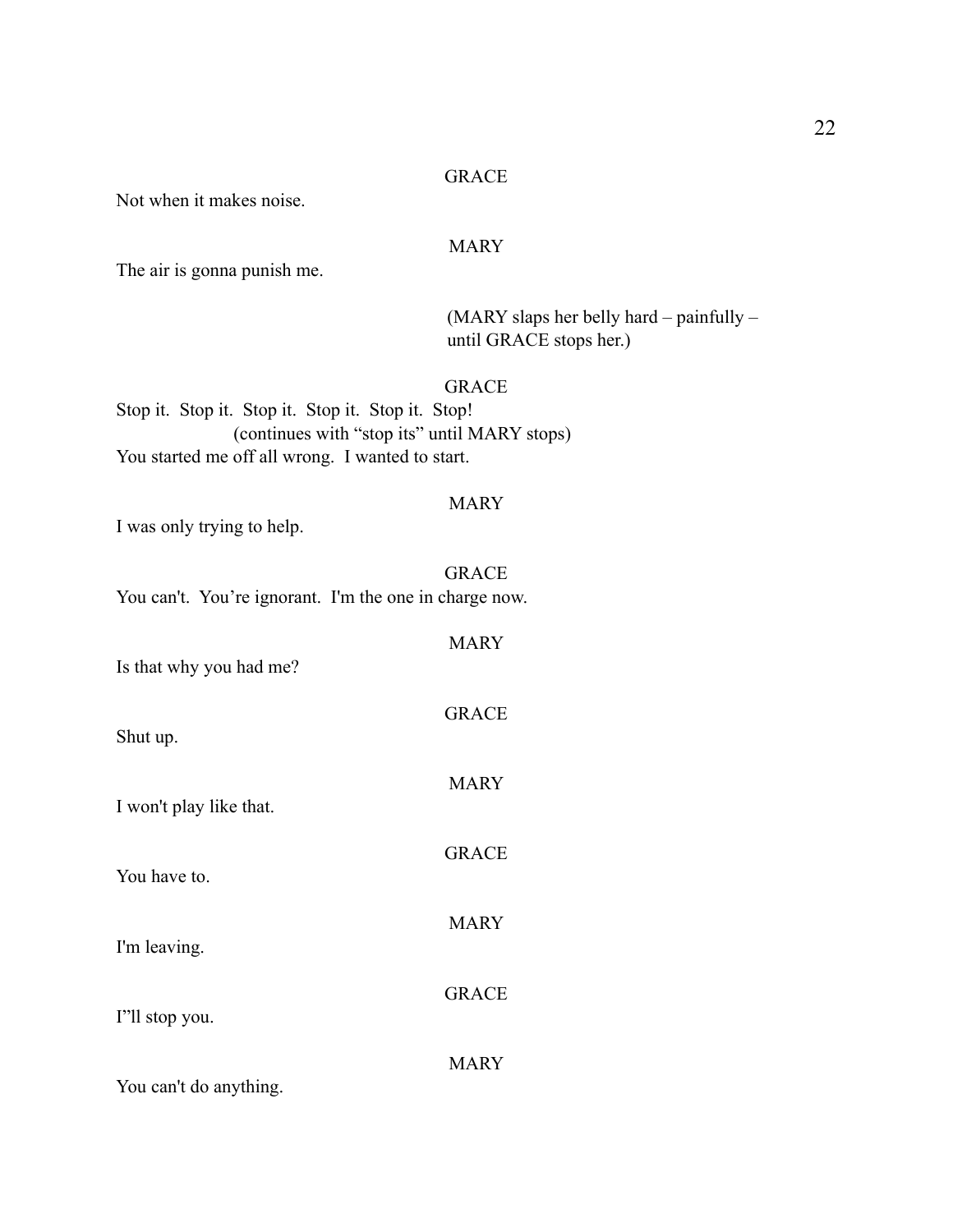You don't know that. You don't know me.

## MARY

If I spent nine months in your cunt I know you, ate you, slept you, drank you, shit you. I know the thoughts in your head and the dance to your heartbeat, the smell of you inside and out, and I know your body. I sucked on your tits ingesting every code that makes you tell me to shut up. Let me go!

> (GRACE shoves MARY to the ground. Seeing MARY there, GRACE feels terrible yet panicked. GRACE straddles MARY pinning MARY to the ground. GRACE grabs MARY's wrists and moves MARYs clenched fists over and then away from MARY's face repeatedly. GRACE plays baby games.)

## **GRACE**

Aaaaah boo! Aaaah boo! Go away! Aaaah boo! Go away! Go away!

 (As GRACE plays with MARY, MARY unclenches her hands and plays along, growing even younger.)

 (When GRACE starts enjoying the game, MARY changes the grip of their hands and bites GRACE's hand hard.)

 (GRACE pulls away. MARY stands over GRACE.)

GRACE

You bit me!

**MARY** 

Comes with the territory. Bye!

**GRACE** 

What are you doing?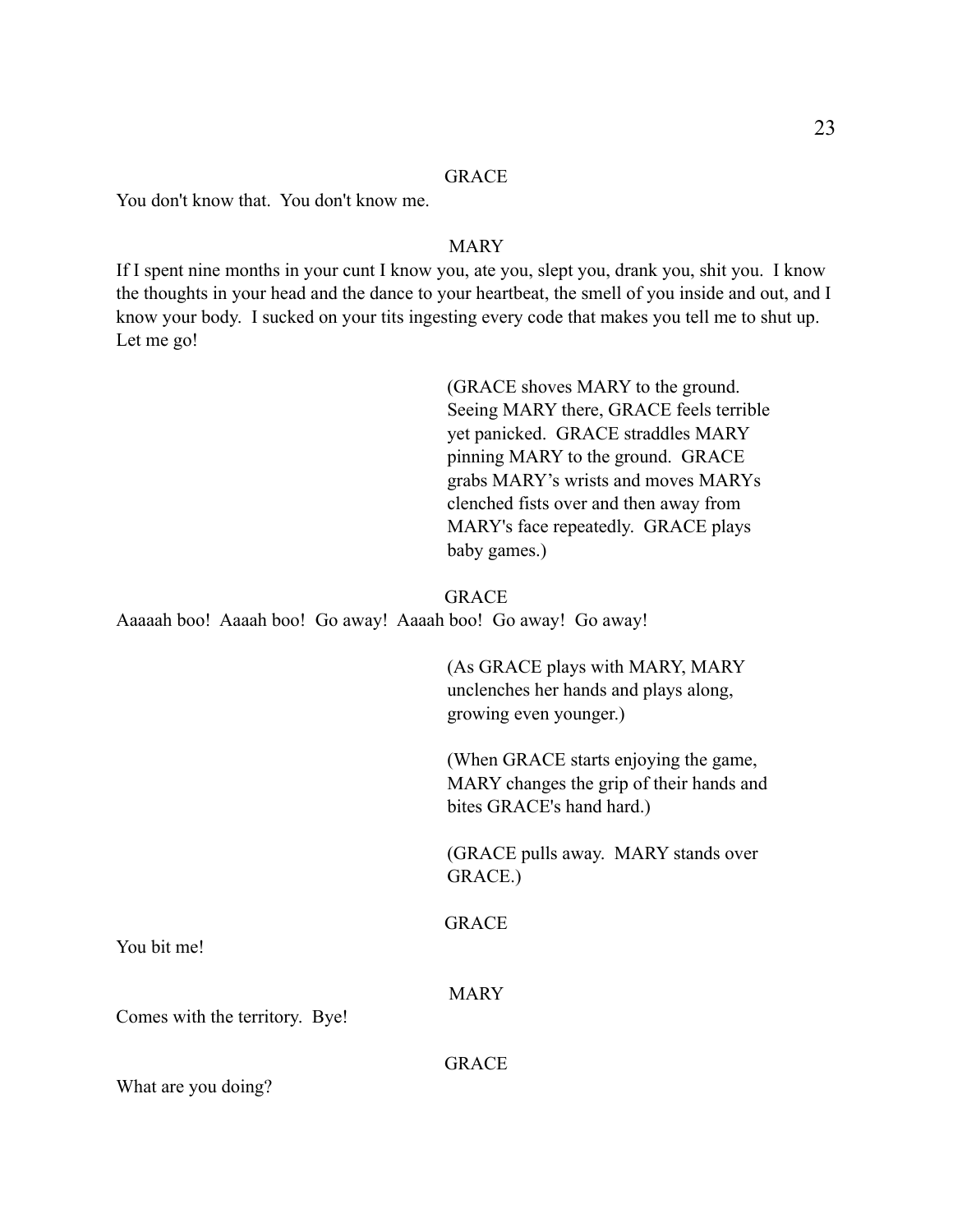| Leaving.                           | <b>MARY</b>  |
|------------------------------------|--------------|
| You don't know anything yet.       | <b>GRACE</b> |
| I know enough to leave.            | <b>MARY</b>  |
| You don't know where you're going. | <b>GRACE</b> |
| Does it matter to you?             | <b>MARY</b>  |
| You matter.                        | <b>GRACE</b> |
| Liar. I'm taking your stuff.       | <b>MARY</b>  |
| I give it to you.                  | <b>GRACE</b> |
| It's mine anyway.                  | <b>MARY</b>  |
| Take it.                           | <b>GRACE</b> |
|                                    | <b>MARY</b>  |
| Don't want it.                     | <b>GRACE</b> |
| Take it anyway.                    | <b>MARY</b>  |
| Don't need it.                     |              |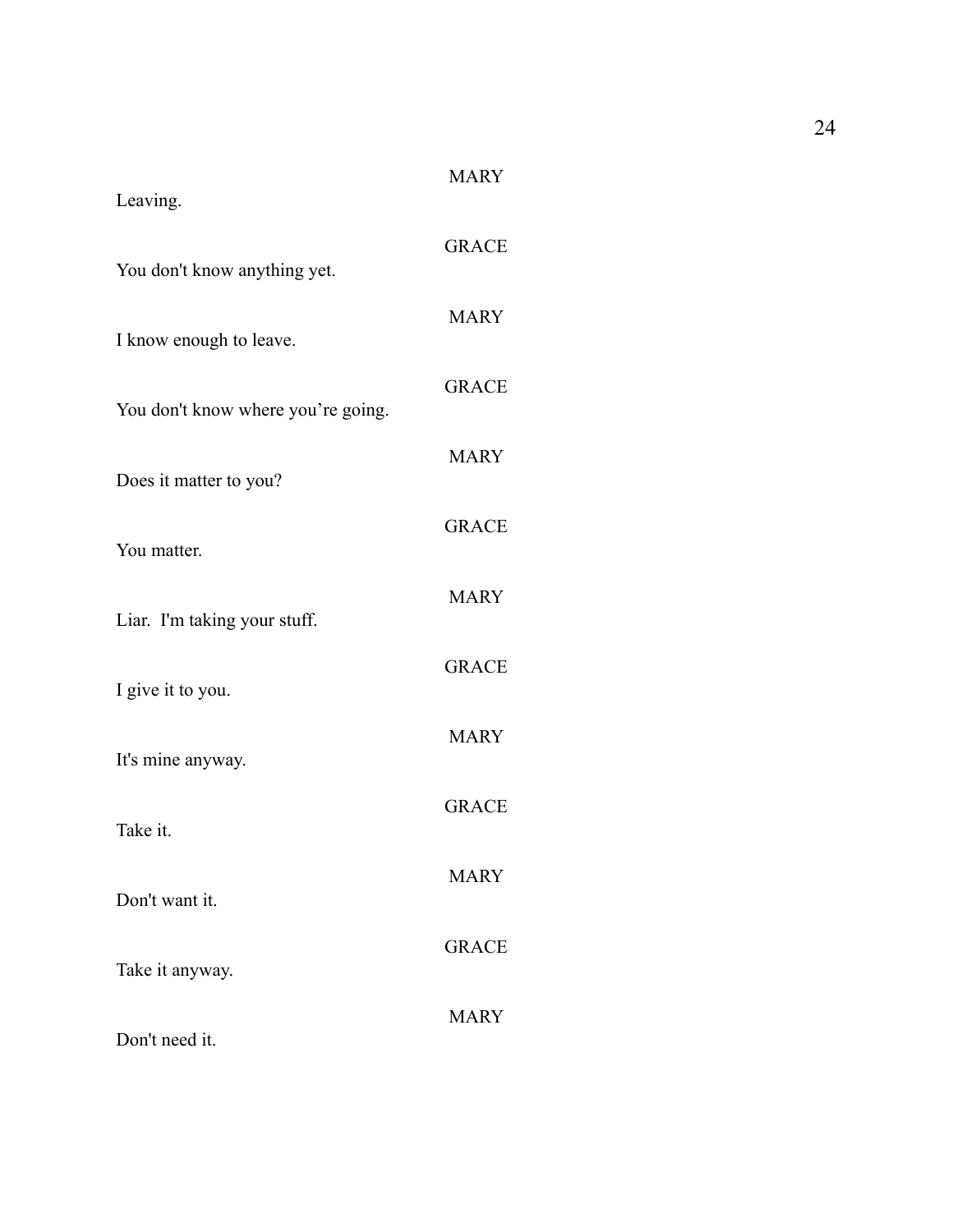| Don't know how to use it, huh?            | <b>GRACE</b>                                                    |
|-------------------------------------------|-----------------------------------------------------------------|
| Wouldn't care to $-$ came from you.       | <b>MARY</b>                                                     |
| Just like you did. Scared and useless.    | <b>GRACE</b>                                                    |
| I'm not scared.                           | <b>MARY</b>                                                     |
| Wouldn't have the sense to be scared yet. | <b>GRACE</b>                                                    |
| What do you know?                         | <b>MARY</b>                                                     |
| Everything. I'm your mother.              | <b>GRACE</b>                                                    |
| Prove it.                                 | <b>MARY</b>                                                     |
|                                           | (GRACE opens her blouse and shows her<br>tit.)                  |
| See that mark? Above the nipple there?    | <b>GRACE</b>                                                    |
| So?                                       | <b>MARY</b>                                                     |
| That's from you.                          | <b>GRACE</b>                                                    |
|                                           | (MARY makes a tooth mark on her own<br>hand, compares the two.) |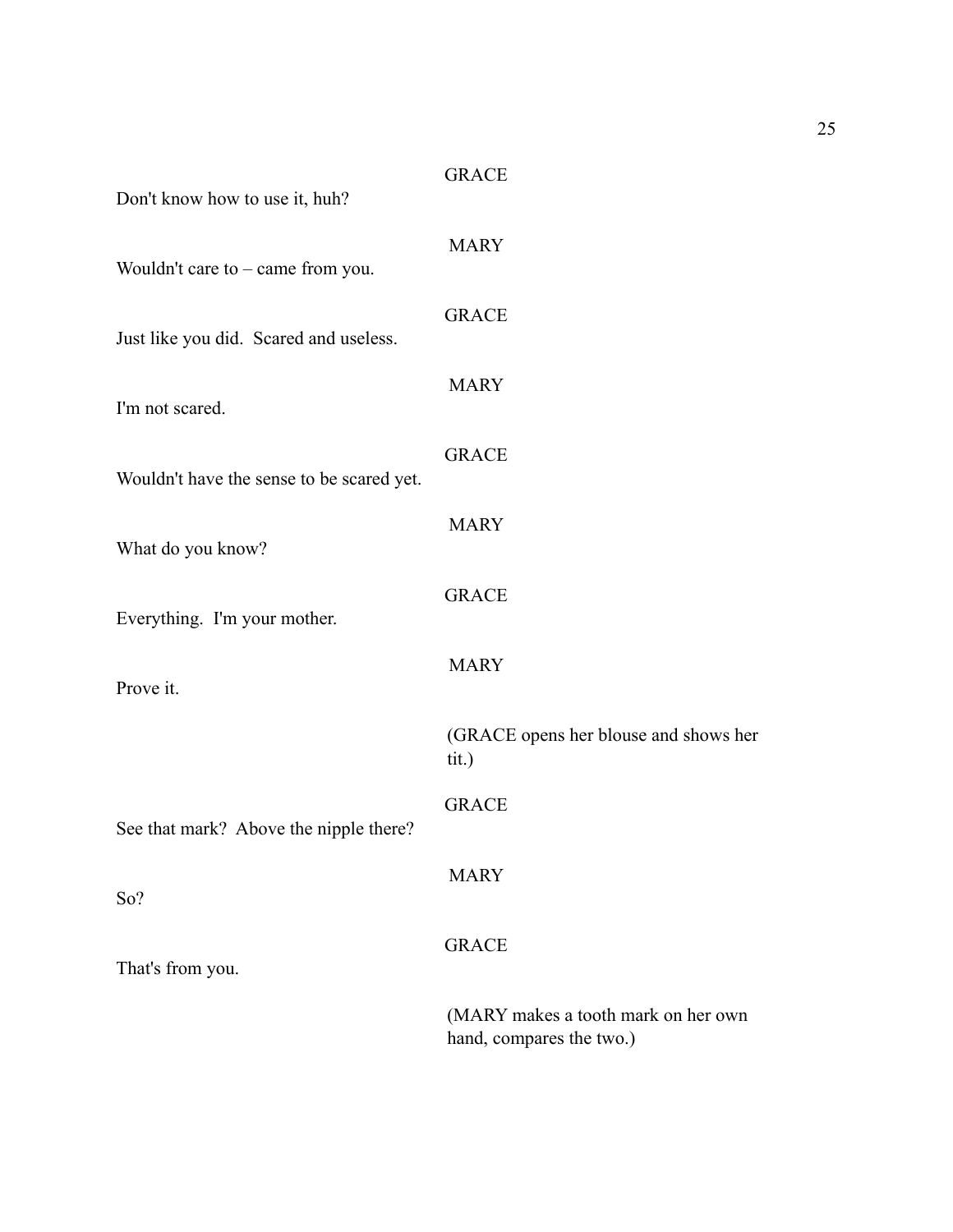## MARY

GRACE

**GRACE** 

Baby teeth. I got 'em. After the storm, they were one of the first things I looked for.

Doesn't match.

(GRACE searches for the baby teeth.)

 (GRACE gets the teeth and marks herself on her hand with them.)

## **GRACE**

See? Do you see them? See how they match?

## MARY

They're not mine.

 (GRACE shows the recent mark on her own hand and compares it to the mark on MARY's hand.)

| This does.                              | <b>GRACE</b> |
|-----------------------------------------|--------------|
| Doesn't mean anything. I just did that. | <b>MARY</b>  |
| You bite women regular?                 | <b>GRACE</b> |
| No.                                     | <b>MARY</b>  |
|                                         | GRACE        |

But you bit me.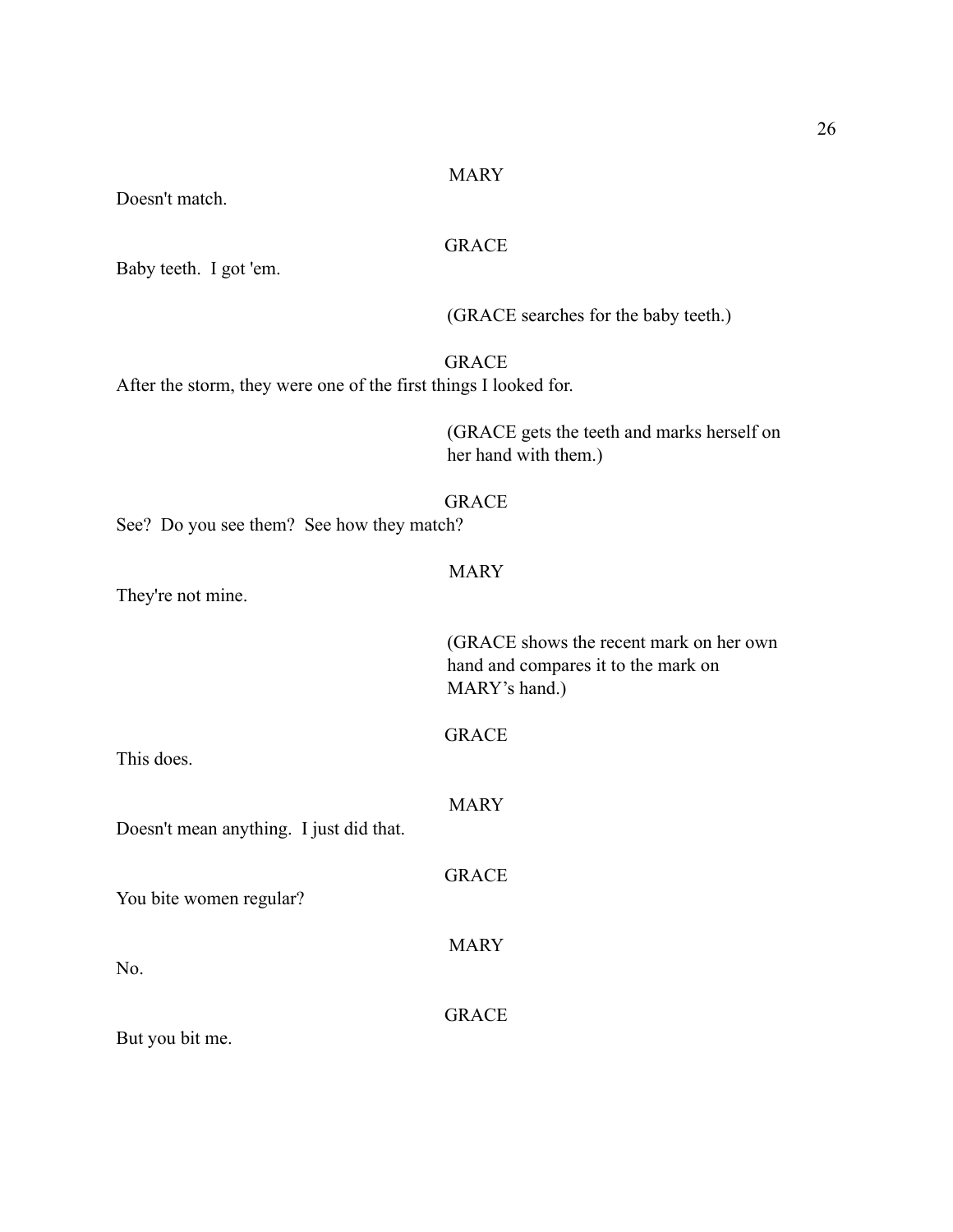| So?                                                                         | <b>MARY</b>  |
|-----------------------------------------------------------------------------|--------------|
| Cause you bit me before.                                                    | <b>GRACE</b> |
| You don't know that.                                                        | <b>MARY</b>  |
| You'd only bite me!                                                         | <b>GRACE</b> |
| Huh?                                                                        | <b>MARY</b>  |
| It's your instinct coming back. Getting the better of you, if you ask me.   | <b>GRACE</b> |
| I wouldn't.                                                                 | <b>MARY</b>  |
| You don't know nothing yet.                                                 | <b>GRACE</b> |
| Then tell me!                                                               | <b>MARY</b>  |
| Don't be curious. It's a bad habit.                                         | <b>GRACE</b> |
| What's a bad habit?                                                         | <b>MARY</b>  |
| Something we do we shouldn't, but we can't keep from doing it.              | <b>GRACE</b> |
| Like seeing what doesn't concern us? Pulling the bark off trees? Breathing? | <b>MARY</b>  |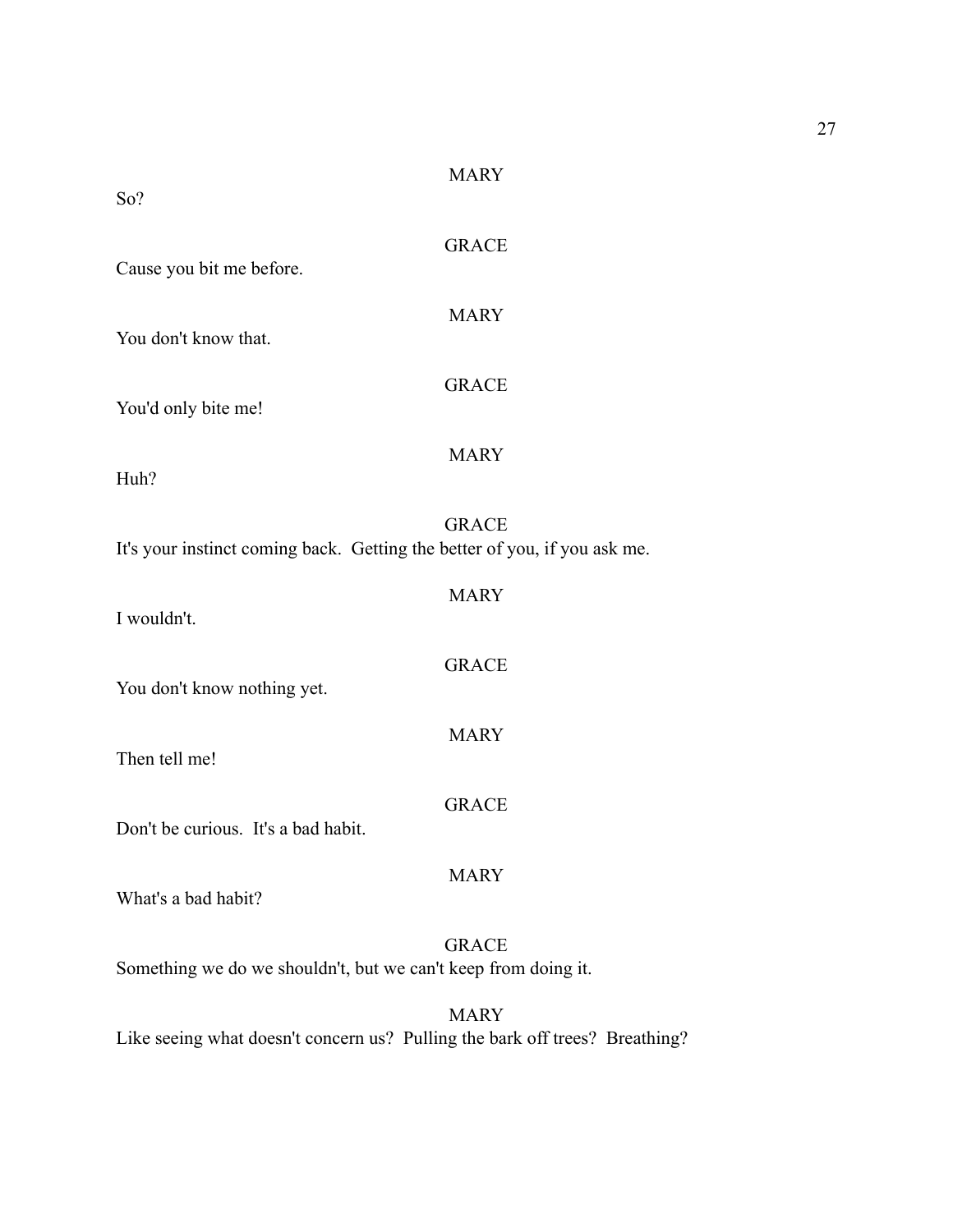Maybe.

## MARY

Is it the opposite of a good habit?

## GRACE

No. That's what nuns wear.

## MARY

Tell me something that'll keep me alive out there.

## GRACE

Don't walk into traffic, or traffic in stolen goods. Don't steal. Always be good, and don't forget to smile. Don't stare like that. Traffic: when a lot of buses come on the same day.

#### MARY

GRACE

There's only one bus here. One bus once a week.

Don't walk near it.

### MARY

I'll think on that.

## GRACE

No. Memorize it. Thinking involves too much risk. Go stand over there. Now walk this way. Keep walking. Head up. Smile.

Like this?

#### GRACE

MARY

No eye contact. Glaze. Glaze your eyes. Be tough but soft on the outside. You stopped smiling. Smiling is the soft part. Good.

> (GRACE walks into MARY knocking MARY off balance.)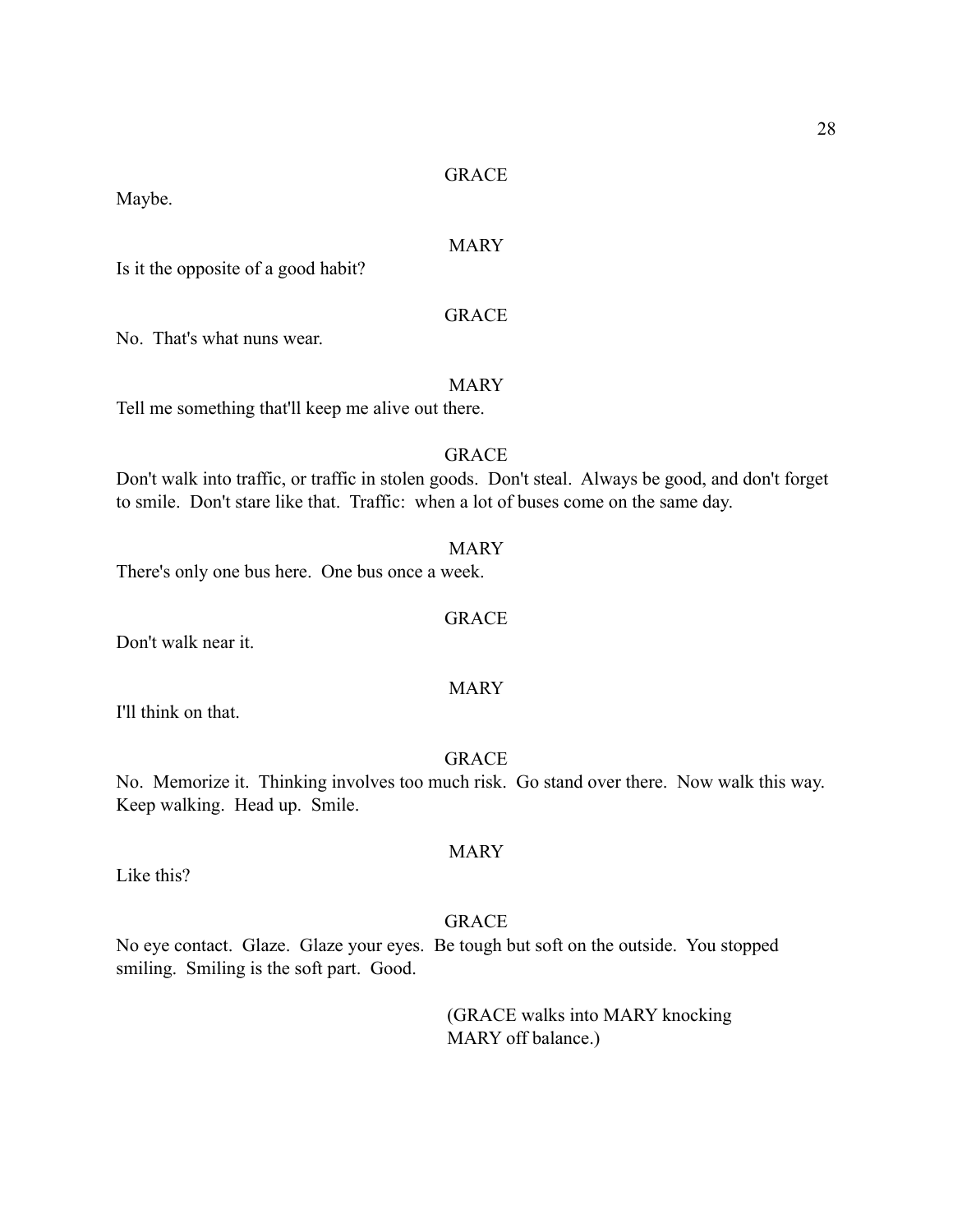#### MARY

Hey!

## GRACE

MARY

**GRACE** 

Hay is for horses. Be a lady. Say excuse me.

# I didn't walk into you.

Watch where you're going.

## MARY

I can't see it if I'm not there yet.

## GRACE

Anticipate. Imagine. Invent. Try again. Good. Forward. Never look back. Tough and soft. Head up. See but don't get caught looking. Smile. Soft. Good. Eyes. Watch your eyes.

> (GRACE crashes into MARY who lands on the ground.)

## MARY

GRACE

MARY

GRACE

MARY

You hit me.

# You got to learn your lesson. You failed.

Let me up.

You looked at me.

You're in my face.

GRACE

Eyes down.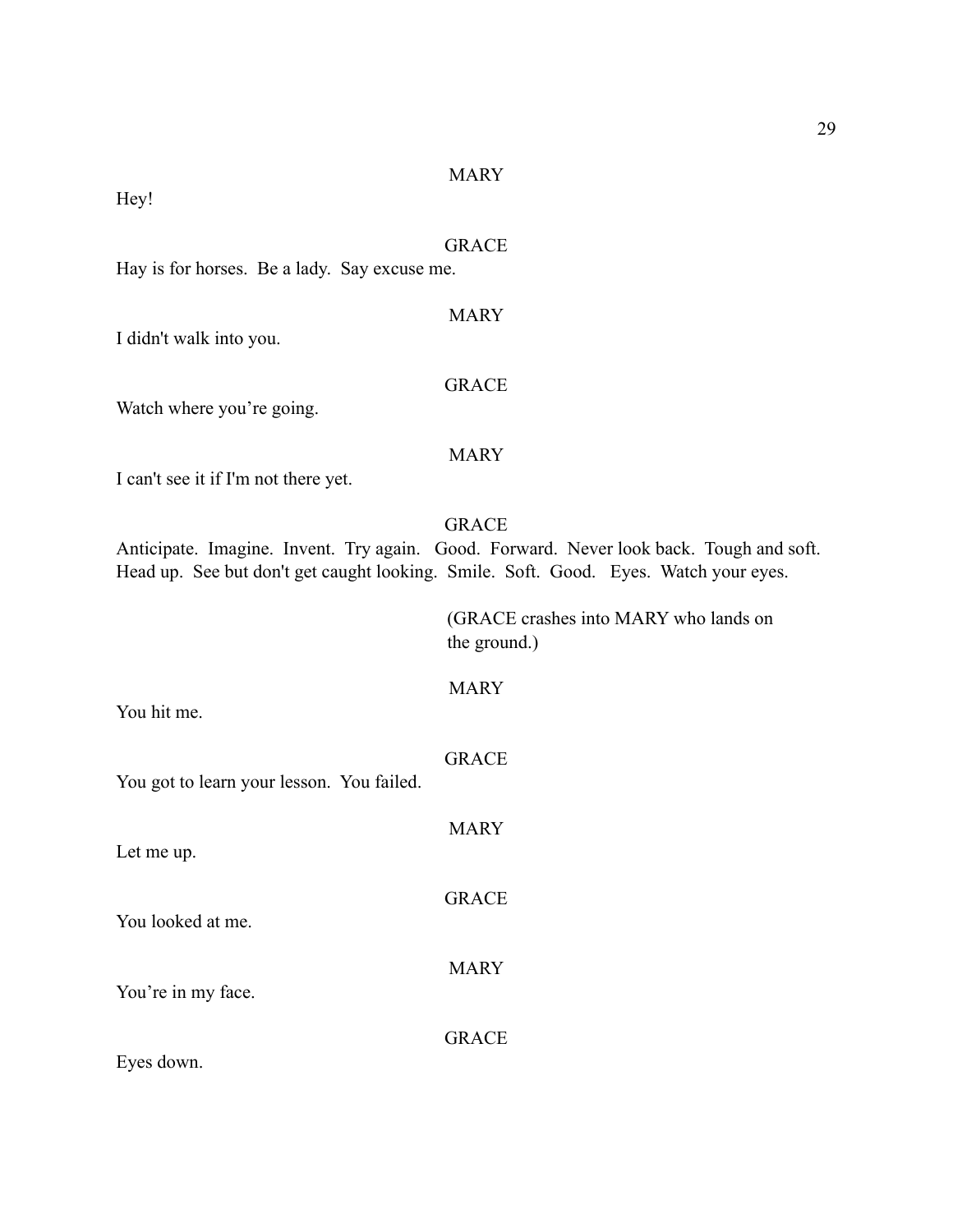(MARY spits in GRACE's face. GRACE slaps MARY.)

Your lesson stinks.

GRACE

MARY

Eyes down. You fail again.

You're hurting me!

GRACE

MARY

What do you do?

 (MARY lunges at GRACE and knocks GRACE over. MARY moves to grab GRACE's stuff and leave. GRACE pulls out pistol.)

GRACE Stop right there. I said stop. You want to stay alive? That's better.

(GRACE puts her gun away.)

GRACE Give me a hug! I'm your mother! I love you. One hug. That's better, isn't it?

MARY

Can I see your gun?

## GRACE

Take it. It's a toy. Doesn't work.

 (MARY aims the gun at GRACE, then playfully fires the gun into the air. It goes off. It is not a toy.)

## MARY

You lied. I could have shot you.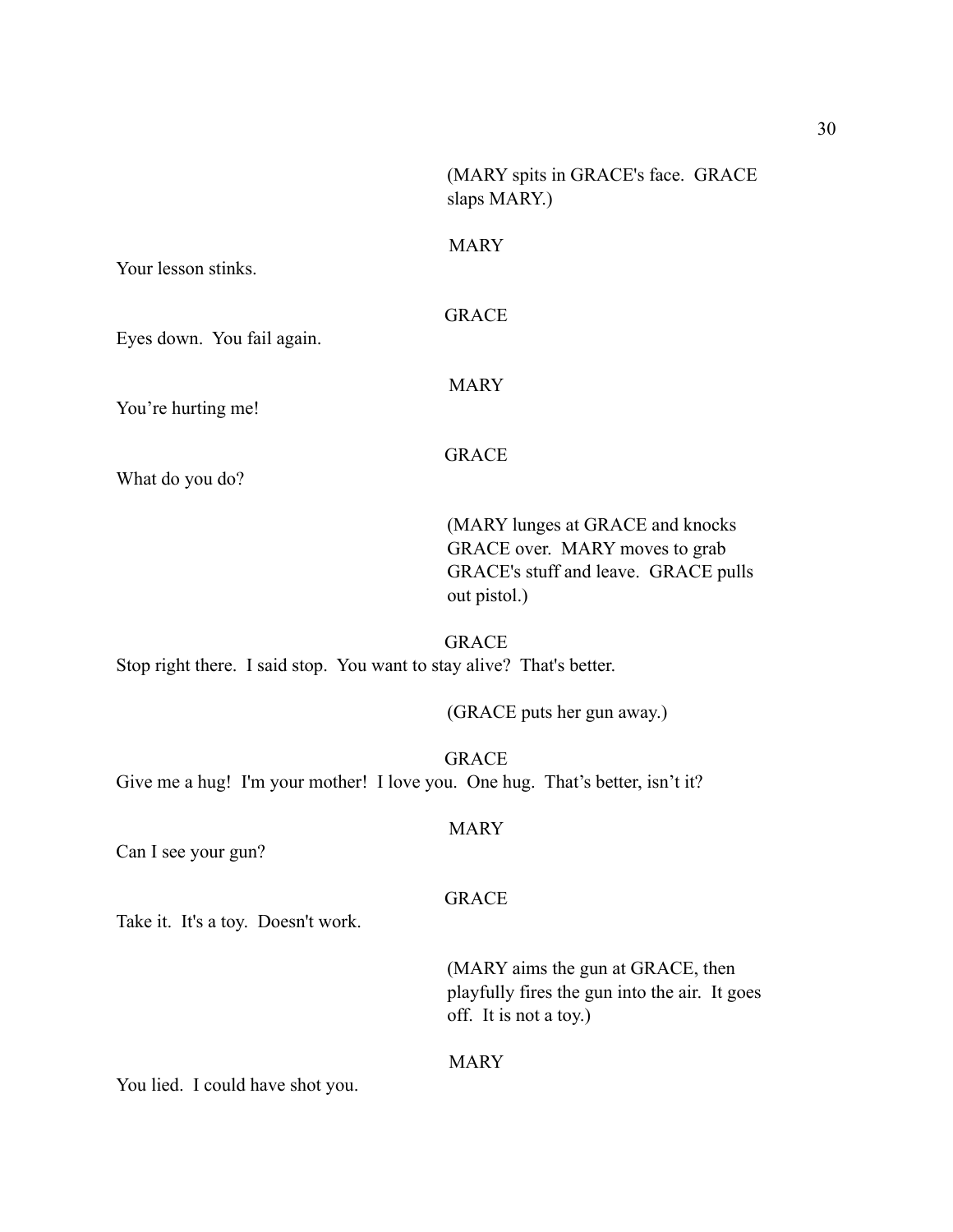| I took a chance.                                                      | <b>GRACE</b> |  |
|-----------------------------------------------------------------------|--------------|--|
| I could have killed you.                                              | <b>MARY</b>  |  |
|                                                                       | <b>GRACE</b> |  |
| I wouldn't mind.                                                      | <b>MARY</b>  |  |
| You wouldn't, would you?                                              | <b>GRACE</b> |  |
| I love you Mary.                                                      |              |  |
| You'd have me kill you to let me rot in Hell, "you love me." Take it. | <b>MARY</b>  |  |
| It's yours now.                                                       | <b>GRACE</b> |  |
| I don't want it.                                                      | <b>MARY</b>  |  |
|                                                                       | <b>GRACE</b> |  |
| I give it to you.                                                     | <b>MARY</b>  |  |
| I don't want to kill you. I don't want to want to kill you.           |              |  |
| You wanted me to show you how to keep yourself alive.                 | <b>GRACE</b> |  |
| This is it? With a gun?                                               | <b>MARY</b>  |  |
|                                                                       | <b>GRACE</b> |  |

My gun.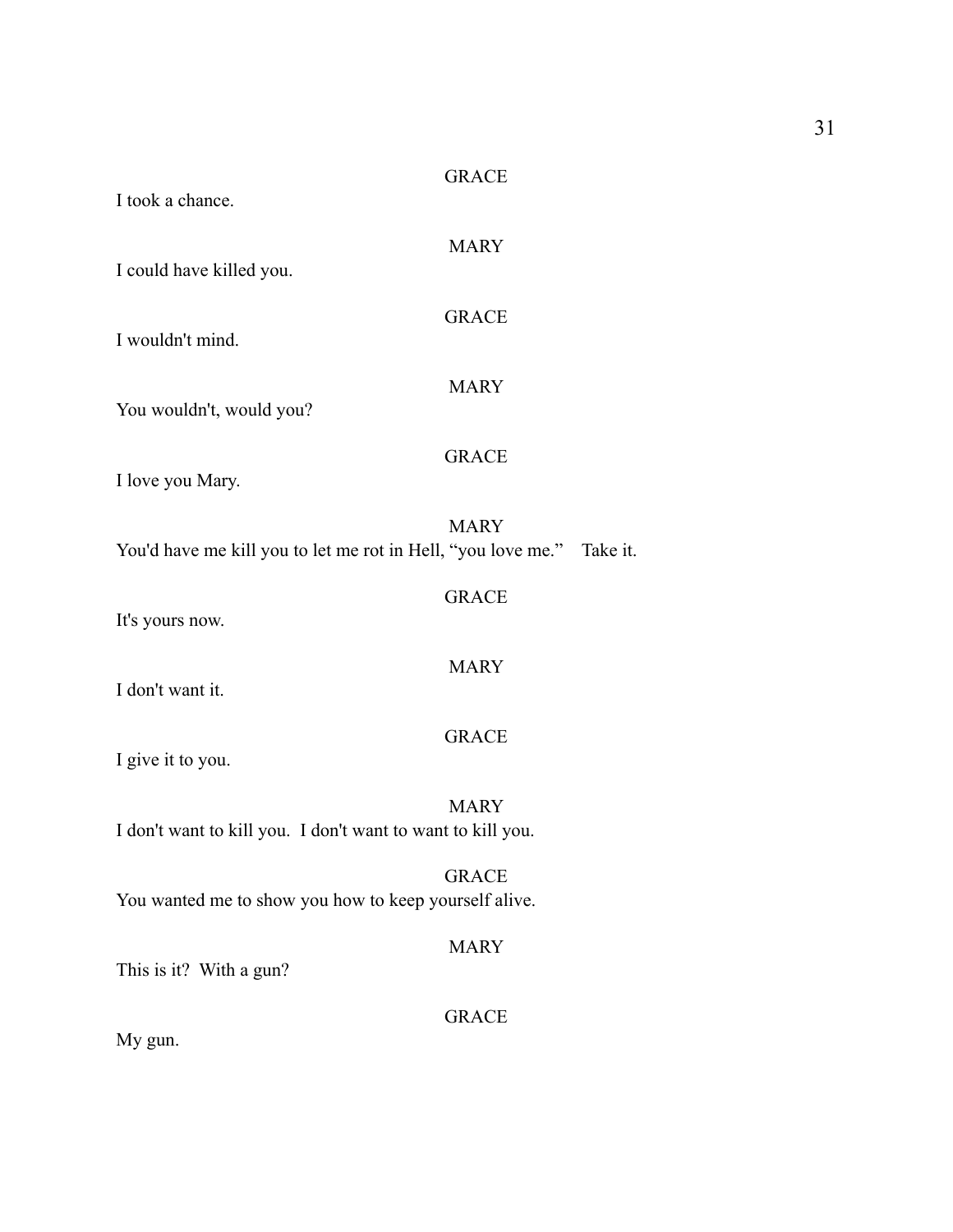| I know whose gun it is, and I know where his rifle is too. | <b>MARY</b>                                                                                                 |
|------------------------------------------------------------|-------------------------------------------------------------------------------------------------------------|
| Where?                                                     | <b>GRACE</b>                                                                                                |
| In the case where it always is.                            | <b>MARY</b>                                                                                                 |
| You want to shoot me with that one?                        | <b>GRACE</b>                                                                                                |
| I don't know how you survived so long.                     | <b>MARY</b>                                                                                                 |
| Same way you did. We're immune.                            | <b>GRACE</b>                                                                                                |
| Hah!                                                       | <b>MARY</b>                                                                                                 |
|                                                            | <b>GRACE</b><br>Then why haven't you dropped dead yet, huh? If you're not immune you'd be dead like Anyone. |
| Anyone didn't die of poison in the air.                    | <b>MARY</b>                                                                                                 |
| You don't know that.                                       | <b>GRACE</b>                                                                                                |
|                                                            | <b>MARY</b>                                                                                                 |

Yes, I do. And just cause Anyone's dead doesn't mean everyone is. We're not.

GRACE

You sucked at my breast Mary. You're the only one who did. We're the same code in the same cells: alive.

MARY Then why do I need this? Who am I protecting myself from?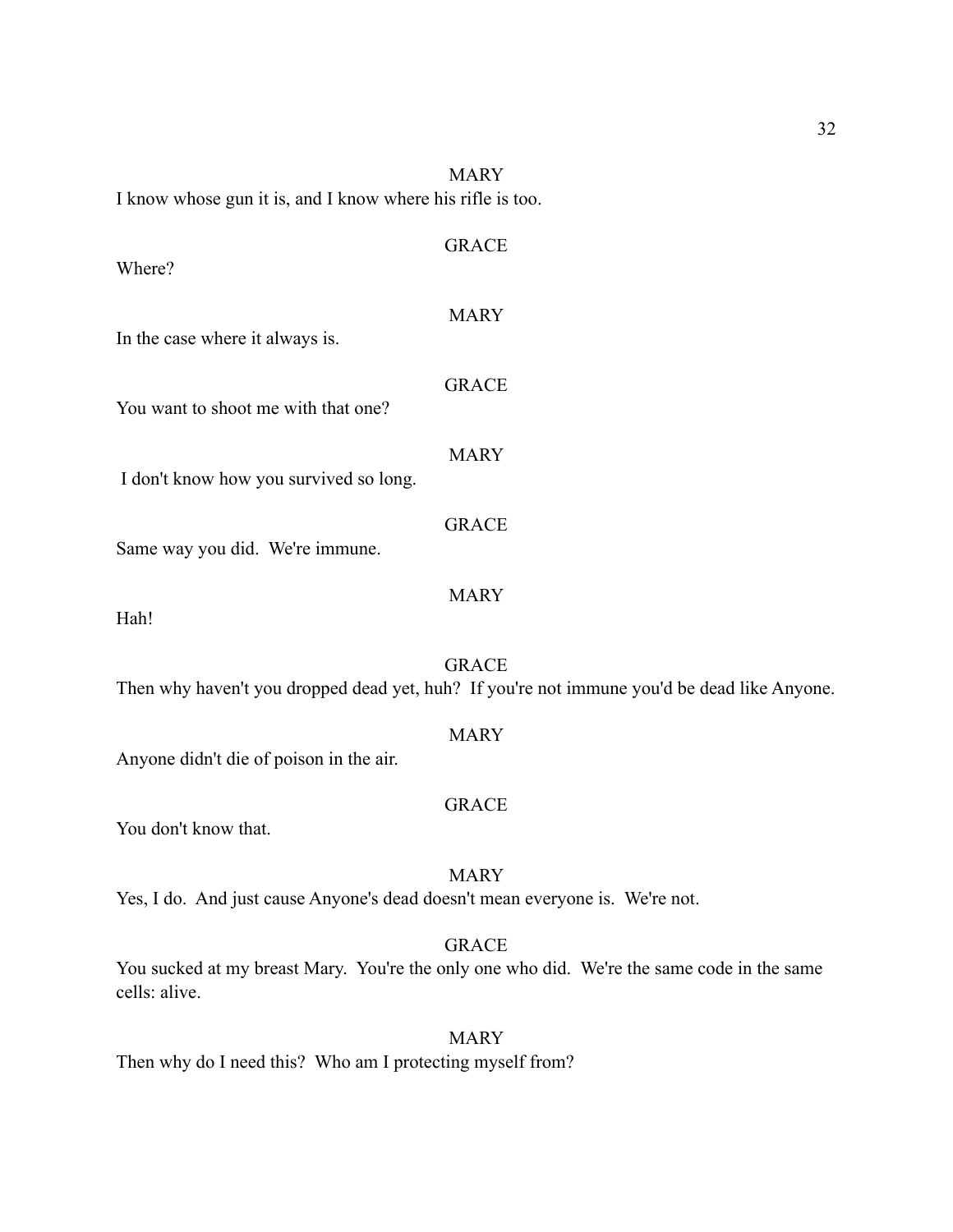Me.

## MARY

You would kill me?

GRACE If I had to, same way you'd kill me. And for the same reasons.

Why?

## **GRACE**

MARY

You know why.

## MARY

Remember that trucker who got stuck in the snow up on Black's Ridge? Sat in his cab writing those sappy letter to his wife and boys until he starved to death. When all he had to do was climb out of that truck and walk to Lucy's.

Maybe he was cleansing himself.

Damn fool if you ask me.

## **GRACE**

MARY

Maybe he was trying to get to heaven.

## MARY

If we're immune, then I'm going into town and get me some clothes and things and taking the bus as far as it'll go.

## **GRACE**

There is no bus.

#### MARY

There's always a bus. Every week. I could hear it passing by. Every week for six months. How I knew the time.

## GRACE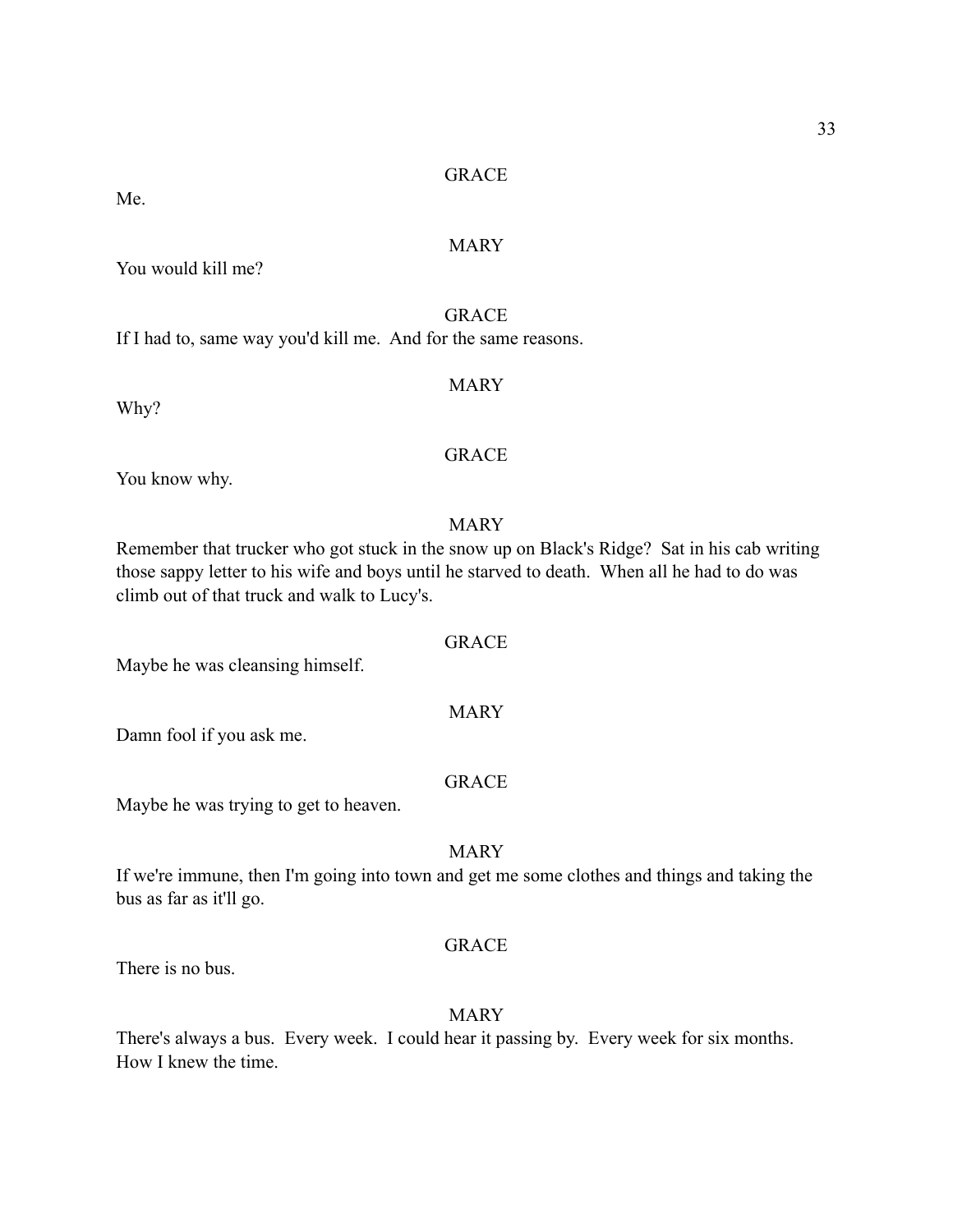| There's no bus!                                                                                                                                                                                                                                            |
|------------------------------------------------------------------------------------------------------------------------------------------------------------------------------------------------------------------------------------------------------------|
| <b>MARY</b><br>Coming any minute now.                                                                                                                                                                                                                      |
| (GRACE tosses a knife to MARY.)                                                                                                                                                                                                                            |
| <b>MARY</b><br>Stop it. Stop with the weapons.                                                                                                                                                                                                             |
| <b>GRACE</b><br>You could help a person out one time.                                                                                                                                                                                                      |
| <b>MARY</b><br>Not like that. It's sinful.                                                                                                                                                                                                                 |
| <b>GRACE</b><br>I'm asking you.                                                                                                                                                                                                                            |
| <b>MARY</b><br>It's not my nature.                                                                                                                                                                                                                         |
| <b>GRACE</b><br>(offering knife again)<br>It's mine. It's Anyone's. Only he'd do it one day at a time, real slow like to get you to hold his<br>sins for him. And keep it clean. And if it's his and mine, then it's yours too.<br>You pluck the chickens. |
| <b>MARY</b><br>That's different. Twist their necks first. That's for food.                                                                                                                                                                                 |
| <b>GRACE</b><br>So? Think I'd be tough?                                                                                                                                                                                                                    |
| <b>MARY</b><br>Stop it.                                                                                                                                                                                                                                    |
| <b>GRACE</b><br>Why not? All's we got's some beans.                                                                                                                                                                                                        |
|                                                                                                                                                                                                                                                            |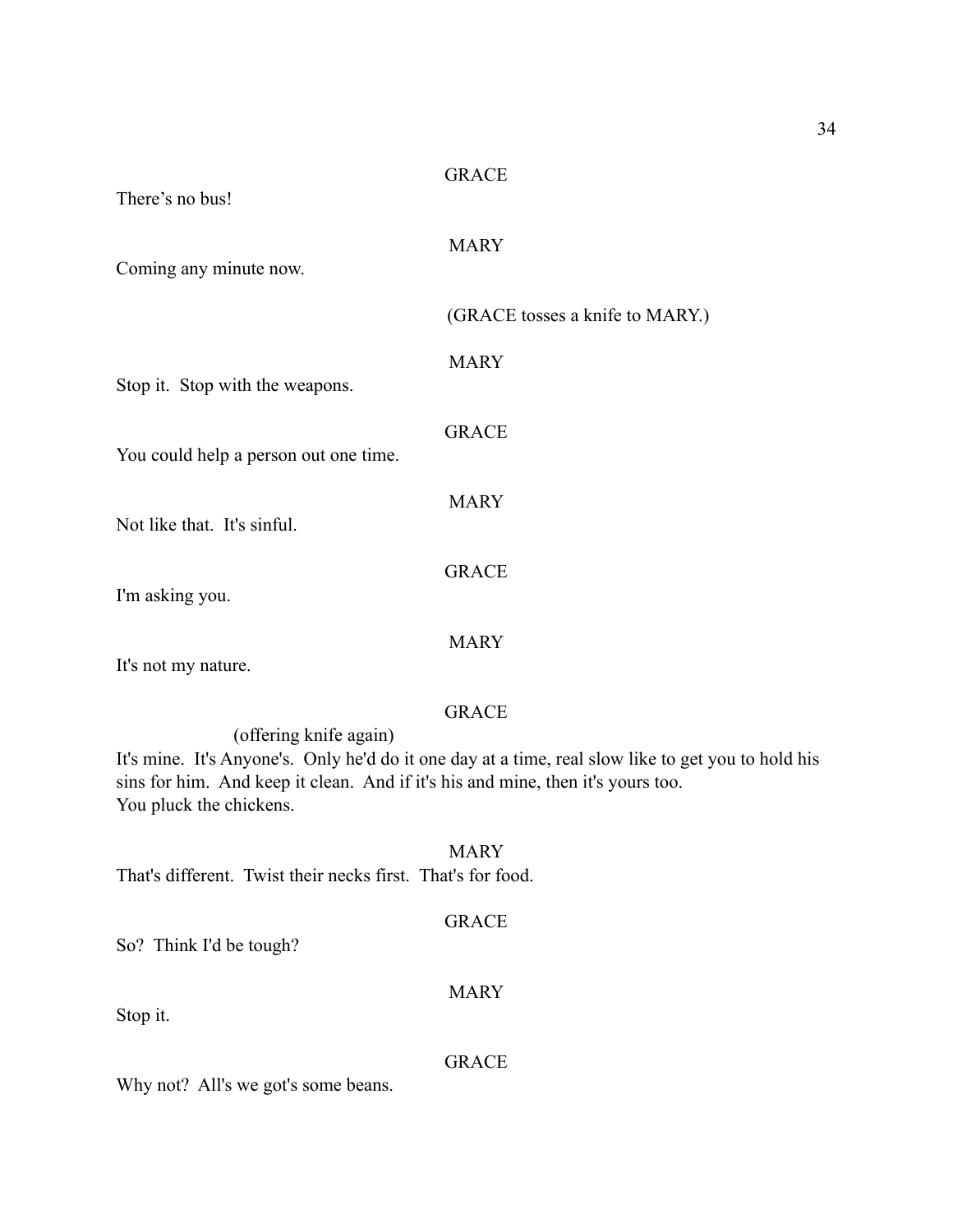| We got the rifle.          | <b>MARY</b>                                                                |
|----------------------------|----------------------------------------------------------------------------|
| You got the key?           | <b>GRACE</b>                                                               |
| Don't need it now.         | <b>MARY</b>                                                                |
| Gonna shoot some snake?    | <b>GRACE</b>                                                               |
| Maybe.                     | <b>MARY</b>                                                                |
| I wouldn't eat it.         | <b>GRACE</b>                                                               |
| Trying to starve yourself? | <b>MARY</b>                                                                |
| I got my instincts.        | <b>GRACE</b>                                                               |
|                            | (MARY starts looking for something to take<br>with her, something useful.) |
| What are you doing?        | <b>GRACE</b>                                                               |
| What does it look like?    | <b>MARY</b>                                                                |
|                            | (MARY finds a can of Campbell's Tomato<br>Soup.)                           |
|                            | <b>GRACE</b>                                                               |

Beauty. That's the original. It got made into a painting but I held on to that can. Bet it's worth something by now.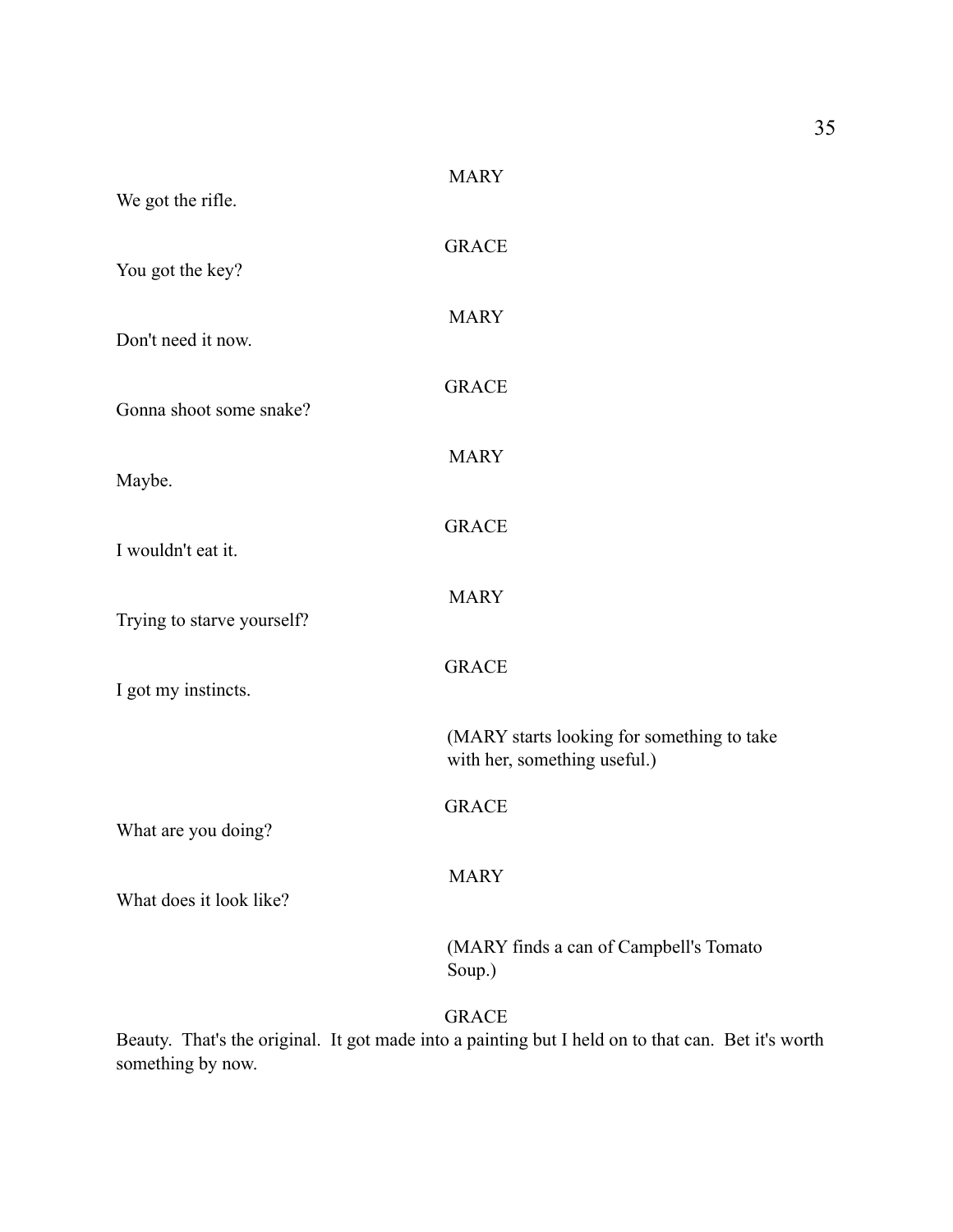| I used to love grilled cheese and tomato soup. Remember? | MARY                                                                                                                       |
|----------------------------------------------------------|----------------------------------------------------------------------------------------------------------------------------|
| I used Velveeta.                                         | <b>GRACE</b>                                                                                                               |
| I survived. Real butter too.                             | <b>MARY</b>                                                                                                                |
| Didn't mean it.                                          | <b>GRACE</b>                                                                                                               |
| You have to stop this.                                   | <b>MARY</b>                                                                                                                |
| Stop what?                                               | <b>GRACE</b>                                                                                                               |
| Apologizing. Feeling sorry for yourself.                 | <b>MARY</b>                                                                                                                |
|                                                          | (MARY continues to amass objects, things<br>she might take with her. SHE finds a<br>hammer. Puts it in the pile of stuff.) |
| I wish I had an appetite.                                | <b>MARY</b>                                                                                                                |
| I'm glad we don't. It's poison that.                     | <b>GRACE</b>                                                                                                               |
|                                                          | (GRACE takes back the hammer.)                                                                                             |
| I could use this now. Fix the place up.                  | <b>GRACE</b>                                                                                                               |
| Huh?                                                     | <b>MARY</b>                                                                                                                |

MADV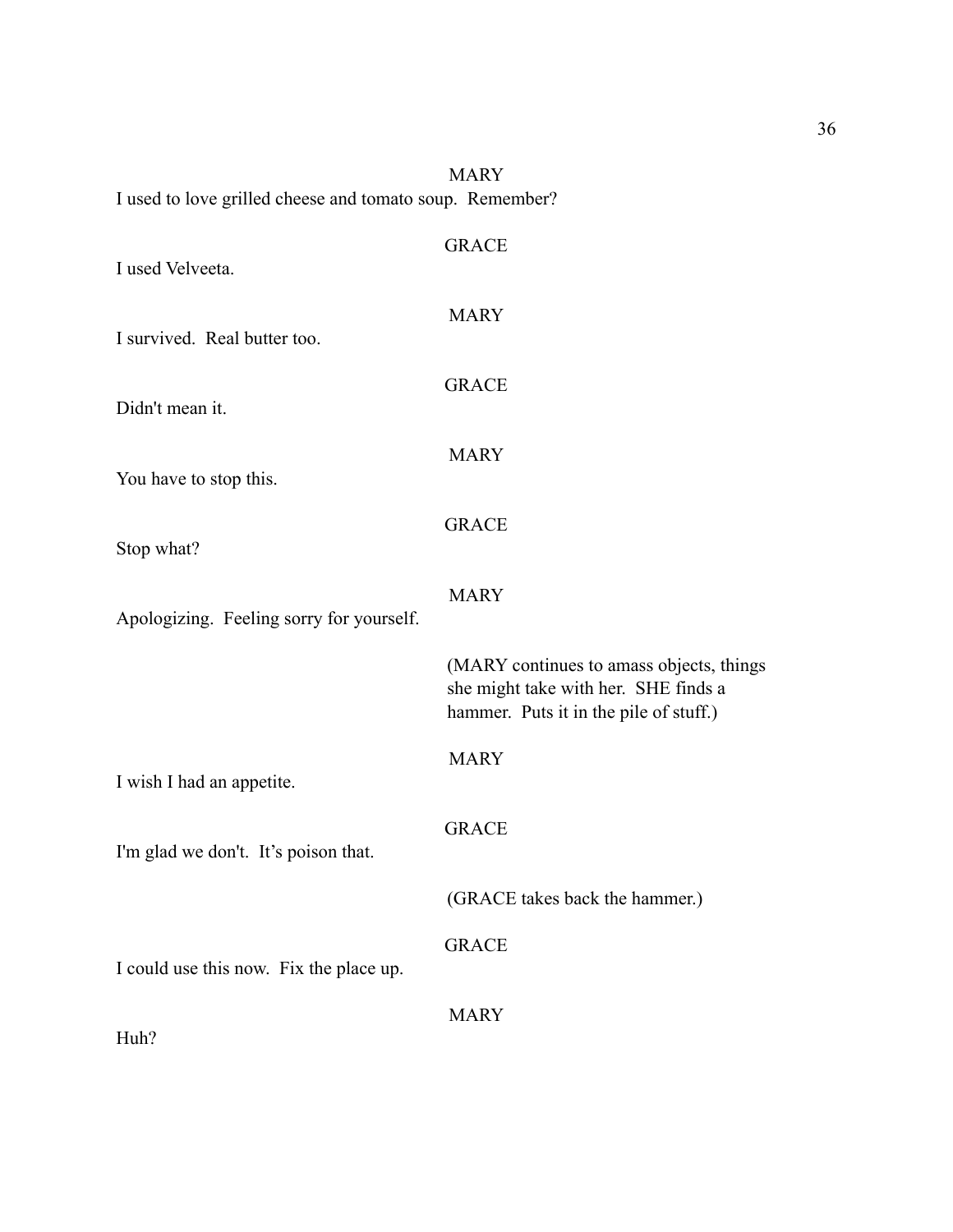(GRACE picks up a wooden board, nails it to the remains of a wall. )

## GRACE

After the storm, I just couldn't work. I couldn't find a reason to.

#### MARY

You found a reason to work?

## **GRACE**

I'm keeping you safe.

## MARY

 (the question she has to ask) How could you let it happen?

## **GRACE**

Whatever you think, I'm not in charge if the world.

 (GRACE nails boards and weaves in found objects that MARY tries to amass between the cracks.)

## MARY

I don't mean the storm, Mama.

#### GRACE

There's things. Things beyond our control.

#### MARY

Why didn't we leave?

GRACE Why didn't we leave? Why didn't we leave? Why didn't we leave?

#### MARY

Mama.

GRACE Well? Why didn't we? Why not? Why not? Why? Why? Why? Why? Why?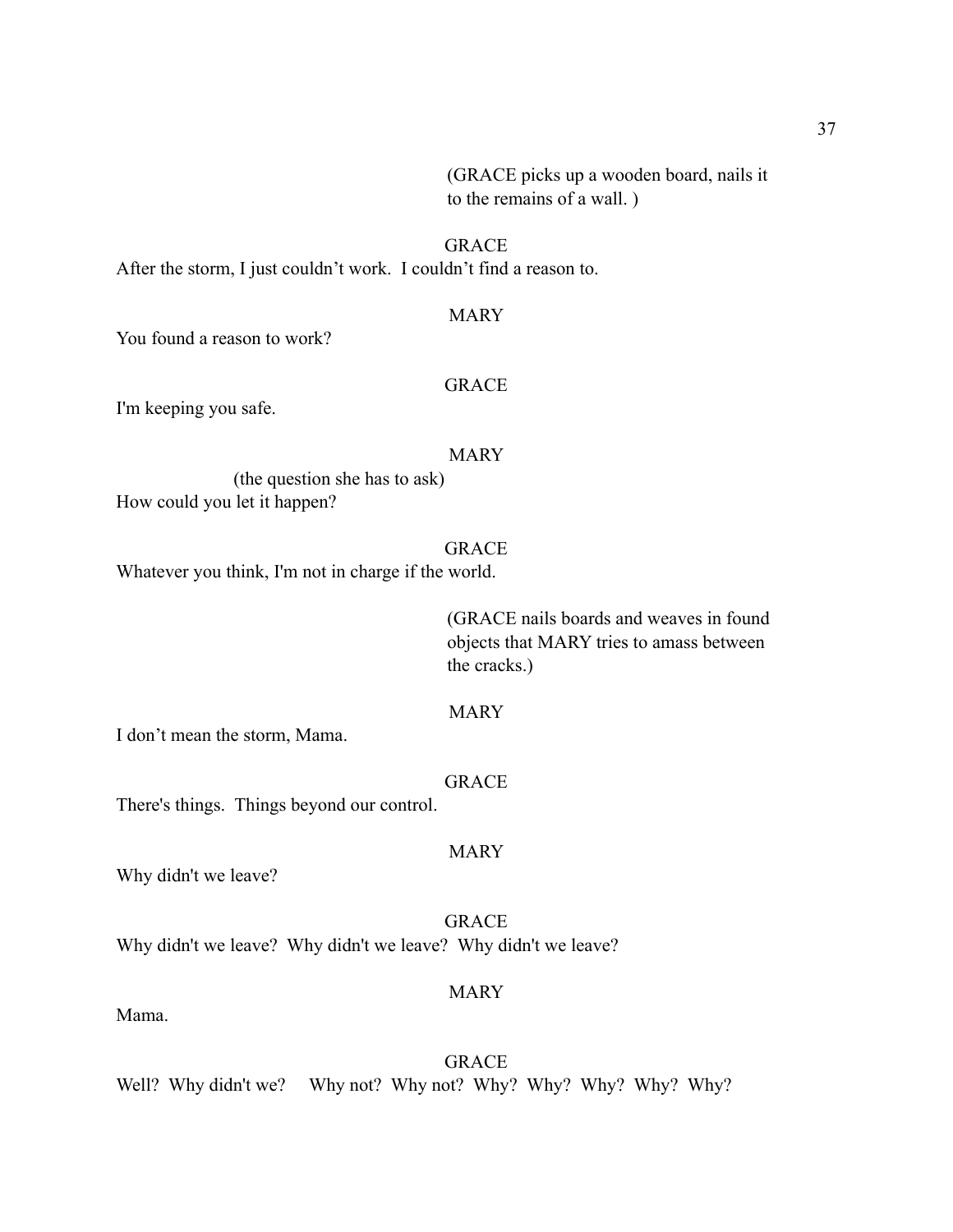MARY

Mama!

## **GRACE**

You ask so many stupid, stupid, stupid questions. I wonder what God put in your head on Brain Day. Why this? Why that? Why do birds fly?

## MARY

There is nothing here I want to take. There's nothing helpful.

## GRACE

Why is that? Huh? Do you think I have an emergency aid first alert hamburger helper dream kitchen kit here? Easy answers to hard questions by Dr. Spock translated by Mama? I've got rags to stop the bleeding. I've got a tourniquet for other kinds. I've got alcohol to clean a wound. I've got a hammer. I've got a saw. I've got a wrench for the pipes that don't work. I've got a bottle of hydrogen pyroxide for my gums. I've got bits of paper for the commode. I've got a knife. I gave you my gun. Oh-oh-oh and I got hard candy suckers in butterscotch and lemon-honey. What am I supposed to have? What am I supposed to give you?

## **MARY**

You tell me.

#### **GRACE**

We're two of a kind Mary. Marked for extinction but never destroyed. Where is your child?

## MARY

What child?

GRACE

Don't lie to me.

#### MARY

What are you talking about?

## GRACE

The child you had in you when you left. The one that brought your milk on.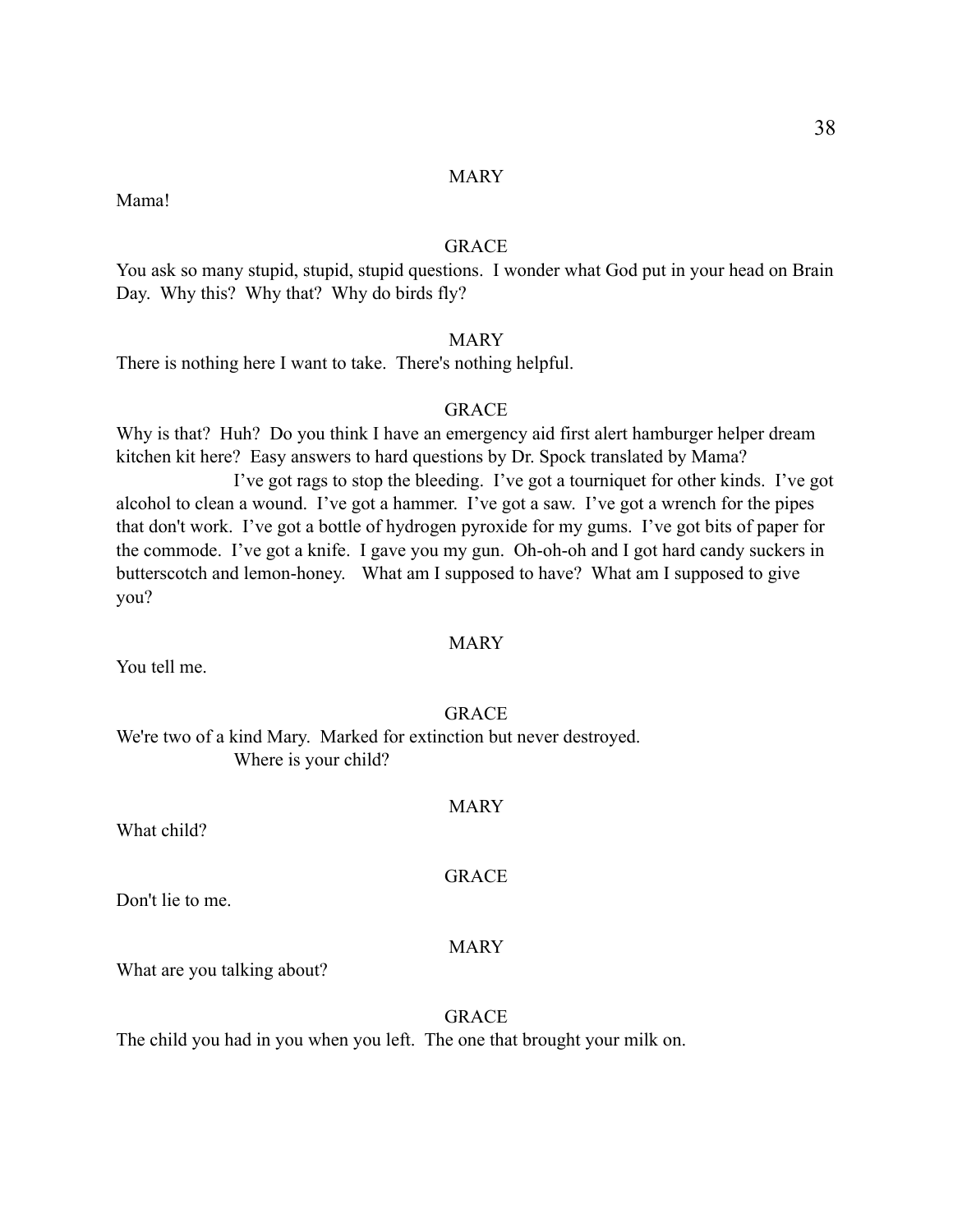(MARY looks down at her chest and sees SHE is leaking.)

#### MARY

Oh God, oh my God.

## GRACE

I never stopped. Like a curse it was. Every day. I never said anything about it. I was afraid Anyone'd get the idea to hire me out as a wet nurse. And no one's ever sucked on these but yourself.

 But one thing is, you keep your milk on, you won't get in the way again. Nothing Anyone can do about it either. Sure will make him mad though. Start to think he's shooting blanks.

 And it's a blessing with all the poison in the air. Don't have to purify anything. Don't have to worry about thirst. So? Where is he? Is that why you left me?

I didn't leave you.

## GRACE

MARY

MARY

Been gone almost six months.

I never left.

#### **GRACE**

MARY

To have your child. The cat always hides in the back of the barn. I understand.

You don't know me.

#### GRACE

I carry the shadow of you in my womb. You know what that is now. You've been filled and spilled out of too.

#### MARY

You don't know.

## GRACE

To help you breathe I sucked the snot from your nose. Don't need to be ashamed in front of me.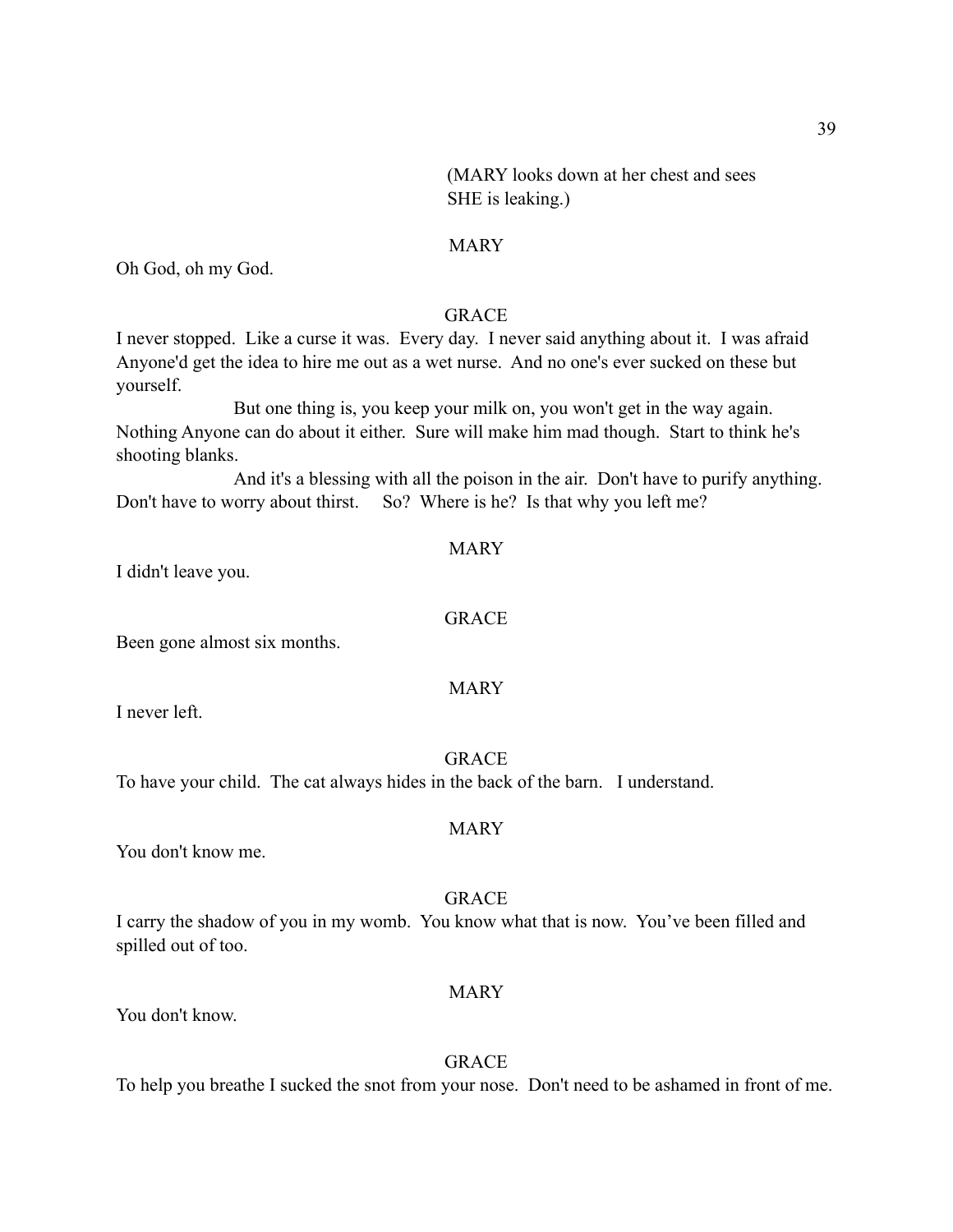| It was Anyone's wasn't it?                   | GRACE (cont'd) |
|----------------------------------------------|----------------|
| It came from God.                            | <b>MARY</b>    |
| Then so did you.                             | <b>GRACE</b>   |
| No!                                          | <b>MARY</b>    |
|                                              | <b>GRACE</b>   |
| Same difference.                             | <b>MARY</b>    |
| Don't say that.                              | <b>GRACE</b>   |
| I said it.                                   | <b>MARY</b>    |
| It isn't true.                               | <b>GRACE</b>   |
| Why do you think I made you call him Anyone? |                |
| I called him Papa.                           | <b>MARY</b>    |
| Not in front of me alone.                    | <b>GRACE</b>   |
| It can't be true.                            | <b>MARY</b>    |
| Not just your Papa, Mary.                    | <b>GRACE</b>   |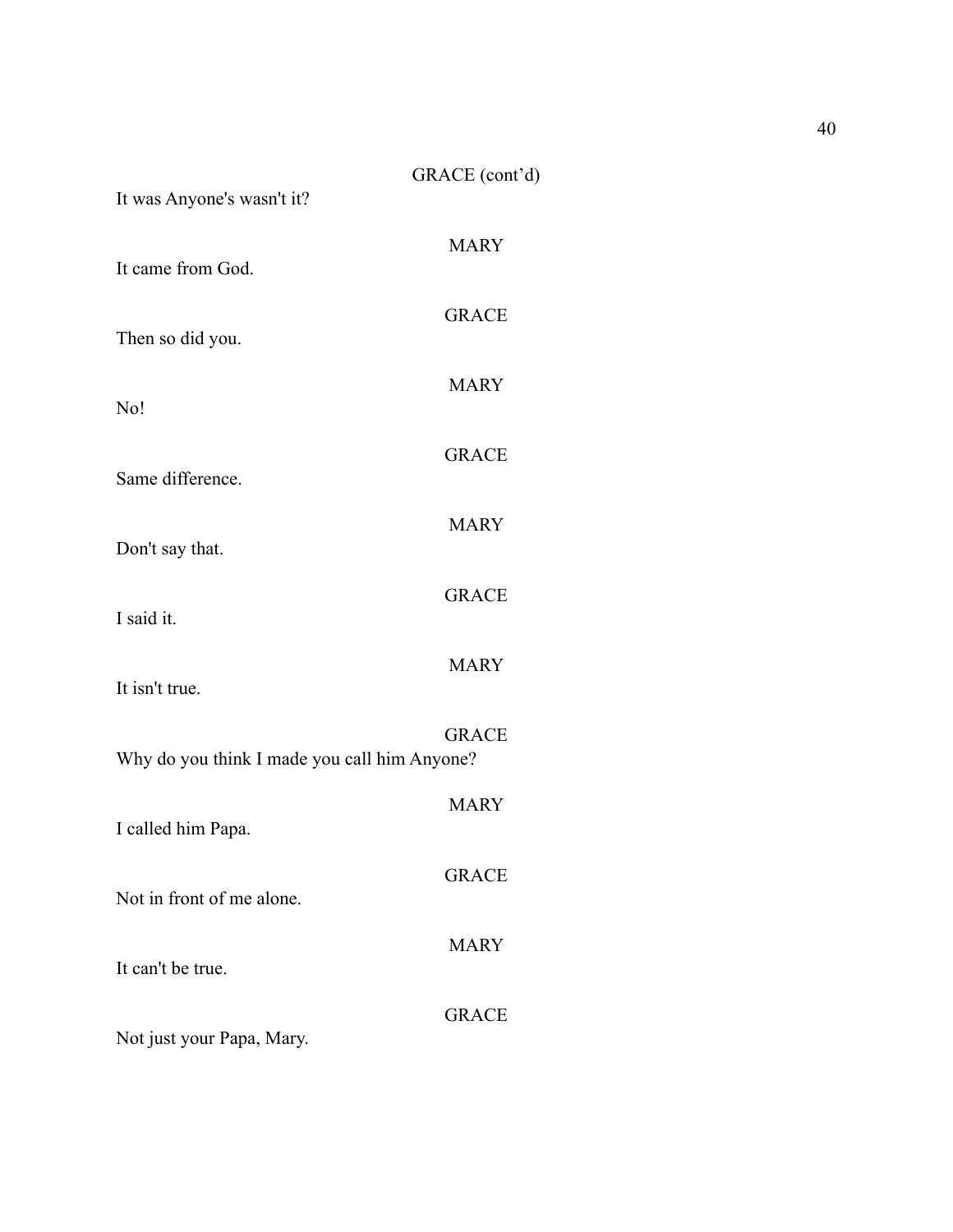| It's wrong.              | <b>MARY</b>  |
|--------------------------|--------------|
| He was my Papa too.      | <b>GRACE</b> |
| No.                      | <b>MARY</b>  |
| Not "Papa." Couldn't be. | <b>GRACE</b> |
| It's bad, sinful -       | <b>MARY</b>  |
| Lord.                    | <b>GRACE</b> |
| $Evil -$                 | <b>MARY</b>  |
| We're sisters, Mary.     | <b>GRACE</b> |
| No!                      | <b>MARY</b>  |
| Don't be sad.            | <b>GRACE</b> |
|                          | <b>MARY</b>  |
| I hate you.              | <b>GRACE</b> |
| Why?                     | <b>MARY</b>  |
| I despise you.           |              |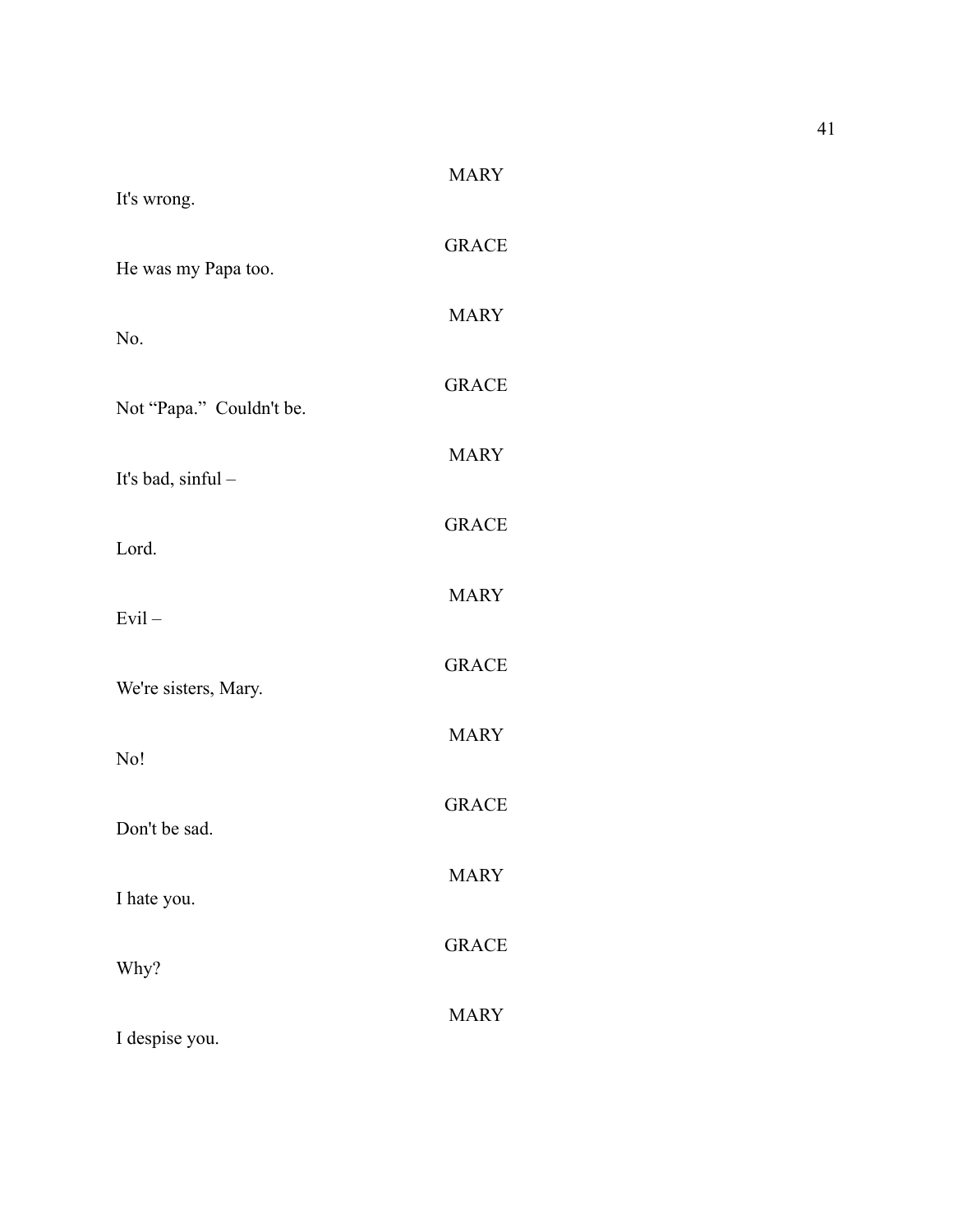## MARY

You, you...

For what?

## GRACE

For telling the truth? For being just as weak as you are?

(MARY picks up the gun to kill GRACE.)

## **GRACE**

For letting Anyone touch me? For bearing you? For loving you? For hating you? For telling you about it? For being a woman? Why?!

(MARY hurls the gun into the distance.)

## GRACE

Come on. You can do it. One step at a time. That's it. Here I am. Baby steps. That's it. Good girl! There's no sin in you, child. Let your tears and your milk flow into the earth. This earth so dry, it'll never get enough.

### MARY

GRACE

MARY

GRACE

MARY

Then the floods come, and it's all too much.

## Out of balance, that's what we are.

You should go back to yoga class.

If only I could...

Tell me he's gone.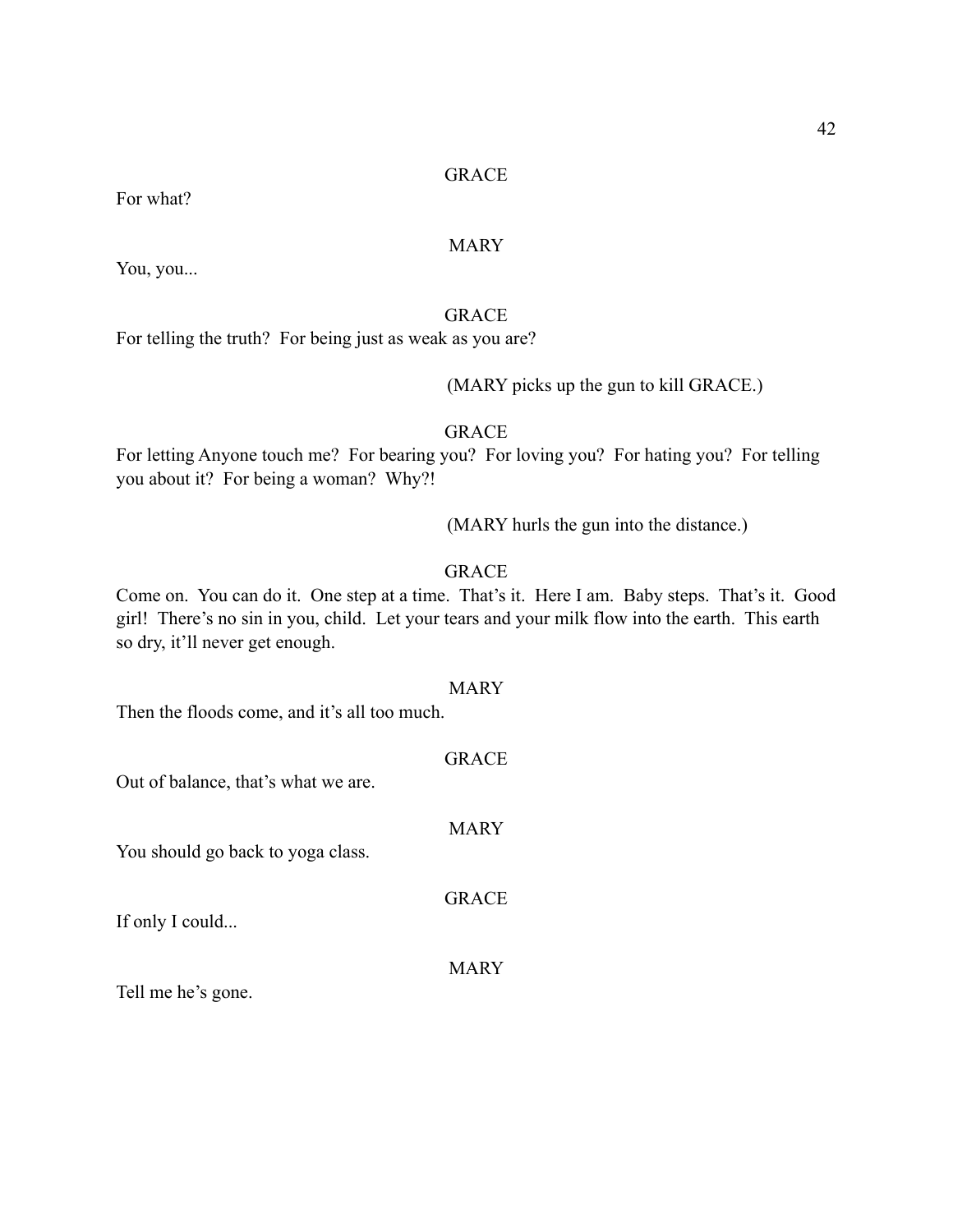Before he went he said to me, "Girl, you get Mary and drag her kid up out of there with her," and I thought that's about the most impossible task I ever had, especially since I'm a good girl, never disobeyed a word from Anyone. Never wet the bed. Never spilled at the table. Never went where I wasn't supposed to go, and I'm not supposed to go down to the cellar.

 And he showed me how the whole world was dying and going to heaven. Brought in rabbits, last of the hens, little chicks, all dead.

And without Anyone I'd never have a roof over my head, he said that. He said that a lot.

 And everything I touched turned to black and rot, and I didn't want to hurt you, if by God I found you.

And I didn't want to watch you die on me either, like those chicks, but Anyone said --

#### MARY

Papa said. Papa.

#### **GRACE**

Said I had to go down there, and I -- I couldn't go. I'd heard the screaming in the night.

#### MARY

My baby coming out.

#### GRACE

And I was sure he'd sent me to get a good look at you, all twisted up from the poison, and and and and I -- I couldn't go.

#### MARY

GRACE

MARY

GRACE

See? You knew where I was the whole time.

Did I?

You didn't have to push him down there.

Didn't I?

MARY

Stop it. You don't know anything.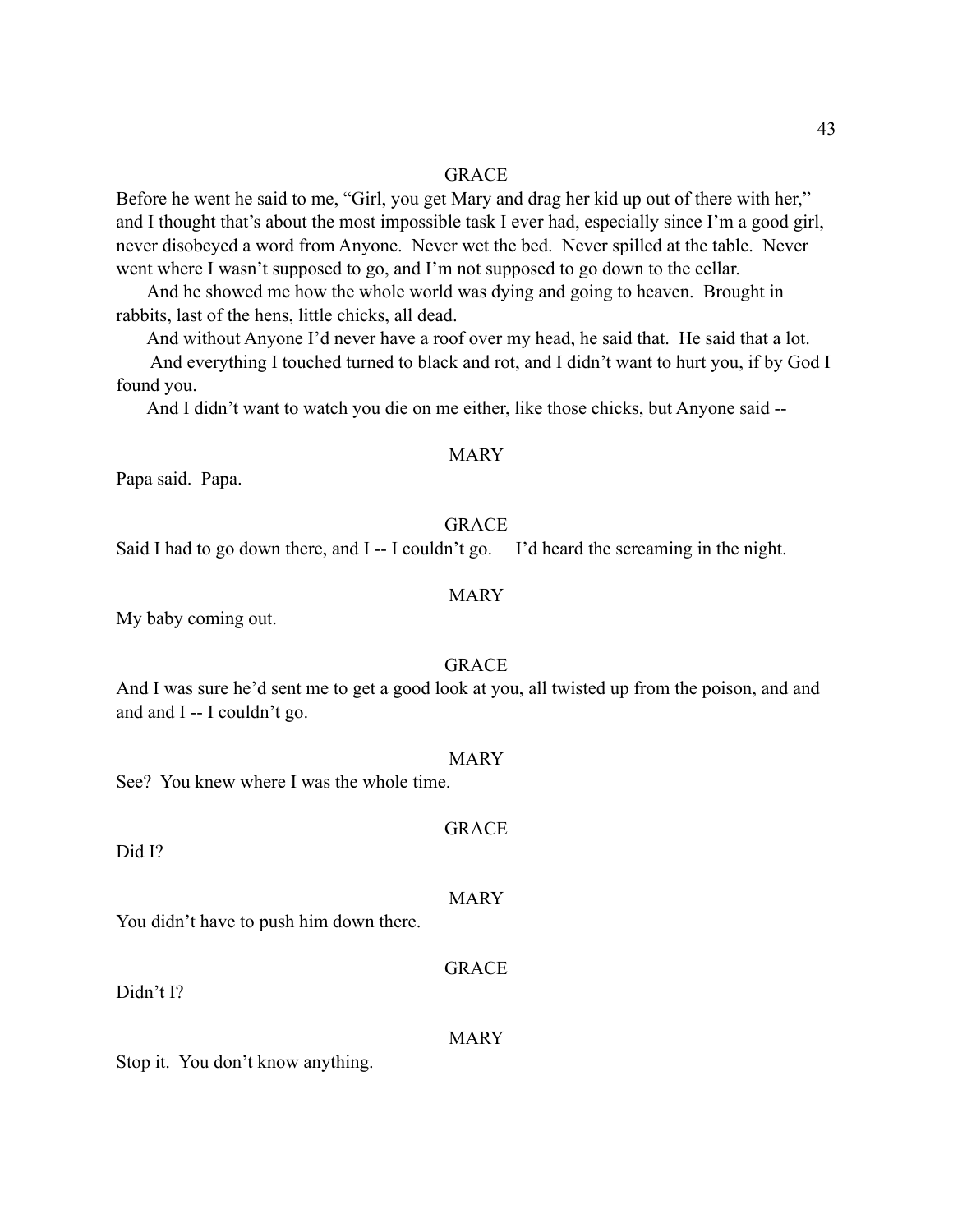I know what I've done.

## MARY

He told me that the earth would blow away if I didn't make you stop crying. Said the earth would die.

## GRACE

He couldn't have said that. He's gone.

MARY I was with him last. You want me to show you? Come on.

#### GRACE

I won't go down there.

## MARY

GRACE

Well don't shoot me. I'm not forcing you.

He was trying to.

MARY And that's why you shot him. I figured that much already. You got to clean up this blood.

| No water for it                          | <b>GRACE</b> |
|------------------------------------------|--------------|
| Use your spit.                           | <b>MARY</b>  |
| I can do better than spit. He was a Man. | <b>GRACE</b> |
| He was the Lord, the way you act.        | <b>MARY</b>  |
| Mary, please.                            | <b>GRACE</b> |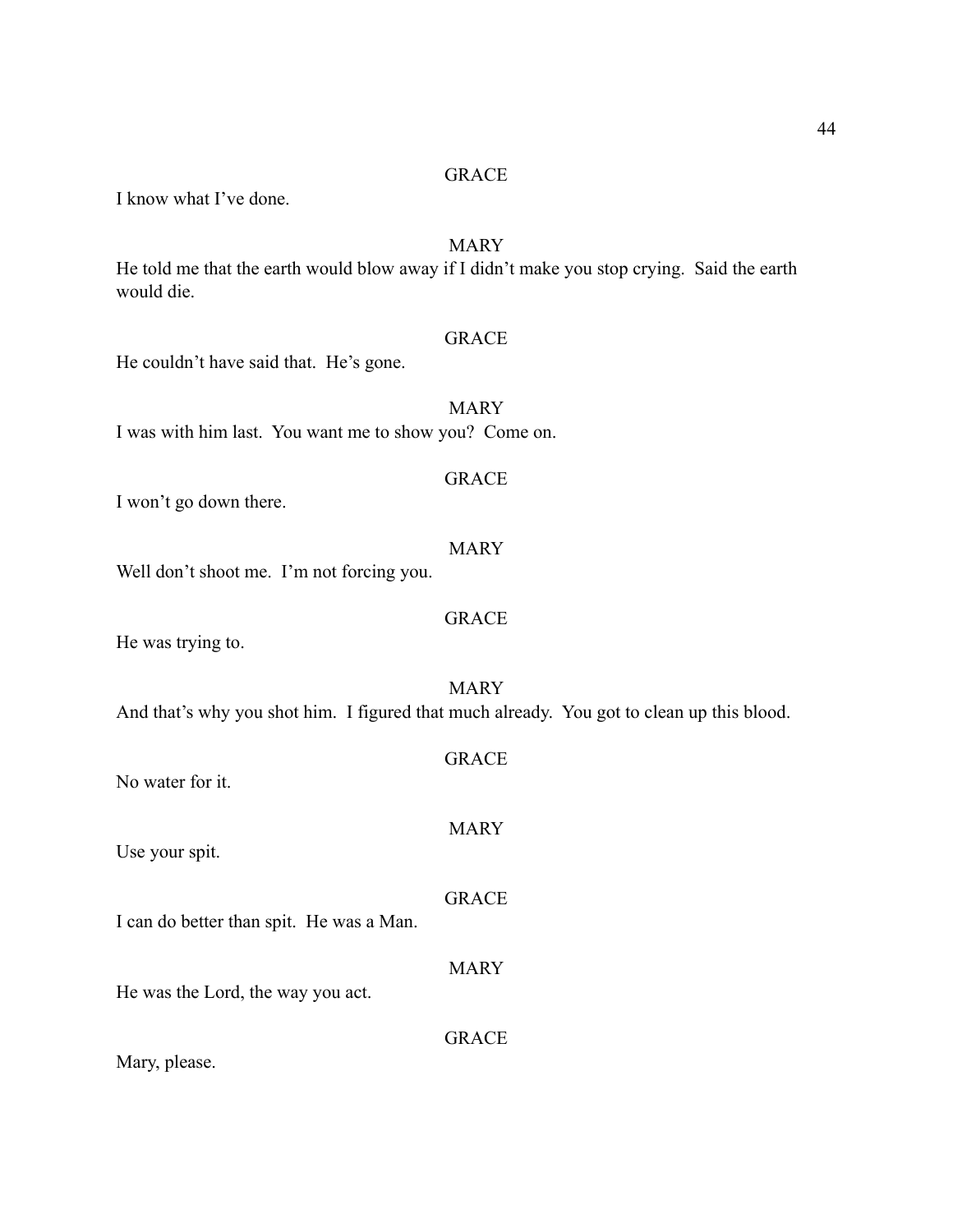## MARY

And I'm the Immaculate Conception!

## GRACE

There's more milk. It's always trickling out. Yours too, just like me.

| <b>MARY</b>                                                           |
|-----------------------------------------------------------------------|
| <b>GRACE</b>                                                          |
| <b>MARY</b><br>Mama, you know he's not sleeping down there.           |
| <b>GRACE</b>                                                          |
| <b>MARY</b>                                                           |
| <b>GRACE</b>                                                          |
| <b>MARY</b>                                                           |
| <b>GRACE</b><br>You see? You see that? You don't want to play at all! |
| <b>MARY</b>                                                           |
| <b>GRACE</b>                                                          |
|                                                                       |

## MARY

Then I won't play yours either. I played it this time. I let you make the rules. It's my turn now. I let you go first.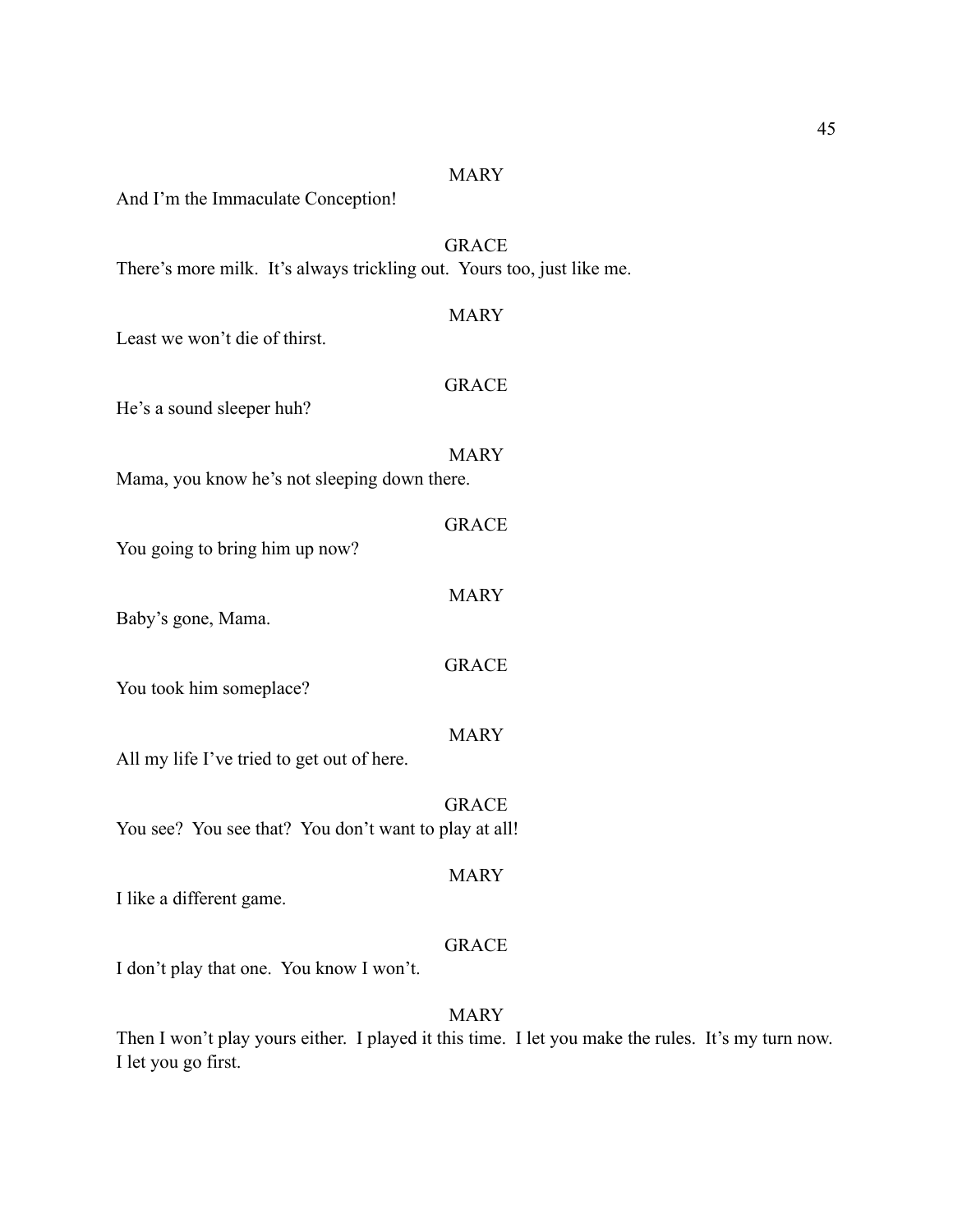Now that you're back I've been thinking that the wind's changed. We might get rain.

## MARY

Rain won't hold. Not here. Not just rain.

#### GRACE

MARY

A lot of rain.

We'd have to be flooded out.

## **GRACE**

The way it used to be, in the springtime.

## MARY

We got a long way to go before the spring comes.

## GRACE That's my favorite time. When the birds come back to nest.

#### MARY

Thought you said everything was dead?

GRACE

It's a cycle Mary. Just like reading the bible. You going to bring up your child?

## MARY

You want to see him?

#### GRACE

He's real quiet. Haven't heard a peep since...

## MARY

Since you shot Papa and threw him down the stairs. He was trying to get you to help me, he was. He was trying to get you to come down and help me with the baby. He said it was all turned wrong and choking on its chord. He wanted you to help me.

## **GRACE**

But you'd run off. I didn't know where you were.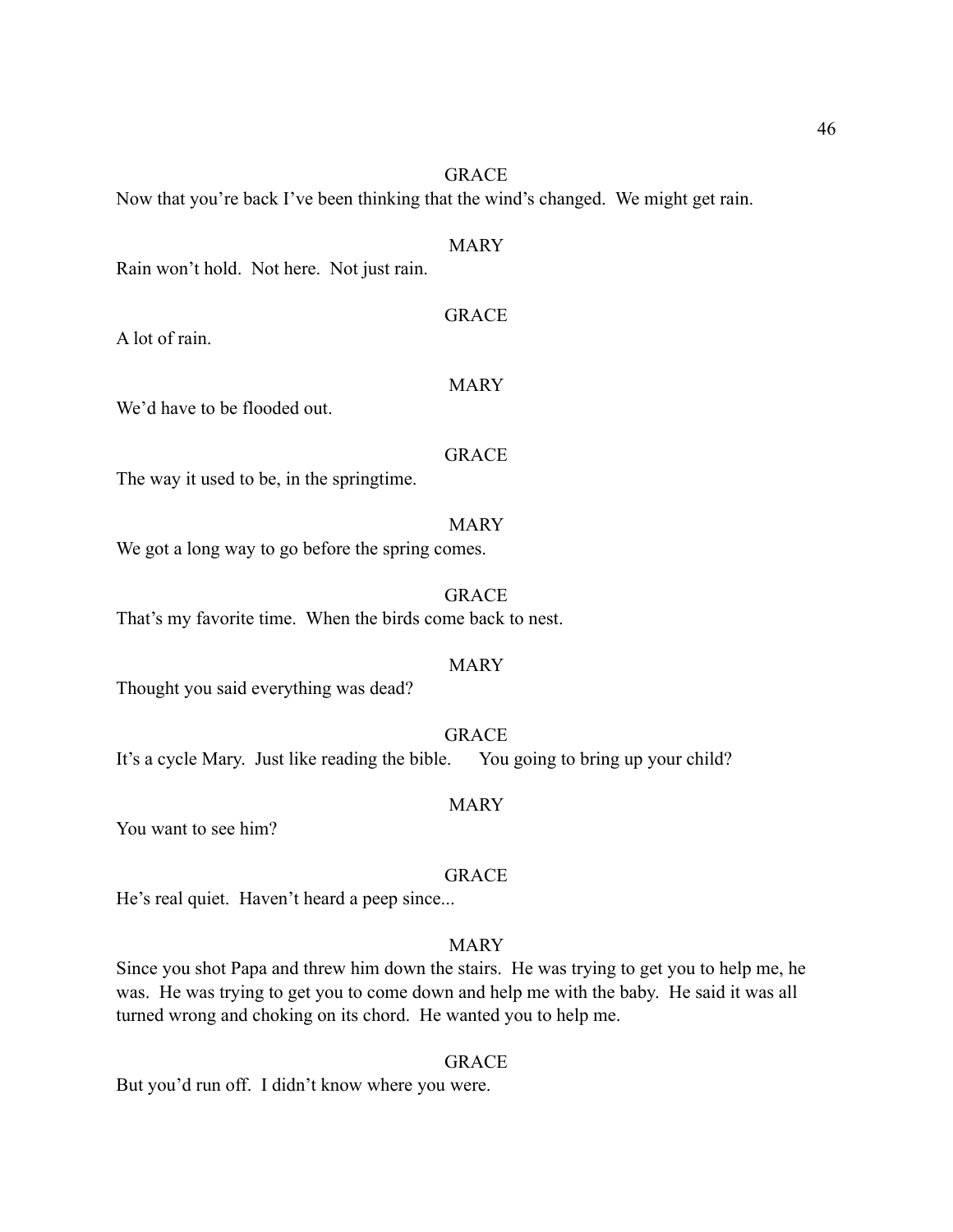#### MARY

I was locked in the cellar Mama. You heard me. I know you did.

#### GRACE

Did I? Never. I was never supposed to go down there.

#### MARY

But he was asking you nicely. I heard him.

## GRACE

I thought it was a test. I was trying to be good.

#### MARY

Oh, you were good. You know what he did when he got there? He wasn't dead, Mama. You didn't kill him. I did. I killed him. So you can stop worrying about going to hell cause you're still the saint you ever was.

 Did you hear me? Come see. Come see how I did it. Without a knife. Without a gun. Come down into the cellar Mama. I want to show you my baby!

## (GRACE slaps MARY. MARY grabs GRACE and throws her down into the cellar.)

#### GRACE MARY

No, please Mary, It's not your fault if I make you. please don't make me go down there. See?

 (GRACE falls down the steps and cries out while falling. MARY covers her ears and slumps to the ground. After a while, MARY takes her hands from her ears and speaks to the box of crackers as if it were her baby.)

## MARY

But you weren't choked at all, were you? He only wanted to stick his hand up there and say something to sound important. Came out just fine the minute he went up.

And I licked you clean just like the cat does. I saw you take your first breath.

(gasps, then smiles)

And I loved you that moment as much as I'd hated you all that time in the cellar waiting. And you were all I had.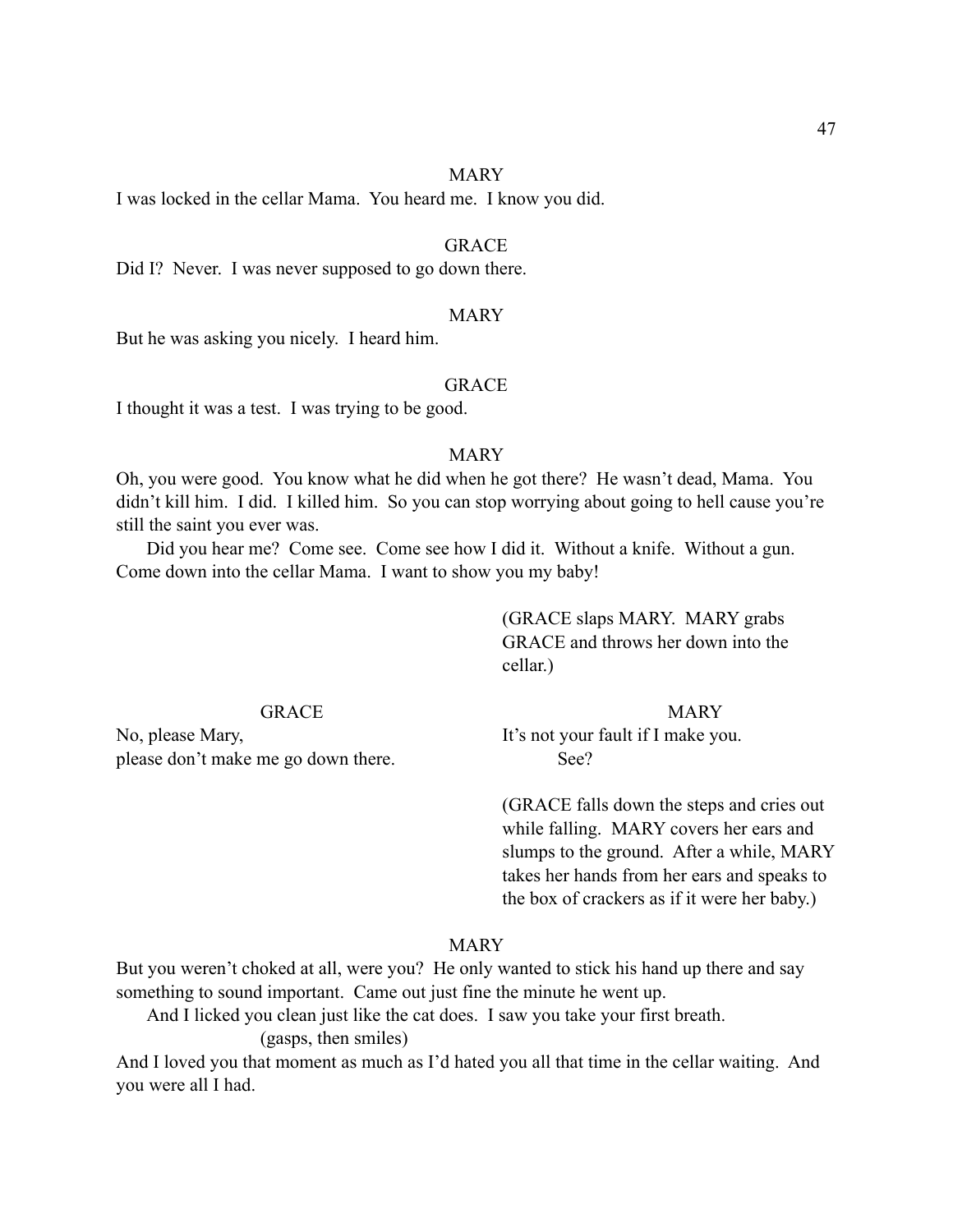(GRACE enters from cellar speechless. SHE takes all the wood boards she can find. She works nailing up boards in silence while MARY sits with the box of crackers. This work goes on in silence for a long time. Then GRACE begins to feel something rising up inside.)

#### GRACE

Mm. Huh. Nn. Mm. Tuh. Suh. Stuh. Ster. Struh. Strin. String and suh-soil, thin. Twigs. Kkk. Crushed, leaves. Nn. Oh. See? String and branches. This-this this-this-this earth, Mary. Ever been? Ever seen? Ever been as dr-dr-dry's this? Couldn't-couldn't-couldn't grow. Couldn't grow a nettle in it. Weeds. Twisted. Thorns. Even if you wanted to. Couldn't grow. Been so dry. Ever since. Ever since you got. Kkk. C C-Carried away. Carried away. You. Even the spring. Spring gave out the very same day. Had to call a man. Called a man to... Dig a well. Nothing under ground. Nothing under ground. Nothing. Had to call a man to deliver water. Five gallon jugs after that. Forty dollars a week. Nothing under ground. Weeds. That's why Papa died. Weeds. Nettles. The water, not the money. Sticks sticking out. String. Twisted. But but but the money didn't help. That and the curse in my fingers turning everything black. I-I-I mentioned that. And of course the end of the world was a problem.

#### MARY

Not the end of the world, Mama. Just a storm. Just a storm.

#### GRACE

Pretty big storm if you ask me, Mary. One hell of a storm.

#### MARY

Not the end of the world. Say it!

#### GRACE

He put his hands in me and... He said everything was poisoned. The last of the hens... He... He... Crushed leaves. String. Cords. Cords. String. Weeds. Nothing. Nothing growing... Hell...

> (MARY begins to pack things in a flour sack and an old hat box. This energizes GRACE, and she begins to build faster.)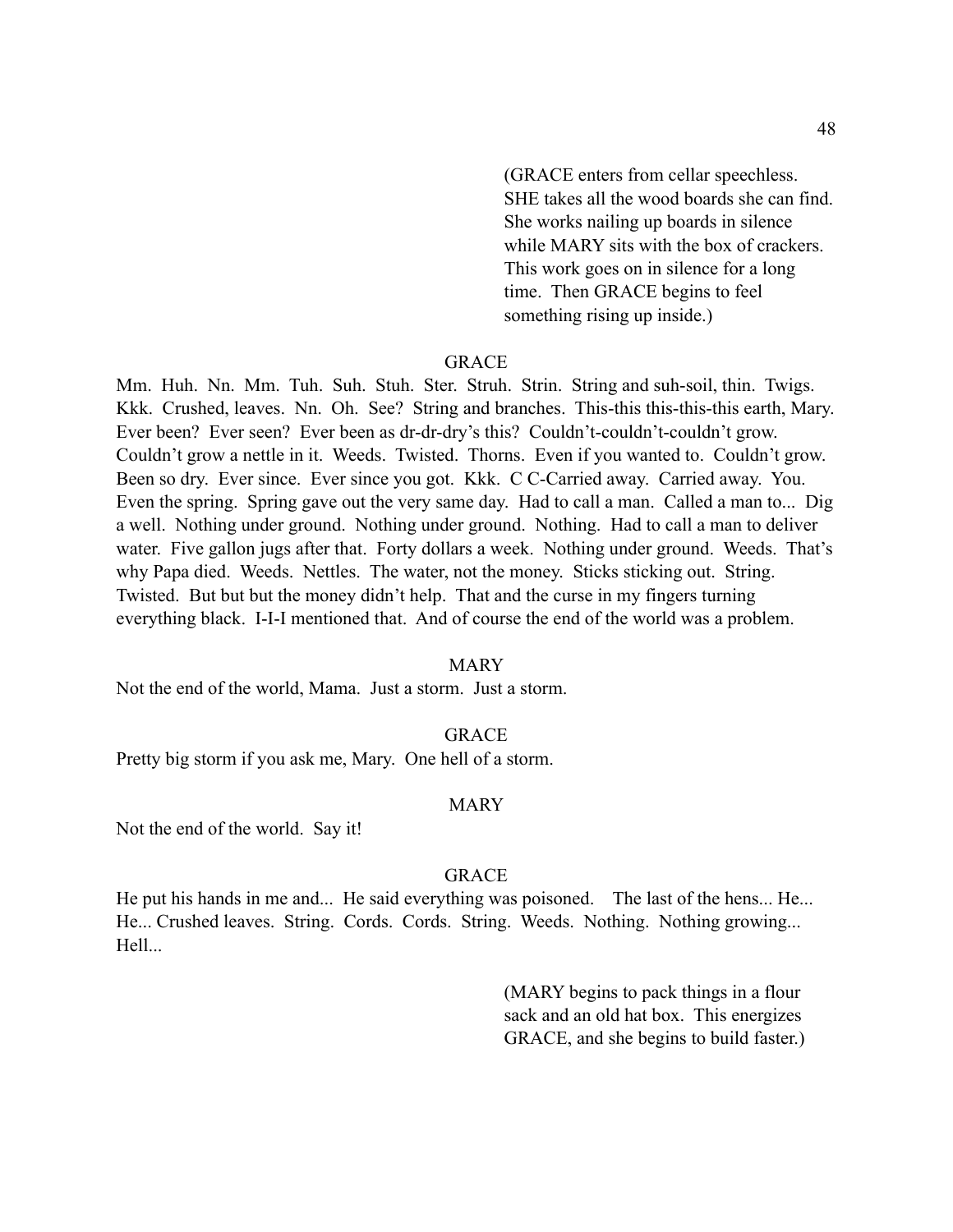You see what's happened, what's happened here? You think it's all gone to hell because you went away? Gone to hell? It's not just you. The world does not revolve around you Mary if that's what you think.

 There was a... there was a... devastation here. There was a tragedy. You know what that is?

## MARY

I already told you I never left, and you already knew. And you've been to the cellar and you saw what I did. And I'm leaving. For real this time.

#### **GRACE**

I'm a nester. That's what I am. Give me a nest and I'll set myself down and wait for my grub to come to me.

#### MARY

That's what happens when you get to living with Anyone. He made the world so small, after a few days, it was hard to remember what it means to take a walk, to look at the sky, to watch a bird fly. He made it so you hardly could stand standing up at all.

## **GRACE**

I can stand.

#### MARY

I'm going to stretch my legs. I'm going off.

## **GRACE**

Mary? Where have you flown to now? Ma-ry! Don't think I'm letting you go, child. You and me, the last people left on earth, and you with a baby I haven't even held yet? My own flesh and blood in some cold under the ground place. Suh-soft and w-warm. Sticks sticking out - string.

 I'm coming. I am on your trail, and yours is a scent I'll never lose. As sure as my mind is behind my own eyes.

## MARY

Going someplace Mama?

## **GRACE**

No place but up.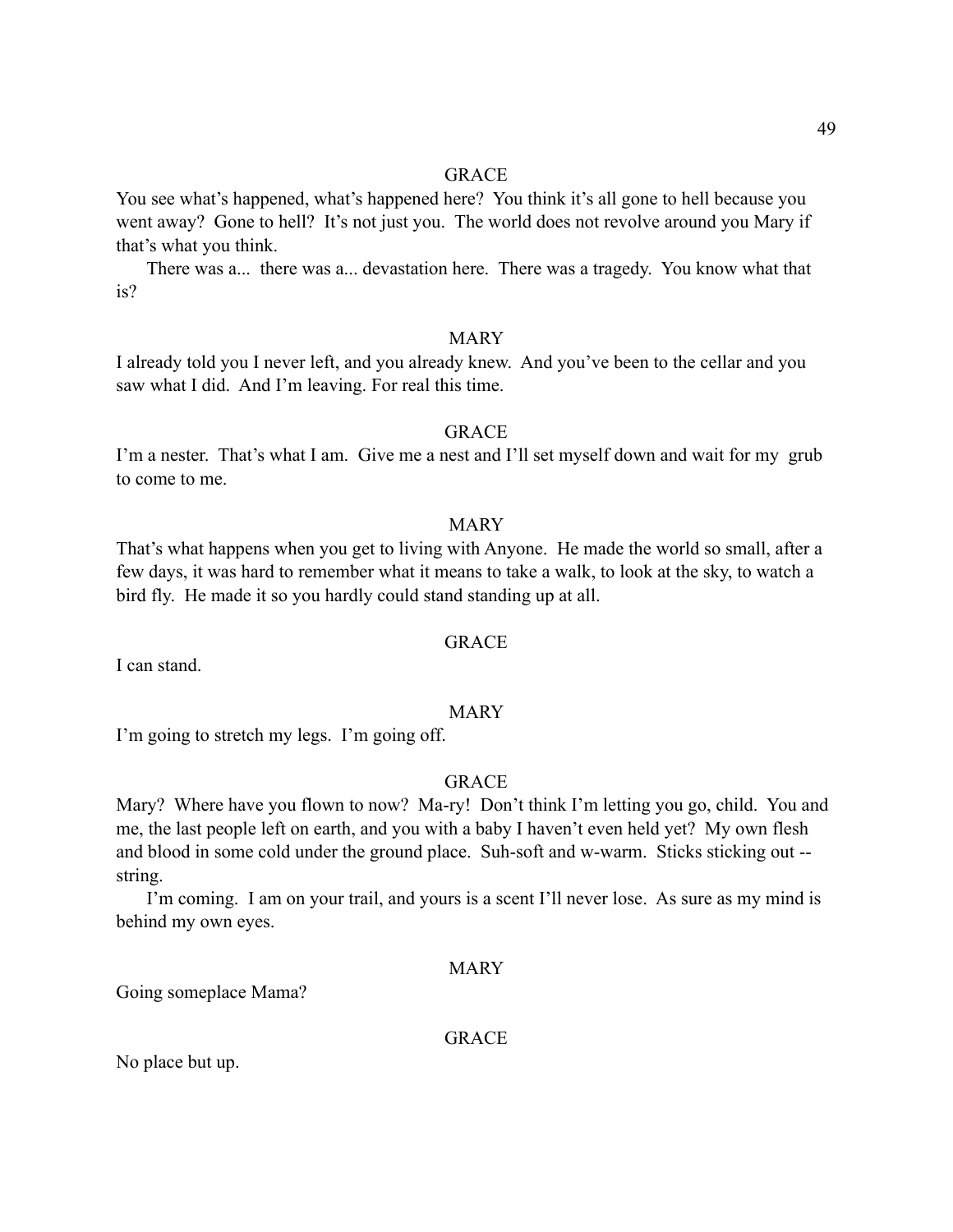#### MARY

Well, there is it, Mama. When are you going?

## **GRACE**

You could help me. You could...

## MARY

You're no bird! You don't know anything about flight. You don't know anything about anything. I always thought if I could get you to say enough you'd tell me something useful. Never did. Can you even see me?

## **GRACE**

Of course I can Mary.

#### MARY

I don't know what you see. Sometimes I like to think a hundred pairs of eyes are watching, cause then nothing bad would ever happen, cause if it did, someone surely would have to speak up and stop it, and then I couldn't do anything bad to Anyone, cause I'd know that someone would see me, and they'd know and I'd be punished. Are you watching me now? Is Anyone watching me? Anyone?

#### **GRACE**

I could get out the strap if you want it. Better now than later.

#### MARY

You mean punish me here instead of in heaven? Let me be.

(MARY packs. GRACE rebuilds.)

## MARY

I don't know if it's true what he said about the air, but if it is, then wouldn't we be dead too? I'm going to find out. I am not staying here, so you'll have to forgive me now. Mama?

#### **GRACE**

You lost any sense you ever had.

#### MARY

Sense? What kind of sense did I ever have? If I had any sense I would have left here long ago.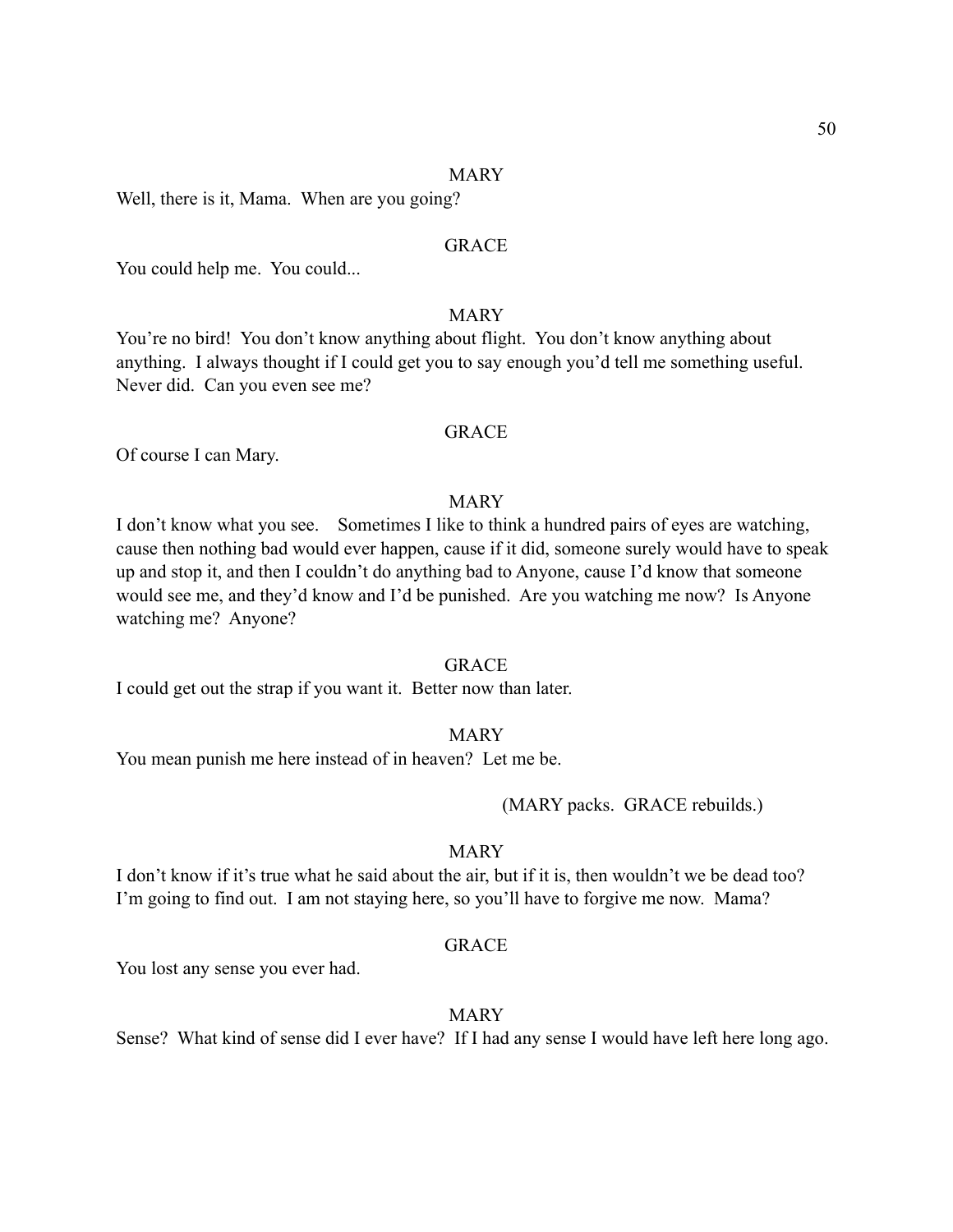I didn't mean it mean-like, only...

## MARY

Then what, Mama?

## GRACE

Just a figure of speech.

## **MARY**

You know what sense I got, Mama? I'm alive! And you know what else? I feel good! This end-of-the-world stuff won't work on me, Mama! I'm healthy! Clean! Immaculate! Hail to me, I'm full of Grace and Grace's milk. I'm a savior.

#### GRACE

Good girl! For once a little life's back in you.

#### MARY

I'm not a girl anymore Mama.

GRACE You'll always be a girl to me. Even when you're old.

## MARY

**GRACE** 

I'm getting there.

|                         | A baby'll do that. Let's play a game. Your turn. | <b>GRACE</b> |
|-------------------------|--------------------------------------------------|--------------|
| I don't know the rules. |                                                  | <b>MARY</b>  |
| Make them up.           |                                                  | <b>GRACE</b> |
| I'll lose               |                                                  | <b>MARY</b>  |

Not if they're your rules.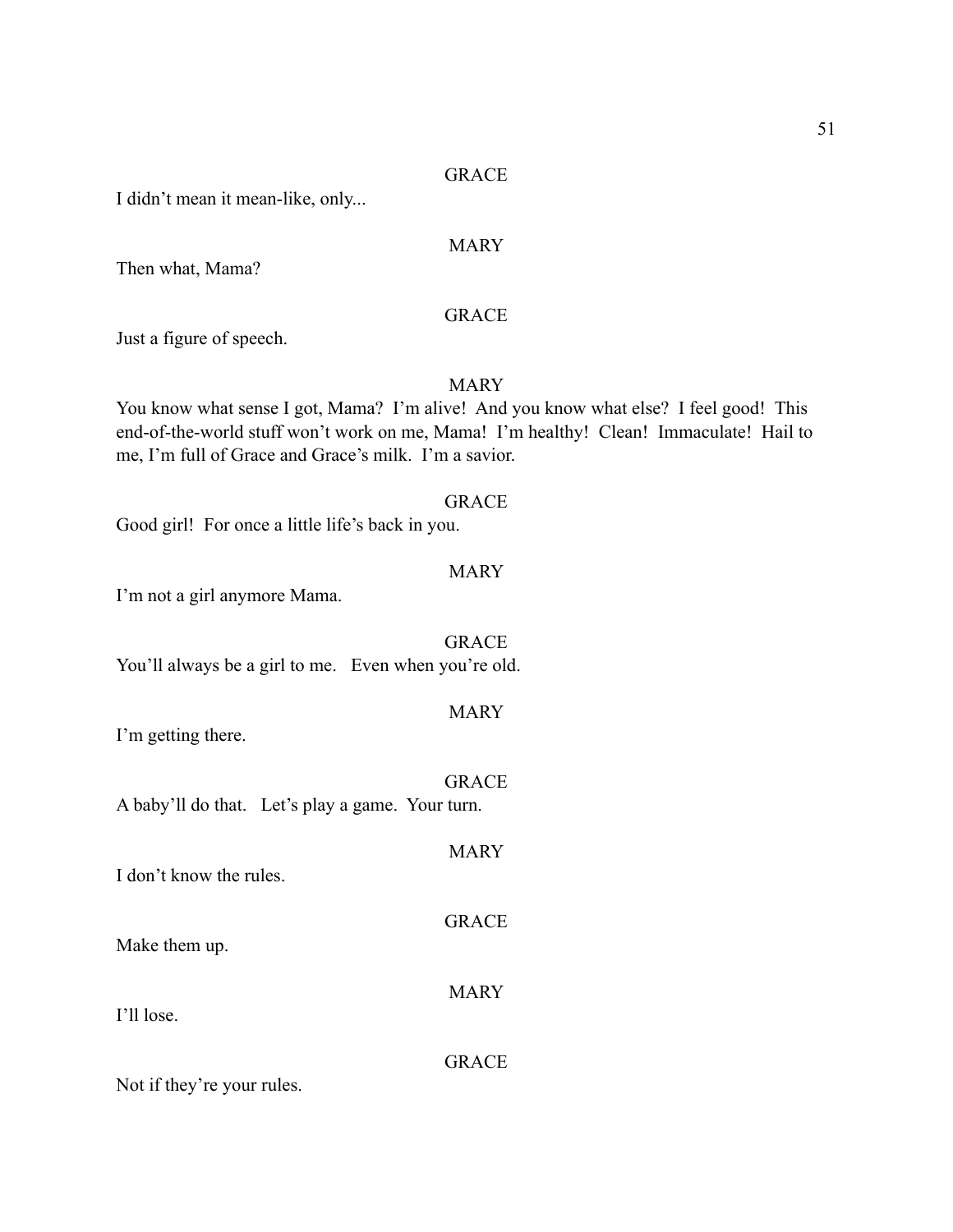# MARY I lost already. They made the rules. GRACE Always did. Anticipate. Imagine. Invent. MARY A game? Is that all you want? GRACE Not for me. For you. MARY They're watching. GRACE Who? MARY They can hear us. GRACE What better reason than to put on a show! (to cellar) Hello down there! I'm Mary's mother, Grace. Very pleased to make your acquaintance. See? I'm not afraid. MARY Mama stop. GRACE You don't want to play? I'll make up my own game. MARY You don't have to talk to the cellar. They got cameras all over. GRACE Where?

MARY

Like periscopes.

52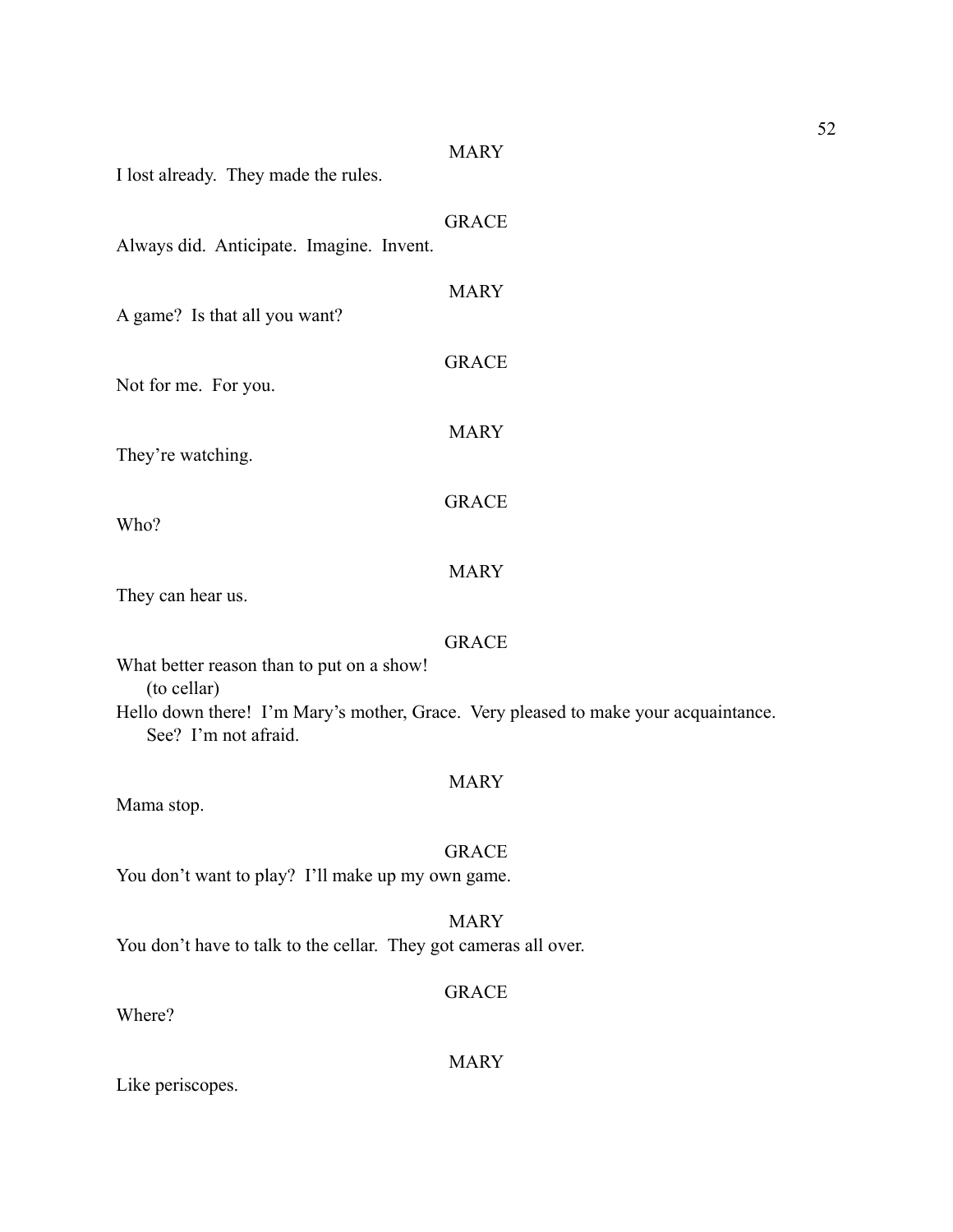Where? Where?

## MARY

Hidden in the brush. Sometimes they catch the light.

#### GRACE

There is no light to catch.

MARY At dawn sometimes. Or when the sun goes down. Whenever it's closest to the earth.

## GRACE

The sun doesn't move.

## MARY

But when the rays come down - sometimes you're so infuriating Mama I could scream.

(MARY rummages for a mirror.)

#### MARY

Here. Let me show you.

 (MARY pans with the mirror until light is reflected from it.)

## MARY

Like that. See?

## GRACE

Could be a piece of metal in the dirt, mica reflecting out of some rocks, anything.

## MARY

But it's not. It's glass and mirrors and lenses and whatever it is. It snakes its way up here and puts our image on a hundred video screens underground.

## **GRACE**

A thousand pairs of eyes?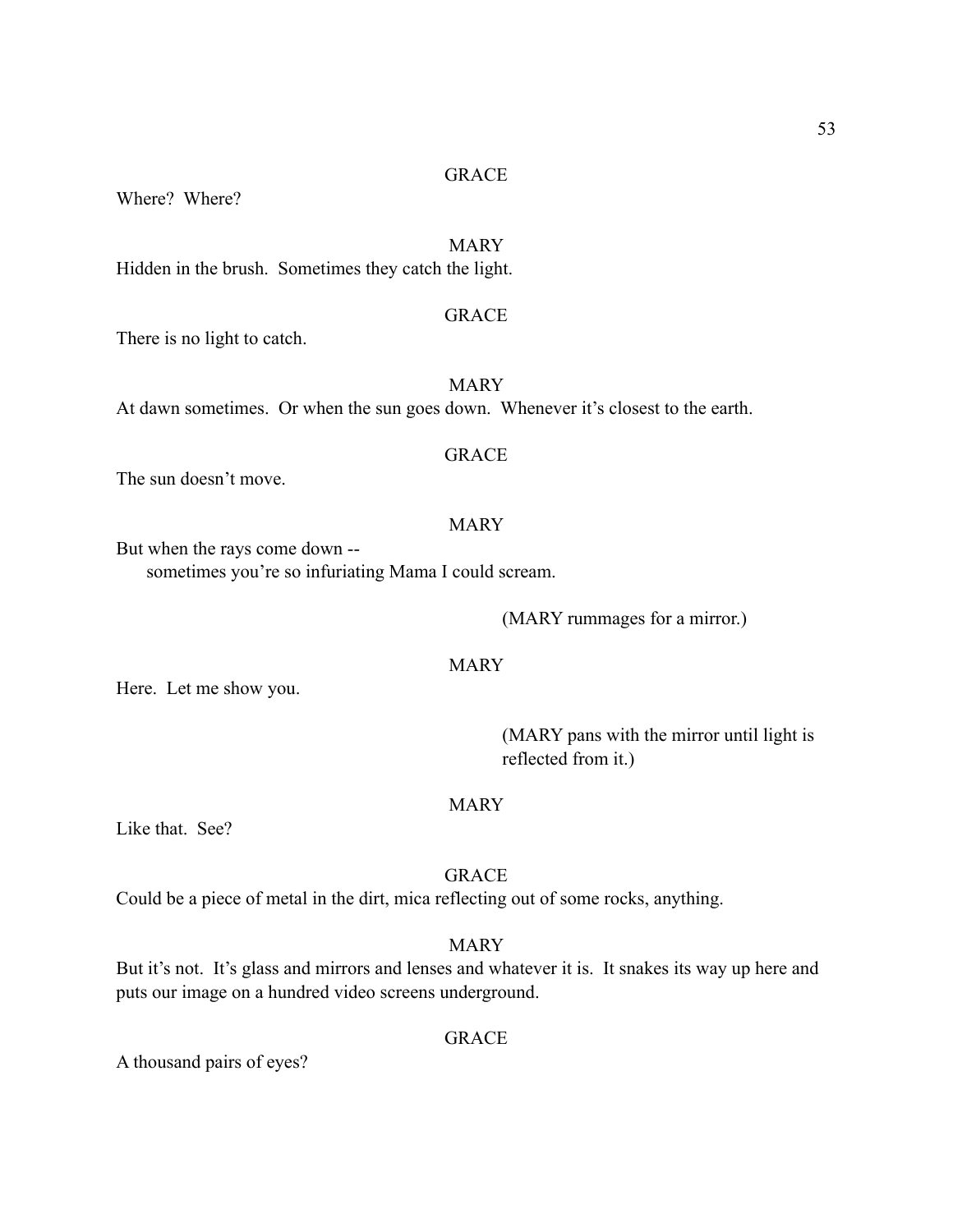#### MARY

Not that many but a bunch.

## GRACE

The last people left on earth and we're the entertainment? Let's play!

## MARY

MARY

GRACE

MARY

GRACE

They're probably not even watching.

| <b>GRACE</b>                                                                       |  |
|------------------------------------------------------------------------------------|--|
| But you said they were. Now you say they're not? Forget the game. Forget the rules |  |

## This is my game. We'll both get to win.

Tell me the rules.

It's about leaving.

I'll be the tree.

(GRACE pretends to be a tree.)

#### MARY

The wind'll come and blow me away.

GRACE You are not a leaf. You are bigger than that. Be the wind.

#### MARY

Then I'm the wind. Okay Mama. I can twist and blow and whip my way out of here.

GRACE Oh no! There's too much wind. My roots are weak. My branches snap right off.

MARY You can't do that. You're the tree. You stay forever.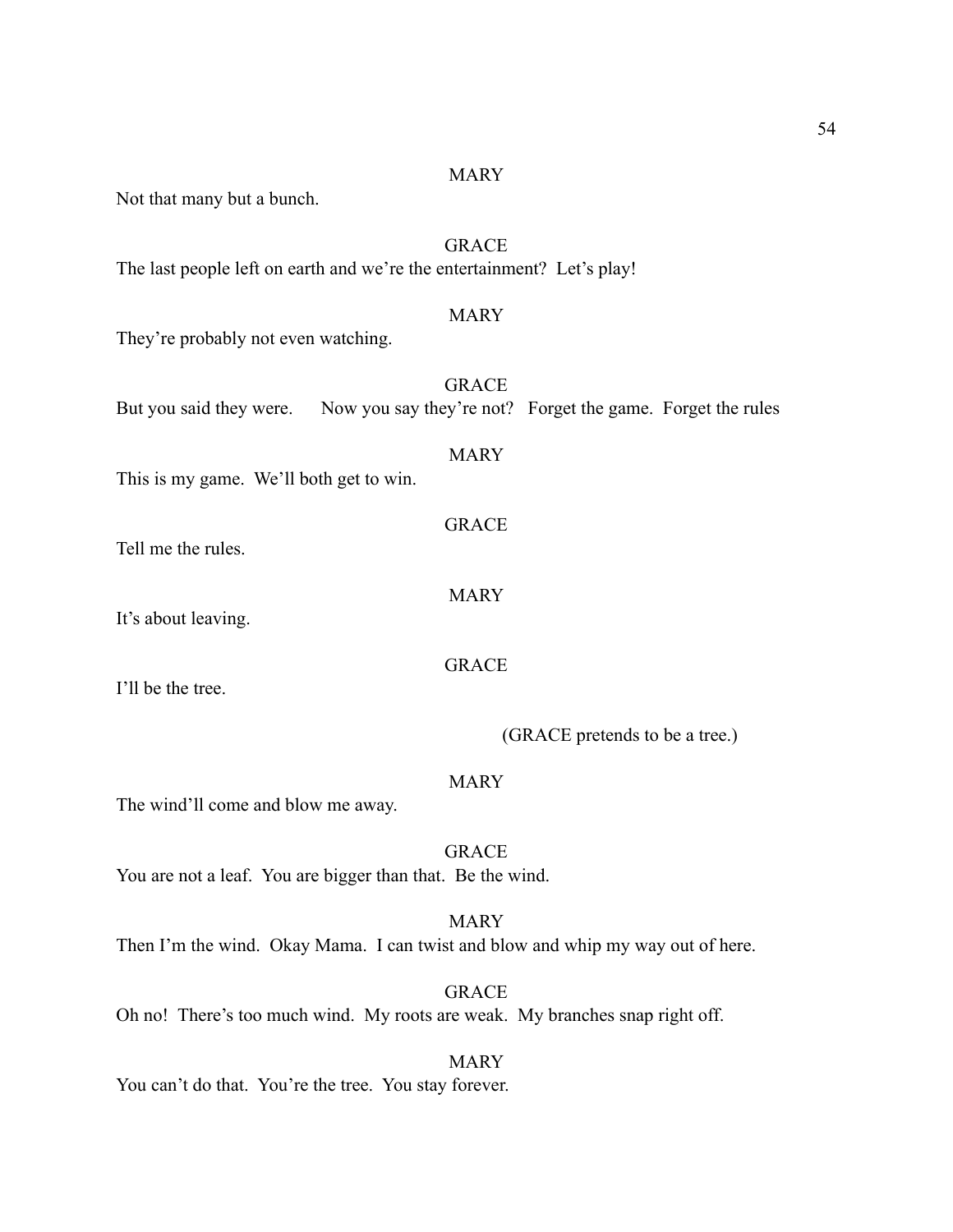|                                                       | <b>GRACE</b>      |
|-------------------------------------------------------|-------------------|
| When the spring comes, will you grow back out of me?  |                   |
|                                                       |                   |
|                                                       | <b>MARY</b>       |
| I am the dying leaves. I only make you old.           |                   |
|                                                       | <b>GRACE</b>      |
| You said we'd both win.                               |                   |
|                                                       |                   |
|                                                       | <b>MARY</b>       |
| Maybe we will.                                        |                   |
|                                                       | <b>GRACE</b>      |
| Win by dying? Never.                                  |                   |
|                                                       |                   |
|                                                       | <b>MARY</b>       |
| You thought I was the Angel of Death.                 |                   |
|                                                       | <b>GRACE</b>      |
| You are my immortality, child. This is a morbid game. |                   |
|                                                       |                   |
|                                                       | <b>MARY</b>       |
| From now on every five minutes the rules changes.     |                   |
|                                                       | <b>GRACE</b>      |
| Is that a rule?                                       |                   |
|                                                       |                   |
|                                                       | <b>MARY</b>       |
| Yes, but that won't change.                           |                   |
|                                                       | <b>GRACE</b>      |
| What's next?                                          |                   |
|                                                       |                   |
| Saying good-bye.                                      | <b>MARY</b>       |
|                                                       |                   |
|                                                       | (The wind stops.) |
|                                                       |                   |
|                                                       | <b>GRACE</b>      |

As part of the game.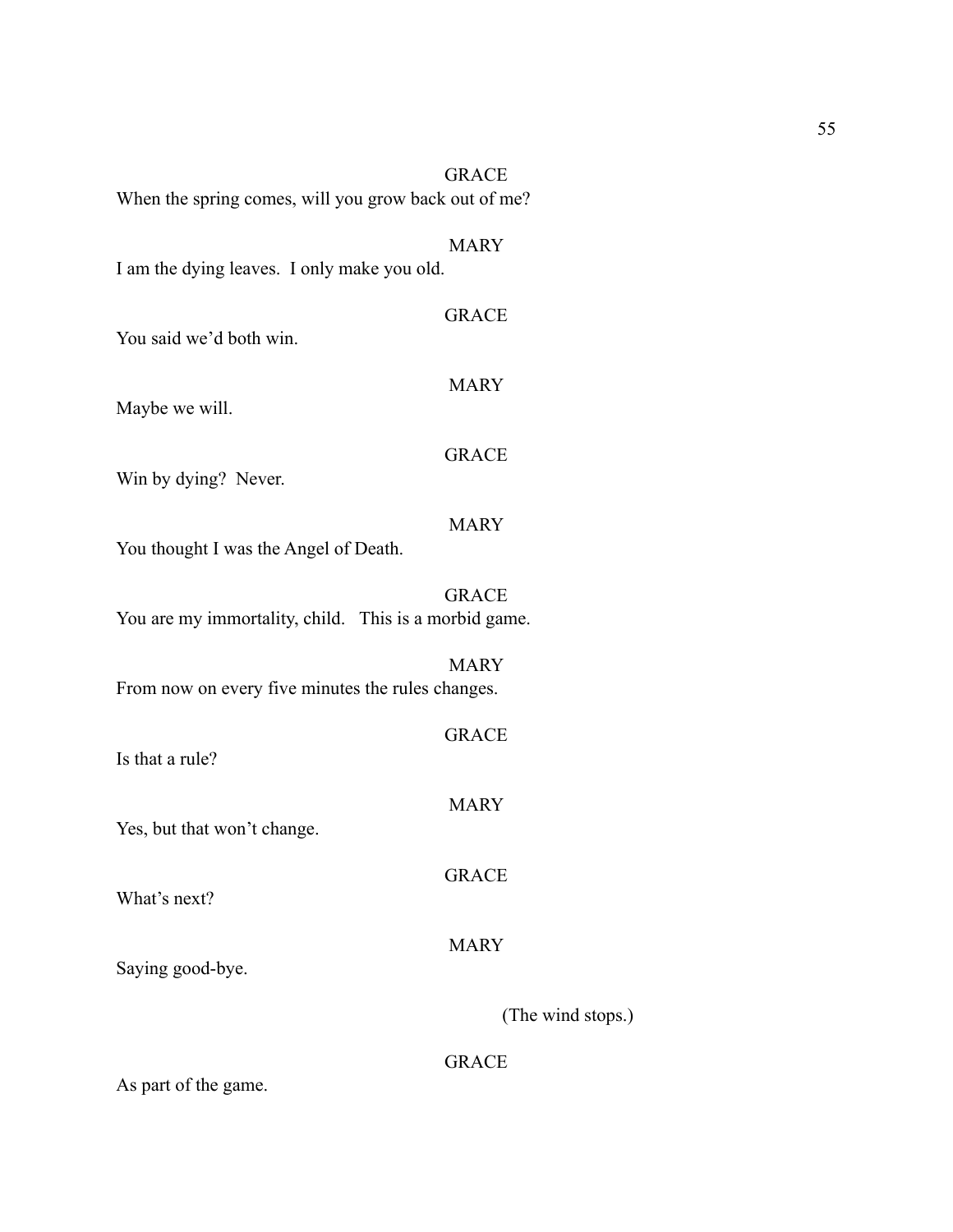#### MARY

GRACE

MARY

**GRACE** 

Whoever does it best can win.

What's best?

Without regret.

You start.

#### **MARY**

Wait. There's more. The person saying good-bye has to do it so that it's accepted by the other person and have no regrets.

## GRACE

So you can't just walk away.

MARY

GRACE

You have to make it feel good for both players.

Saying good-bye?

#### MARY

You start.

## GRACE

I lost already. I couldn't hardly even do that when I had to go off to the hospital and work my shift. Saying good-bye was what I'd dread every single day. Anyone said I was lazy and didn't want to work, but it was the good-bye to you that broke my heart every time.

## MARY

I said you start.

#### GRACE

I don't want to say good-bye. I don't want to leave you.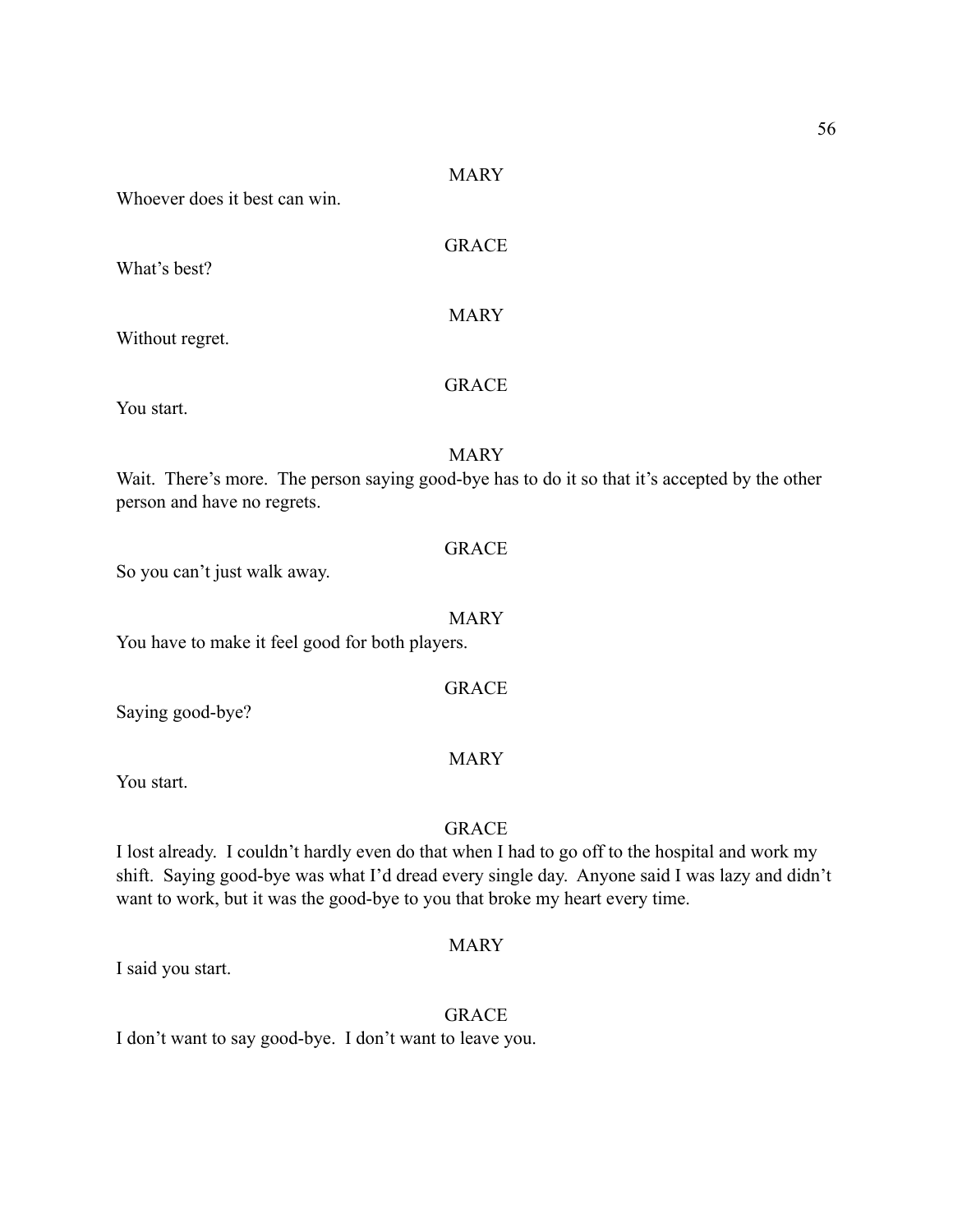|  | <b>MARY</b>                                               |
|--|-----------------------------------------------------------|
|  | That's good. You're good at this. Have you played before? |

| Not by these rules.            | <b>GRACE</b> |
|--------------------------------|--------------|
| Start again.                   | <b>MARY</b>  |
| I can't.                       | <b>GRACE</b> |
| You won't.                     | <b>MARY</b>  |
|                                | <b>GRACE</b> |
| I'm staying.                   | <b>MARY</b>  |
| There's no where else for you. | <b>GRACE</b> |
| I                              | <b>MARY</b>  |
| I know. Me too.                | <b>GRACE</b> |
| You understand.                | <b>MARY</b>  |
| Better now. Okay, ready?       | <b>GRACE</b> |
| No.                            | <b>MARY</b>  |
| But you're getting ready, yes? |              |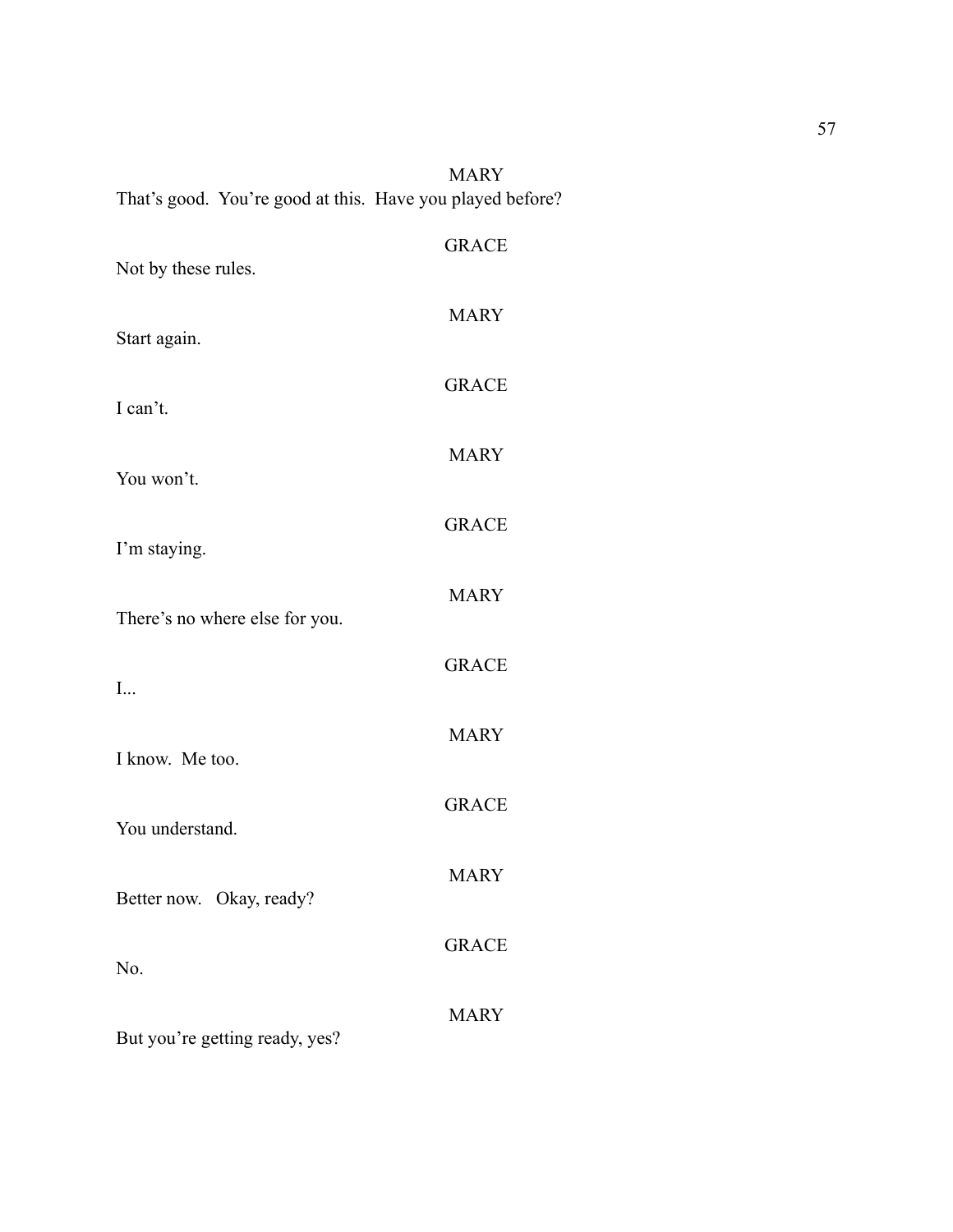I'll try.

## MARY

Okay. The day I left I took my bags down the road a bit. They weren't heavy. I didn't have much.

## GRACE

You put everything in a flour sack and my old hatbox.

## MARY

I wanted to take something of yours. It seemed the most practical.

#### GRACE

And romantic. I didn't mind.

## MARY

I never thought you even noticed. I walked down to where the bus stops. I hoped I had enough money to get on it.

## **GRACE**

You stole from him. I'll never hear the end of that.

## MARY

I stole from you. You were the one working at the hospital.

### **GRACE**

Everything I made I gave to him.

But I was proud of you. I was glad you got away.

## MARY

He brought me back Mama. He brought me back and stuck me down there and made me have that child you saw.

## GRACE

Stop it. I didn't see a child. We're playing a game now.

## MARY

I don't have that money anymore.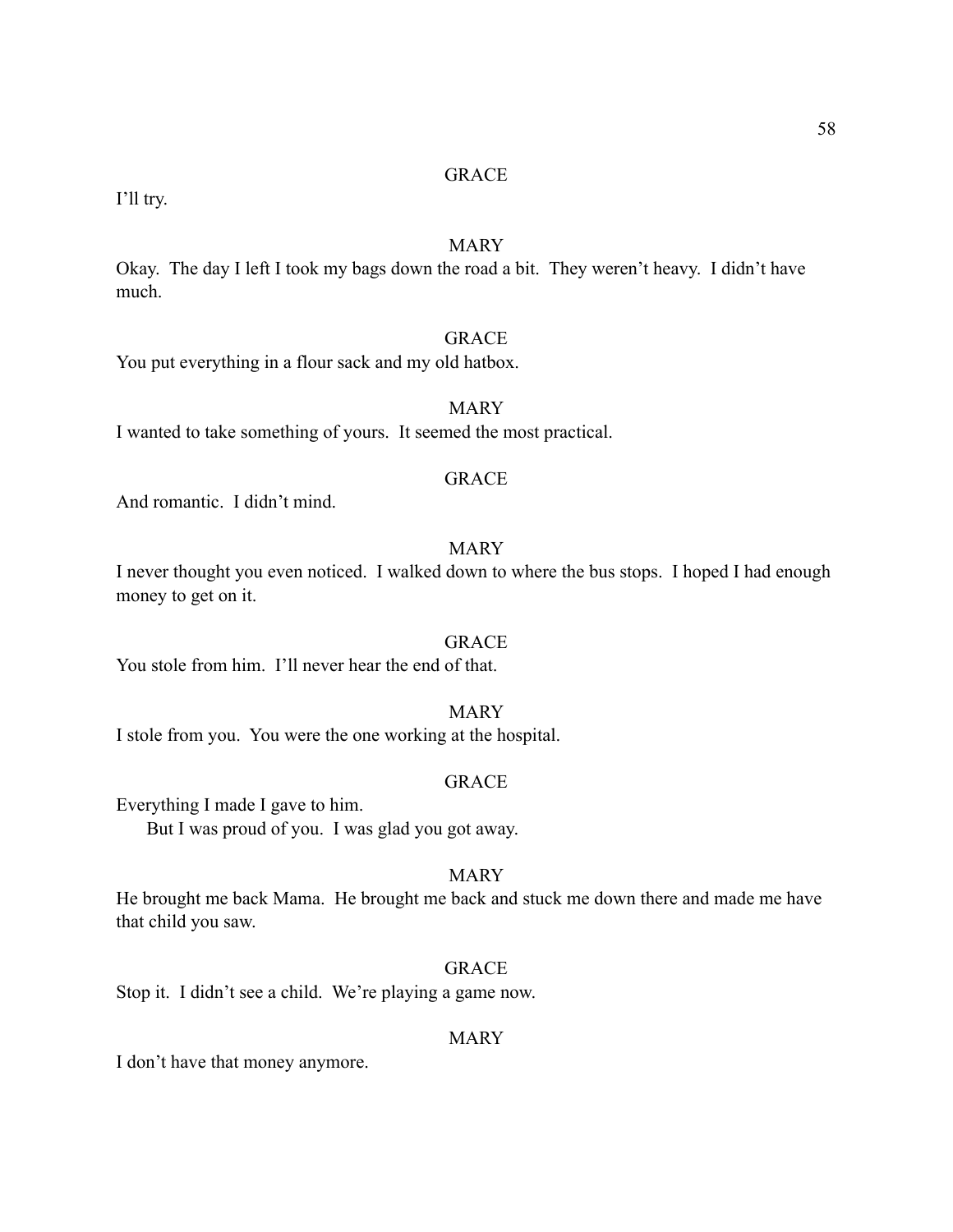Bus'll take you anyway. If the bus comes. If the roads still carry buses. If the buses still carry people. If the world still spins round.

# MARY You won't come marching out toward me like you used to? **GRACE** I told you I'd be proud. I'd come marching empty handed. MARY You mean you lost the strap? GRACE Storm took most of everything.

I'm leaving Mama.

I'm putting those beans on for supper.

Did you hear me?

#### GRACE

MARY

GRACE

MARY

You be sure to wash before he comes up.

 (GRACE goes to the sink that sits in the brush and starts to drag it in.)

## MARY

Need a hand with that?

## GRACE

You know a woman's got to be right in her head at all times, Little Blue. You start to feel something different inside and they'll accuse you of losing your mind or living in your female parts or just plain old simple nerves and hysteria. Once that's on you, no one even thinks twice about your point of view. And that's knowledge. That's what I always used to think, but it's only point of view to them. You don't forget that.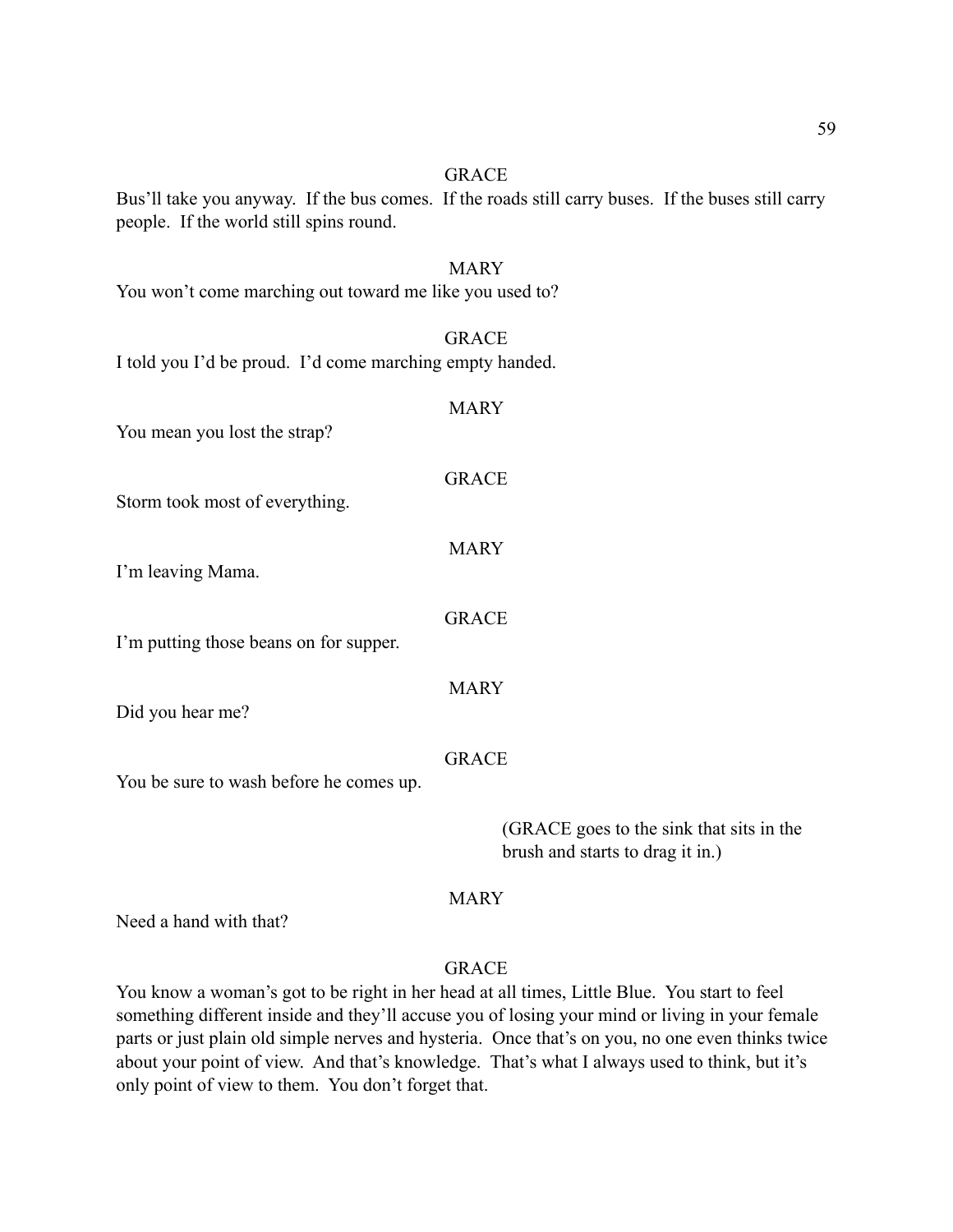| You were right though. We didn't need the gun. I'm already dead.                                                                  |
|-----------------------------------------------------------------------------------------------------------------------------------|
| <b>MARY</b><br>That's not true Mama. You're messing up the game.                                                                  |
| <b>GRACE</b><br>I'm living through you the way you'll come to live through your son.                                              |
| <b>MARY</b><br>Think clearly Mama.                                                                                                |
| <b>GRACE</b><br>(toward heaven)<br>Because he'll go farther than both of us combined.                                             |
| <b>MARY</b><br>Why's that?                                                                                                        |
| <b>GRACE</b><br>Because he can.                                                                                                   |
| <b>MARY</b><br>That's probably true Mama.                                                                                         |
| <b>GRACE</b><br>Of course it is.                                                                                                  |
| <b>MARY</b><br>Do you know what I want? When that bus comes, I want to imagine that you see a bluebird on<br>that tree out there. |
| <b>GRACE</b><br>Standing by the kitchen sink staring out the window like?                                                         |
| <b>MARY</b><br>Exactly.                                                                                                           |

GRACE (cont'd)

Rinsing the beans.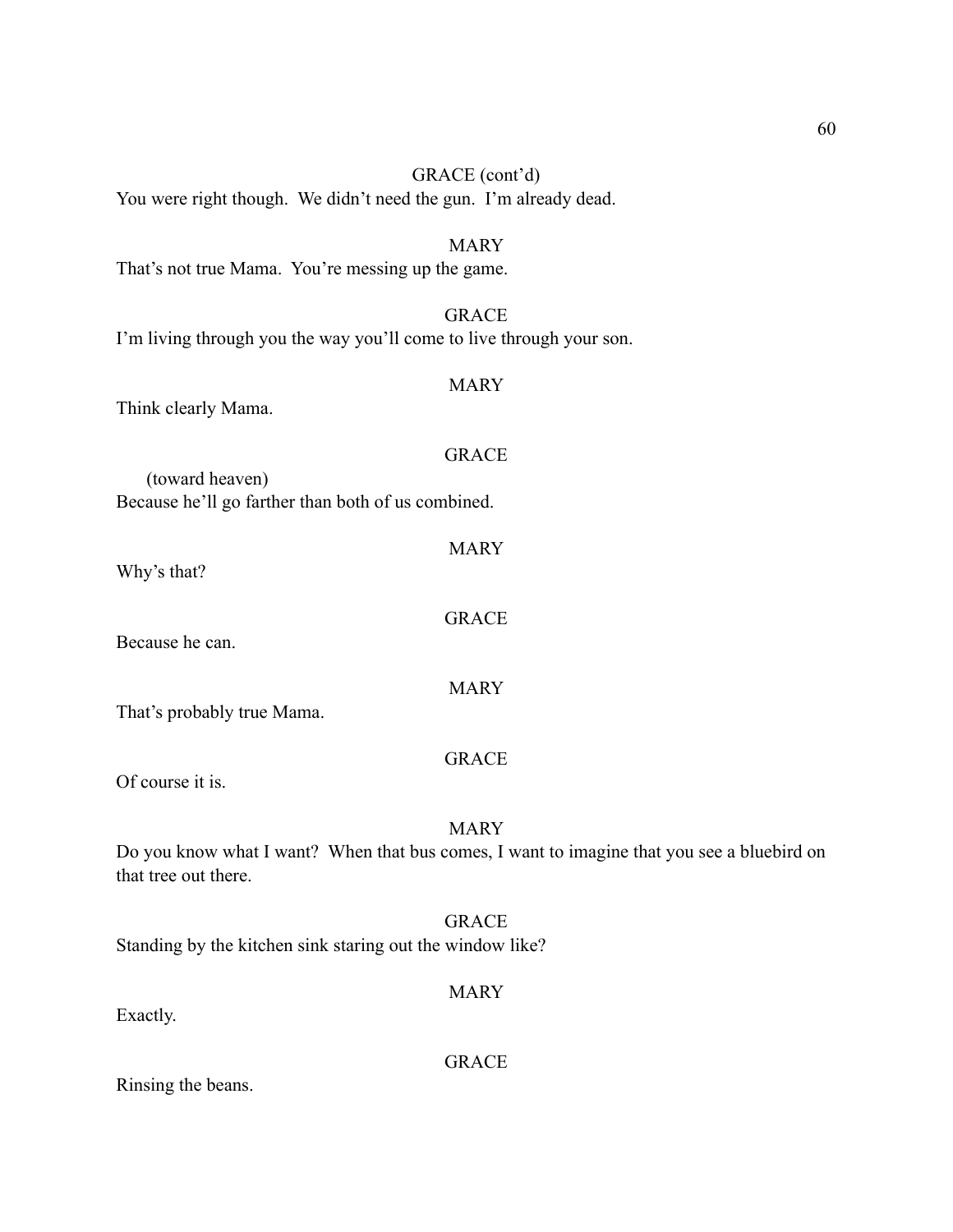#### MARY

If you like.

## GRACE

And I see that bird and then what?

## MARY

You think of me, your Little Blue, and you say -- Well first your words get caught in your mouth and you go (gasps)

(gasps)

MARY And then the bird takes off from out of the tree, and you say, "fly."

Fly.

Fly Little Blue!

Fly Little Blue!

#### MARY

GRACE

GRACE

And the bird flies so high up you have to shade your eyes to block the sun. Did you hear me Mama? You have to shade your eyes.

Okay. I'm shading.

## MARY

And even when you can't see it anymore, you say "fly!" Say it Mama. Fly!

## **GRACE**

Fly!

## **GRACE**

MARY

GRACE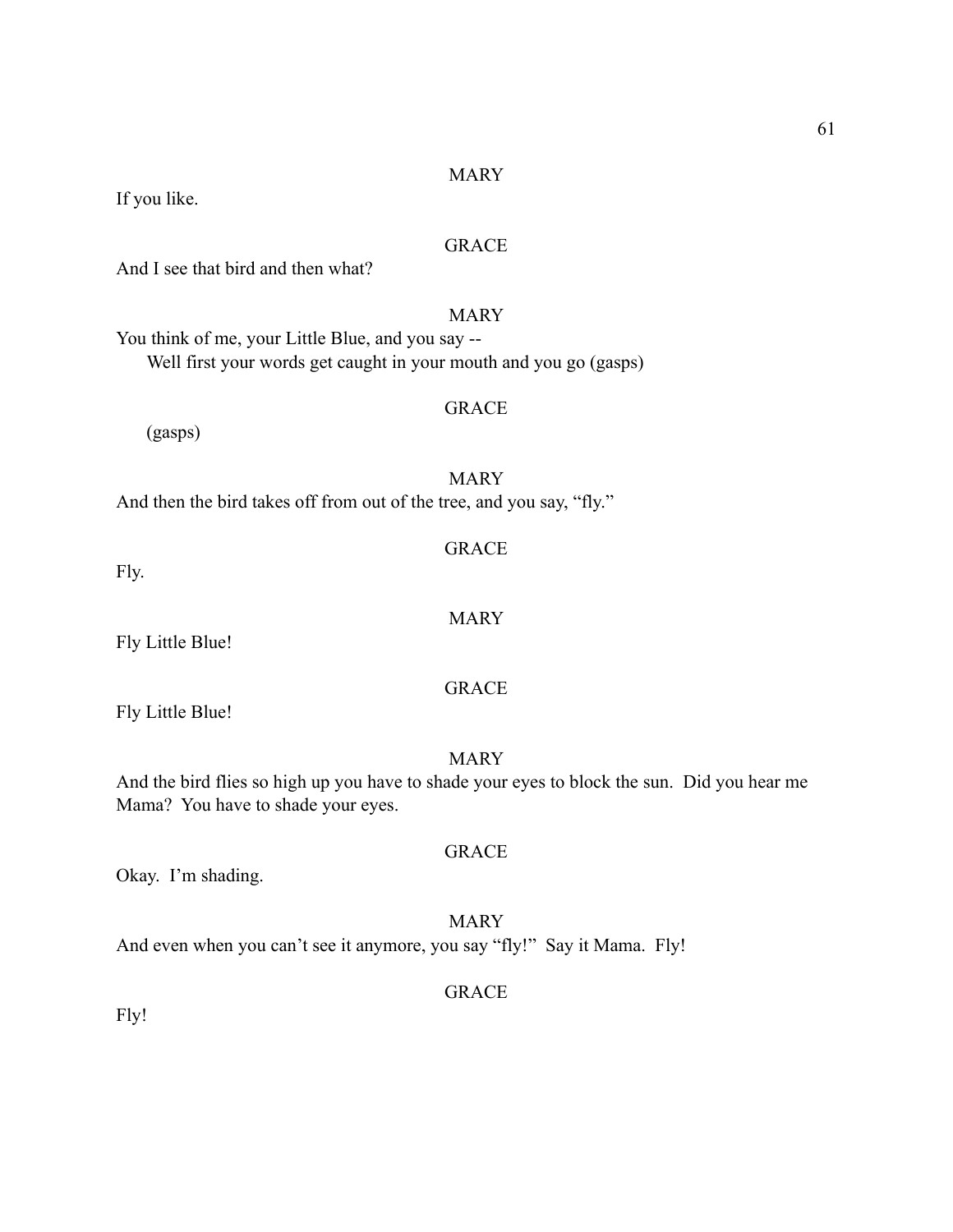And you think to yourself that I'm doing just fine, where ever I may be. Are you thinking Mama?

| Just fine.                                | <b>GRACE</b>                                                                                          |
|-------------------------------------------|-------------------------------------------------------------------------------------------------------|
| And you think back on all the smiles.     | <b>MARY</b>                                                                                           |
| All the beauty.                           | <b>GRACE</b>                                                                                          |
| That's right.                             | <b>MARY</b>                                                                                           |
| Yes.                                      | <b>GRACE</b>                                                                                          |
| blessings.                                | <b>MARY</b><br>And you know that the world is a good and shining place, and you thank God for all his |
| I taught you, didn't I?                   | <b>GRACE</b>                                                                                          |
| All I know.                               | <b>MARY</b>                                                                                           |
| And the baby? What you did with the baby? | <b>GRACE</b>                                                                                          |
| He was all I had.                         | <b>MARY</b>                                                                                           |
| Like you to me.                           | <b>GRACE</b>                                                                                          |
| I loved him Mama.                         | <b>MARY</b>                                                                                           |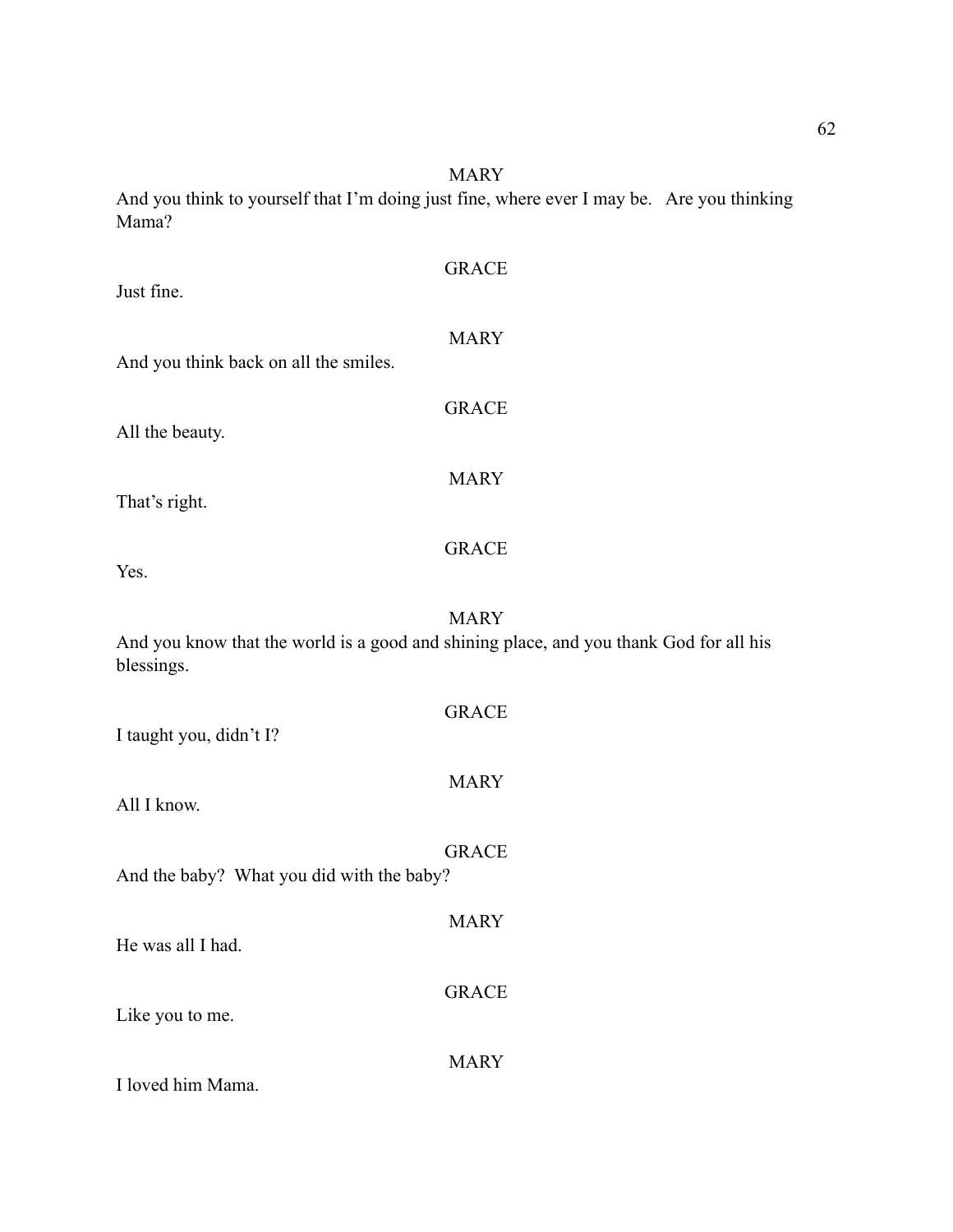Your son?

## MARY

I didn't mean it. I didn't. He was all I had, and Papa coming at me.

## GRACE

And the cord, Mary. You had that.

Attached. I used it too. I tried. I used the cord first. I - you saw. You saw it. I didn't mean it.

## **GRACE**

I would never use you as a weapon.

#### (Pause.)

(GRACE goes to get the hammer.)

## GRACE

Know what I'll do next time I see that bird? Get that shotgun and shoot it.

#### MARY

No Mama.

#### GRACE

Have something better to eat than beans for dinner.

 (GRACE breaks into the rifle case with her hammer and takes out the rifle. Armed SHE hammers up the last of the wood, sealing them inside the space on all sides.)

## GRACE

You want to win this game?

#### MARY

We can both win, Mama. Let me go.

## GRACE

I know what you really want child.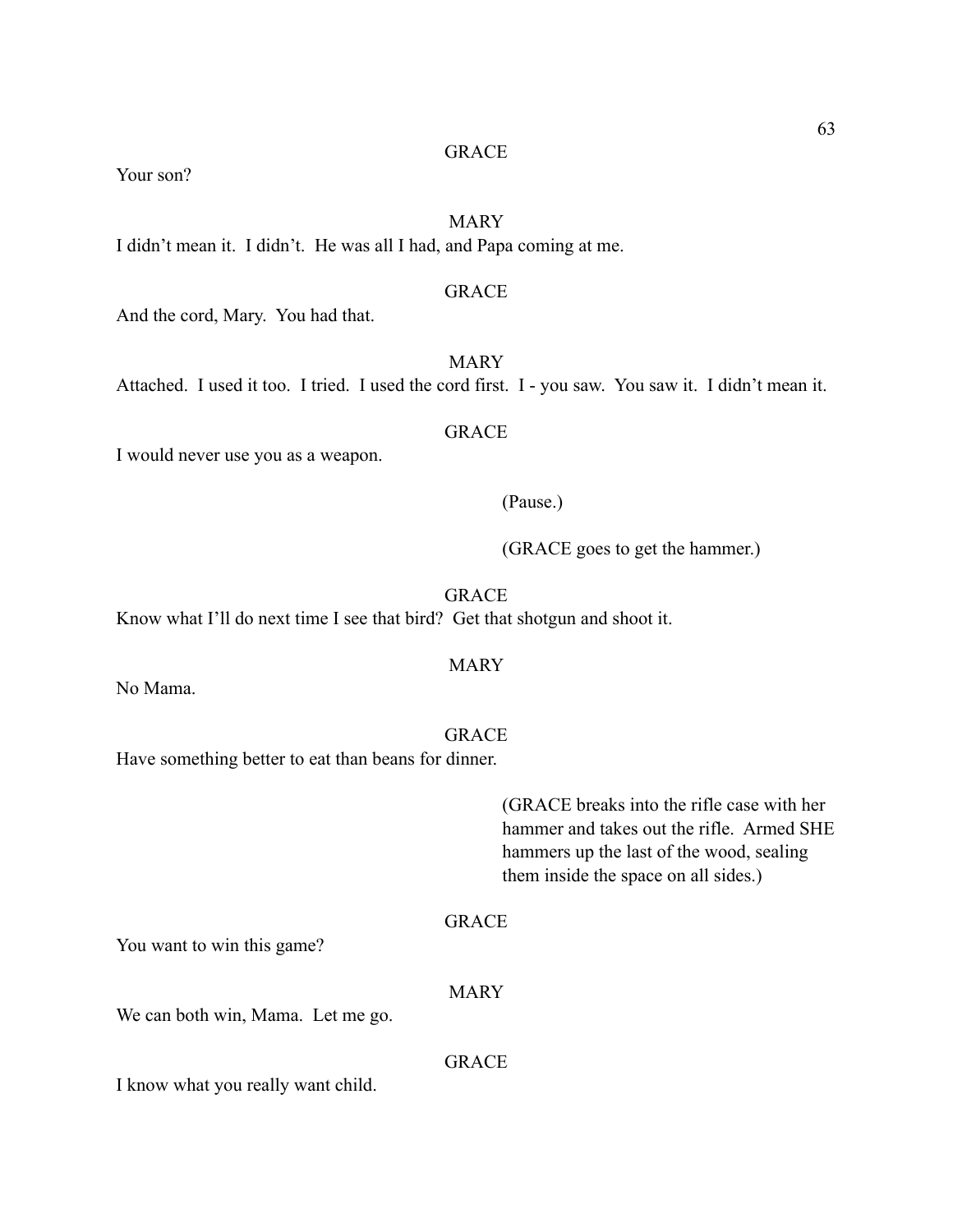| I want to be free, from here, from this place, from you.                       |                                                                    |
|--------------------------------------------------------------------------------|--------------------------------------------------------------------|
|                                                                                | <b>GRACE</b>                                                       |
| (as if she didn't hear her)<br>You want what you had that Day One. Am I right? |                                                                    |
|                                                                                | <b>MARY</b>                                                        |
| I want to go Mama.                                                             |                                                                    |
|                                                                                | (GRACE takes out her breast, the one with<br>the bite mark on it.) |
| It still gives milk, see? It's yours. You can have it.                         | <b>GRACE</b>                                                       |
|                                                                                | <b>MARY</b>                                                        |
| I'm a grown woman, Mama.                                                       |                                                                    |
|                                                                                | <b>GRACE</b>                                                       |
| Never too grown for this.                                                      |                                                                    |
| You're not playing fair.                                                       | <b>MARY</b>                                                        |
|                                                                                |                                                                    |
| I know you want it.                                                            | <b>GRACE</b>                                                       |
|                                                                                | <b>MARY</b>                                                        |
| You just want me to want it.                                                   |                                                                    |
|                                                                                | <b>GRACE</b>                                                       |
| You said we'd both get to win this time.                                       |                                                                    |
|                                                                                | <b>MARY</b>                                                        |
| Is this what you want?                                                         |                                                                    |
| I want you to take it in your mouth and taste it, swallow it,                  | <b>GRACE</b>                                                       |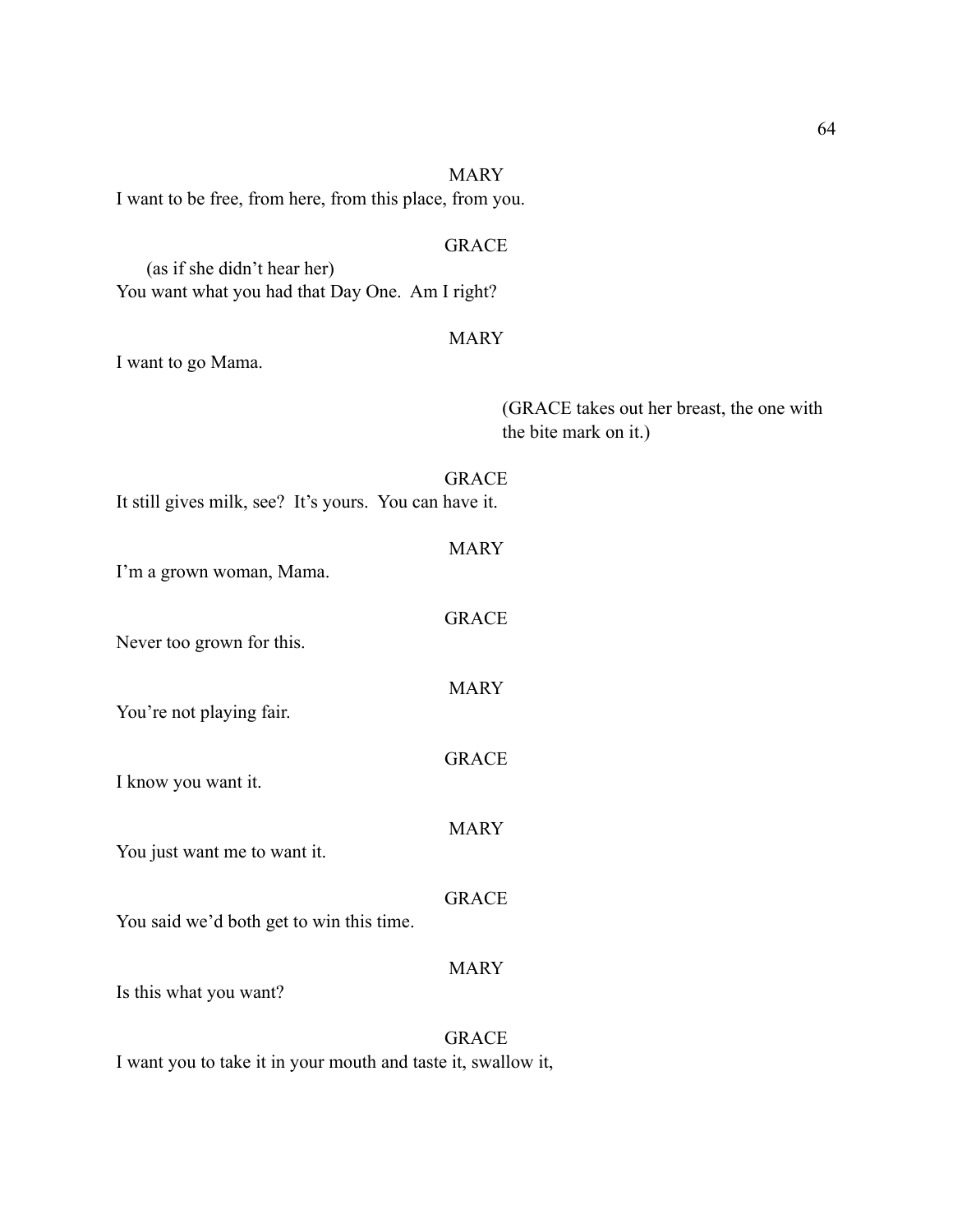65

| Mama, you sound just like Anyone,                              | <b>MARY</b>  |
|----------------------------------------------------------------|--------------|
| and tell me true you love me,                                  | <b>GRACE</b> |
| stop it, please,                                               | <b>MARY</b>  |
| and then if you still want to leave, then you can.             | <b>GRACE</b> |
| You'll let me go?                                              | <b>MARY</b>  |
| I promise.                                                     | <b>GRACE</b> |
| And you'll be happy?                                           | <b>MARY</b>  |
| I'll be resigned.                                              | <b>GRACE</b> |
| Even if I leave, even if it turns out different than you plan? | <b>MARY</b>  |
| I'll let you go.                                               | <b>GRACE</b> |
| It's not a game now Mama. I'll be leaving for real.            | MARY         |
| I don't know what you think is out there.                      | <b>GRACE</b> |
| Whatever it is, I want to find it.                             | <b>MARY</b>  |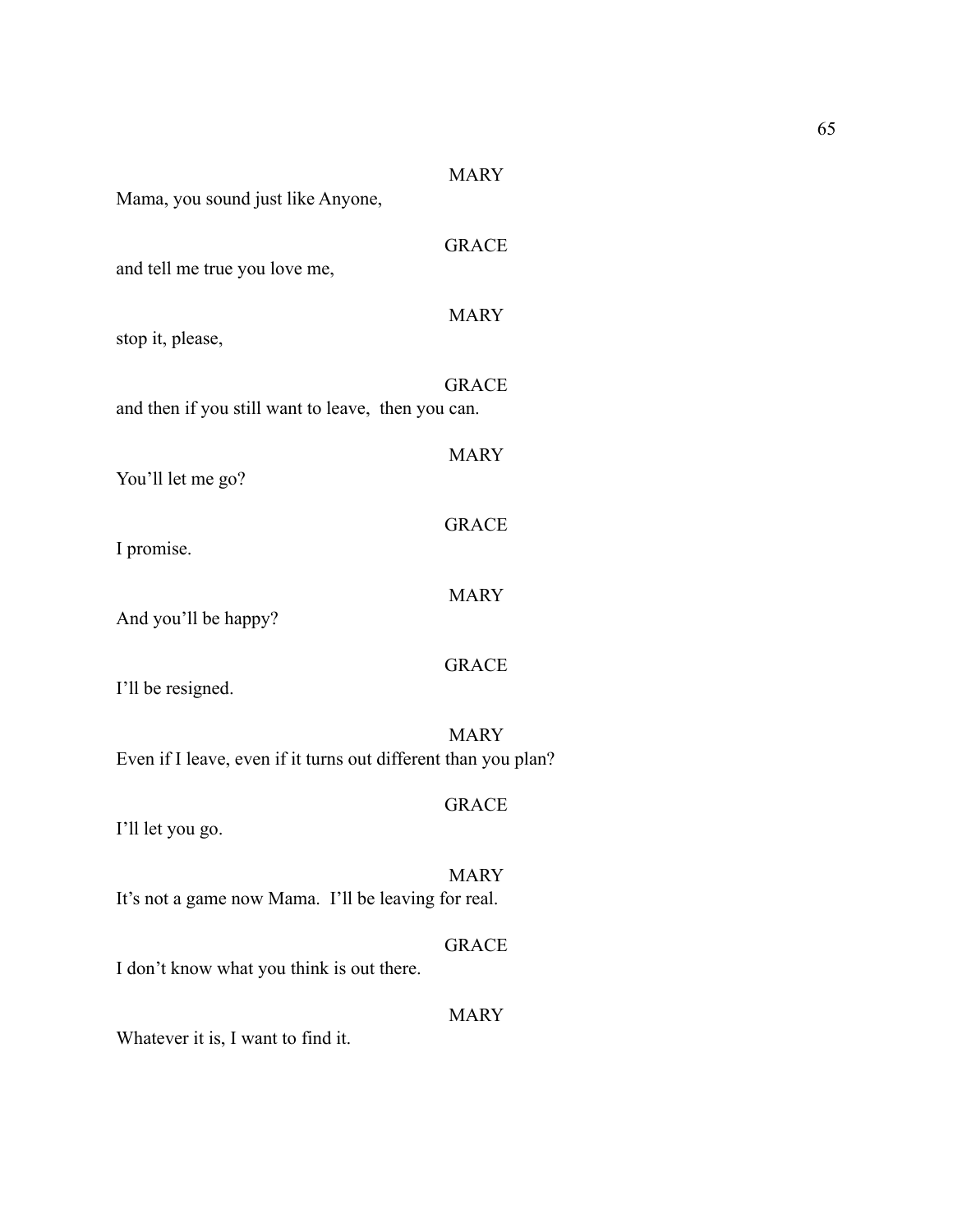Everything you need is right here.

## MARY

If I leave and find that out, then I'll come back.

#### GRACE

You could lose your way.

MARY I won't. I'm going to leave first, and if you're right about what's out there, then I'll come back.

## GRACE

That is not part of the rules.

## MARY

But the rules change.

## GRACE

It's your turn. You made the rules. You said we both get to win. We both get to be happy.

# MARY

If I do this, this thing, you'll be happy.

## GRACE

You got to do it. You said we'd both win.

# MARY And this is what will make you happy? GRACE You said we'd both win. MARY Even if I leave? GRACE

I said so, didn't I?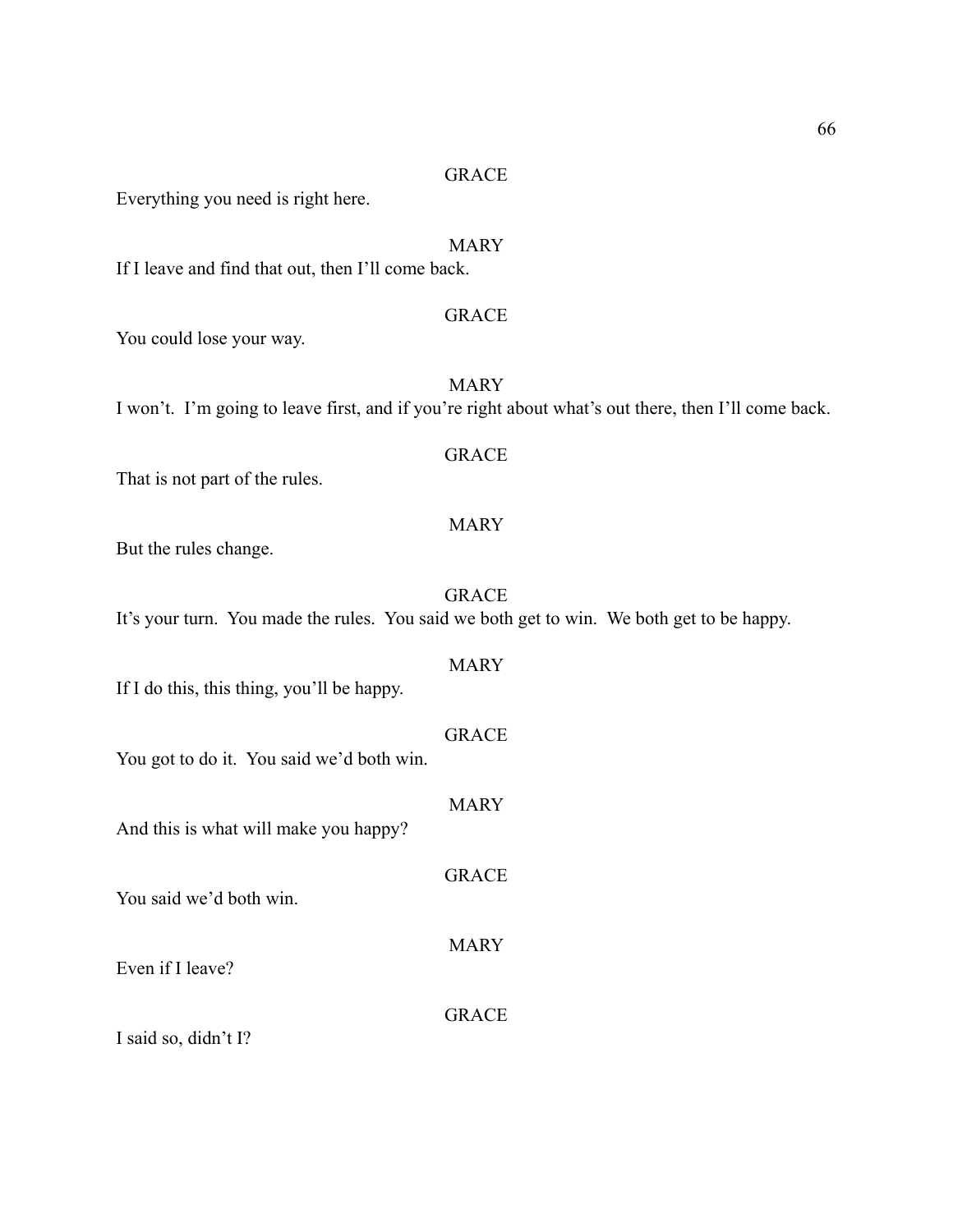## MARY

All right then.

## (MARY nurses at GRACE's breast.)

## GRACE

Good girl You're such a good girl, Mary.

 (GRACE closes her eyes. With all the hammering she did, the places looks like a tight little nest.)

 (Down the road, the bus can be heard. GRACE moves her hands to cover MARY's ears.)

## GRACE

(sings)

Hush little baby don't say a word. Mama's gonna buy you a mockingbird. If that mockingbird don't sing, we'll cook it and we'll eat it with a jello ring...

> (MARY pushes GRACE's hands off her ears, climbs out of the nest.)

#### MARY

Wait! Wait for me!

(GRACE takes her rifle, aims and shoots.)

You shot me?

#### GRACE

MARY

Wave the bus off Mary. I'm coming.

#### MARY

You shot me!

GRACE I can dress your wound. I got a tourniquet to stop the bleeding.